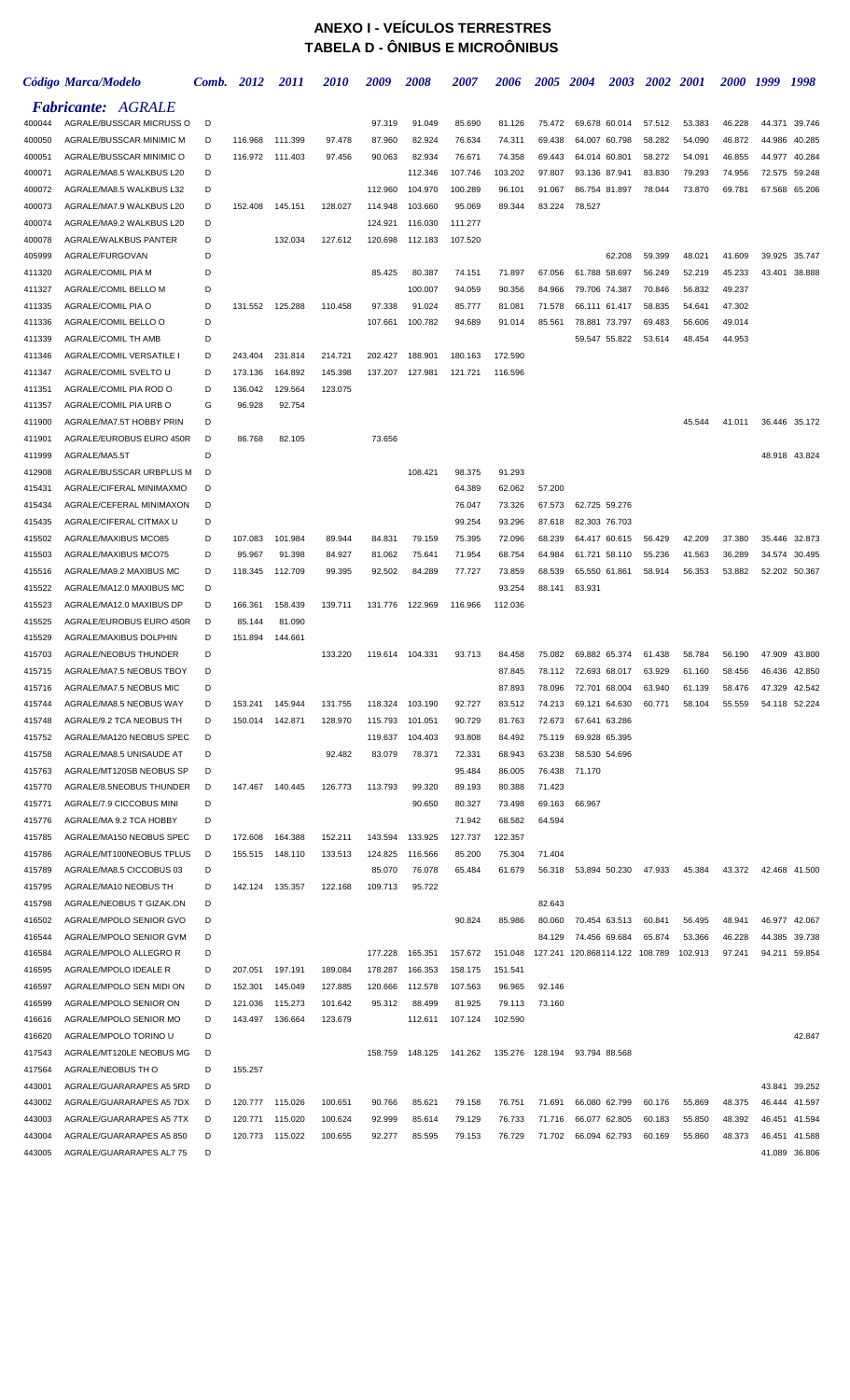|        | Código Marca/Modelo                  | Comb. | <b>2012</b> | <i>2011</i> | <i>2010</i> | 2009    | 2008    | <i><b>2007</b></i> | 2006            | <b>2005</b> | <b>2004</b>   |               | 2003 2002 | <b>2001</b> | <i>2000</i> | 1999          | 1998          |
|--------|--------------------------------------|-------|-------------|-------------|-------------|---------|---------|--------------------|-----------------|-------------|---------------|---------------|-----------|-------------|-------------|---------------|---------------|
| 443006 | AGRALE/GUARARAPES AL7 85             | D     |             |             |             |         |         |                    |                 |             |               |               |           |             |             | 41.090        | 36.804        |
| 463002 | AGRALE/CAIO PICCOLI MA75             | D     |             |             |             |         |         |                    |                 |             |               |               |           | 57.191      | 49.558      |               | 47.557 42.588 |
| 463006 | AGRALE/CAIO PICCOLO O                | D     |             |             |             |         |         |                    |                 |             |               | 75.586        | 71.325    | 57.512      | 49.792      |               | 47.793 42.825 |
| 463111 | AGRALE/INDUSCAR PICCO O              | D     |             |             |             |         | 77.704  | 71.243             | 68.659          | 63.281      |               | 58.721 55.503 | 51.089    |             |             |               |               |
| 463112 | AGRALE/INDUSCAR PICCOL O             | D     |             |             |             |         | 97.472  | 91.061             | 86.865          | 80.385      | 74.817        |               |           |             |             |               |               |
| 463141 | AGRALE/INDUSCAR APA U MT             | D     |             |             | 116.393     | 109.793 | 102.414 | 97.403             | 92.426          | 88.036      | 83.225 79.068 |               |           |             |             |               |               |
| 463144 | AGRALE/INDUSCAR FOZ O MA             | D     |             |             | 122.251     | 109.293 | 101.340 | 94.645             | 90.296          | 83.513      |               | 77.797 72.313 | 69.417    | 65.680      | 62.165      |               | 60.203 58.093 |
| 463151 | AGRALE/INDUSCAR FOZ U                | D     | 96.446      | 91.854      | 81.000      | 75.191  | 68.874  | 63.270             |                 |             |               |               |           |             |             |               |               |
| 464100 | AGRALE/TRAILCAR COMANDER             | D     |             |             |             |         | 96.140  | 90.260             | 86.828          | 80.590      |               | 74.652 69.662 | 65.448    | 53.399      |             |               |               |
| 464190 | AGRALE/MASCA GRANMIDI O              | D     | 123.997     | 118.093     | 103.337     | 93.218  | 87.905  | 81.282             | 78.811          | 73.624      |               | 67.863 64.467 | 61.754    | 57.337      | 49.663      |               | 47.679 42.709 |
| 464302 | AGRALE/MA8.5 VETTURA ME              | D     |             |             |             |         |         |                    |                 | 78.140      |               | 73.580 67.924 | 61.299    |             |             |               |               |
| 464307 | AGRALE/MA 8.5 TCA VETT               | D     |             |             |             |         | 128.599 | 122.475            | 116.644         |             |               |               |           |             |             |               |               |
| 464400 | AGRALE/MASCA GRANMINI M              | D     | 124.179     | 118.266     | 103.261     | 92.958  | 87.486  | 80.673             | 78.243          | 72.941      |               | 67.207 63.847 | 61.227    | 56.825      |             |               |               |
| 464401 | AGRALE/MASCA GRANMINI O              | D     | 89.703      | 85.433      | 75.368      | 72.015  | 67.452  | 60.992             | 58.884          | 56.410      | 54.369 50.964 |               | 48.975    | 46.088      | 43.549      |               |               |
| 464402 | AGRALE/MASCA GRANMICRO O             | D     |             |             | 93.595      | 84.222  | 79.257  | 73.143             | 70.901          | 66.130      | 60.943 57.881 |               | 55.470    |             |             |               |               |
| 464416 | AGRALE/MASCA GRANMICROSO             | D     |             |             | 88.784      | 86.498  | 79.267  | 73.075             | 69.429          | 64.433      | 61.608        |               |           |             |             |               |               |
| 464419 | AGRALE/MASCA GRANMIDI O              | D     | 119.099     | 113.427     | 100.043     | 94.353  | 88.046  | 83.842             | 79.101          | 73.318      | 69.605        |               |           |             |             |               |               |
| 464421 | AGRALE/MASCA GRANMIDI M              | D     |             |             |             |         | 98.338  | 90.686             | 86.182          | 79.954      |               |               |           |             |             |               |               |
| 464430 | AGRALE/MASCA GRMICRO E O             | D     | 173.363     | 165.108     | 145.620     | 130.578 | 117.214 |                    |                 |             |               |               |           |             |             |               |               |
| 464439 | AGRALE/MASCA GRMIDI EW O             | D     | 206.409     | 196.581     | 173.395     | 163.535 | 152.978 |                    |                 |             |               |               |           |             |             |               |               |
| 464446 | AGRALE/MASCA GFLEX MA15O             | D     | 168.823     | 160.784     | 141.772     | 134.100 |         |                    |                 |             |               |               |           |             |             |               |               |
| 464447 | AGRALE/MASCA VMIDIMA15 O             | D     | 115.392     | 109.898     | 104.539     |         |         |                    |                 |             |               |               |           |             |             |               |               |
| 464456 | AGRALE/MASCA ROMA ON                 | D     | 266.423     | 253.737     | 241.397     |         |         |                    |                 |             |               |               |           |             |             |               |               |
| 464464 | AGRALE/MASCA GRAN MIDI R             | D     | 88.253      | 84.051      |             |         |         |                    |                 |             |               |               |           |             |             |               |               |
| 464465 | AGRALE/MASCA GRAN MIDI U             | D     | 187.413     | 178.489     |             |         |         |                    |                 |             |               |               |           |             |             |               |               |
|        | <b>Fabricante: AMV</b>               |       |             |             |             |         |         |                    |                 |             |               |               |           |             |             |               |               |
| 412001 | AMV/PUMA 916 MO                      | D     |             |             |             |         |         |                    |                 |             |               |               |           |             |             | 33.689 30.021 |               |
|        | <b>Fabricante: ASIA</b>              |       |             |             |             |         |         |                    |                 |             |               |               |           |             |             |               |               |
| 412101 | <b>IMP/ASIA HI-TOPIC</b>             | D     |             |             |             |         |         |                    |                 |             |               |               |           |             |             | 17.626        | 16.745        |
| 412102 | IMP/ASIA AM825 T                     | D     |             |             |             |         |         |                    |                 |             |               |               |           |             |             | 28.131        | 26.646        |
| 412103 | <b>IMP/ASIA TOPIC AMB</b>            | D     |             |             |             |         |         |                    |                 |             |               |               |           |             |             | 14.988        | 13.988        |
| 412104 | <b>IMP/ASIA TOPIC</b>                | D     |             |             |             |         |         |                    |                 |             |               |               |           |             |             | 14.992        | 13.987        |
| 412105 | I/ASIA TOPIC DLX                     | D     |             |             |             |         |         |                    |                 |             |               |               |           |             |             | 22.275        | 19.347        |
| 412199 | IMP/ASIA                             | D     |             |             |             |         |         |                    |                 |             |               |               |           |             | 20.547      | 19.311 16.783 |               |
|        |                                      |       |             |             |             |         |         |                    |                 |             |               |               |           |             |             |               |               |
|        | Fabricante: BUSSCAR                  |       |             |             |             |         |         |                    |                 |             |               |               |           |             |             |               |               |
| 400066 | BUSSCAR/URBPLUSELE TROLE             | G     |             |             |             |         |         | 69.840             |                 |             |               |               |           |             |             |               |               |
| 400066 | BUSSCAR/URBPLUSELE TROLE             | D     |             |             |             | 85.020  | 77.569  | 69.624             | 67.624          | 62.652      | 57.893 54.471 |               | 52.475    | 47.800      | 36.509      |               |               |
| 400068 | BUSSCAR/URBPLUSS HIBRIDO             | G     |             |             |             | 282.024 |         | 254.263            |                 |             |               |               |           |             |             |               |               |
| 400068 | BUSSCAR/URBPLUSS HIBRIDO             | D     |             |             |             |         | 84.952  | 76.257             | 74.077          | 68.622      |               | 63.409 59.667 | 57.477    | 52.351      | 39.965      |               |               |
| 400069 | BUSSCAR/URBPLUSTOUR 610T             | D     |             |             |             |         |         |                    |                 |             |               | 73.320 68.872 | 65.480    |             |             |               |               |
| 400077 | BUSSCAR/URBPLUSS LF GNV              | D     |             |             |             |         |         |                    |                 |             |               |               |           |             |             |               | 35.467 34.123 |
| 412901 | BUSSCAR/JUM BUSS 340                 | D     |             |             |             |         |         |                    |                 |             |               |               | 62.496    | 56.921      | 43.481      | 41.193 37.256 |               |
| 412902 | BUSSCAR/MIDUSS ISBE250               | D     |             |             |             |         |         |                    |                 |             |               | 93.298 87.630 | 83.621    |             |             |               |               |
| 412903 | BUSSCAR/MIDUSS ISBE250               | D     |             |             | 240.872     | 224.928 | 209.852 | 200.085            |                 |             |               |               |           |             |             |               |               |
| 412906 | AGRALE/BUSSCAR URBPLUS U             | D     |             |             |             |         |         |                    | 113.265 106.156 |             | 92.727 86.380 |               |           |             |             |               |               |
|        | <b>Fabricante:</b><br><b>CITROEN</b> |       |             |             |             |         |         |                    |                 |             |               |               |           |             |             |               |               |
| 415900 | I/CITROEN JUMPER 320M                | D     |             |             |             |         |         |                    |                 |             |               |               | 28.295    | 24.870      | 18.260      | 17.087 13.490 |               |
| 415902 | CITROEN/JUMPER EUROLAF P             | D     | 61.872      | 58.926      | 52.954      |         |         |                    |                 |             |               |               |           |             |             |               |               |
| 416100 | CITROEN/JUMPER MBS 33M15             | D     |             |             |             |         |         |                    |                 |             |               | 33.842 31.009 | 28.970    |             |             |               |               |
| 416101 | CITROEN/JUMPER MBS 33M16             | D     |             |             |             |         |         |                    | 41.211          | 37.920      |               | 32.885 31.138 | 29.093    | 26.517      | 24.410      |               | 22.852 13.868 |
| 416102 | CITROEN/JUMPER MBS 33M10             | D     |             |             |             |         |         |                    |                 |             |               | 33.853 31.017 | 28.980    |             |             |               |               |
| 416105 | CITROEN/JUMPER M33M HDI              | D     |             |             | 54.150      | 49.914  | 47.473  | 43.726             | 41.771          | 38.445      |               | 33.338 31.546 | 29.493    |             |             |               |               |
| 416108 | CITROEN/JUMPER M35L HDI              | D     |             |             |             |         |         |                    |                 |             |               | 25.563 24.457 | 23.326    |             |             |               |               |
| 416109 | CITROEN/JUMPER C33M HDI              | D     |             |             |             |         |         |                    | 42.916          | 39.487      | 35.380        |               |           |             |             |               |               |
| 416112 | CITROEN/JUMPER M35LH 23S             | D     |             |             |             | 48.267  |         |                    |                 |             |               | 37.283 34.425 | 32.516    |             |             |               |               |
| 416113 | CITROEN/JUMPER M33M 23S              | D     | 66.119      | 62.970      | 55.790      | 52.903  | 50.078  |                    |                 |             |               |               |           |             |             |               |               |
| 416115 | CITROEN/JUMPER C33M 23S              | D     | 65.680      | 62.552      | 58.515      |         |         |                    |                 |             |               |               |           |             |             |               |               |
| 416116 | CITROEN/JUMP GREENCAR ES             | D     | 68.758      | 65.484      | 62.724      |         |         |                    |                 |             |               |               |           |             |             |               |               |
| 416117 | CITROEN/JUMPER REVES ESC             | D     | 73.971      | 70.049      | 66.713      |         |         |                    |                 |             |               |               |           |             |             |               |               |
| 416119 | CITROEN/JUMPER JAEDI MIC             | D     | 79.632      |             |             |         |         |                    |                 |             |               |               |           |             |             |               |               |
|        | <b>Fabricante:</b><br><b>COMIL</b>   |       |             |             |             |         |         |                    |                 |             |               |               |           |             |             |               |               |
| 400500 | <b>COMIL/ONIBUS</b>                  | D     |             |             |             |         |         |                    |                 |             |               |               |           |             |             |               | 40.771        |
| 411301 | COMIL/CONDOTTIERE                    | D     |             |             |             |         |         |                    |                 |             |               |               |           |             | 40.765      |               | 38.154 34.013 |
| 411399 | COMIL/CONDOTTIERE                    | D     |             |             |             |         |         |                    |                 |             |               | 59.948 57.648 |           | 53.002      | 40.769      |               | 38.161 33.999 |

*Fabricante: DIMEX*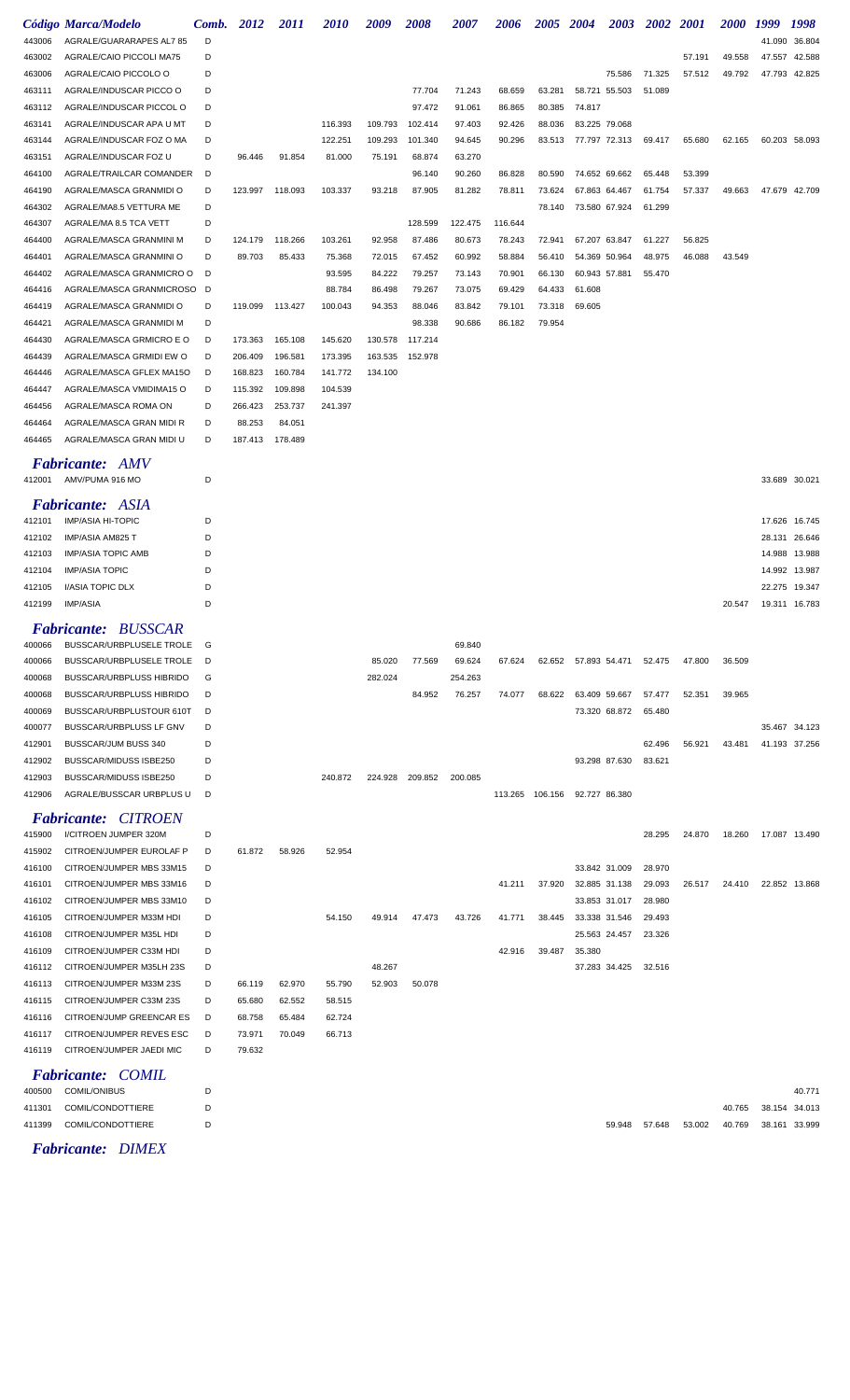| 411324           | Código Marca/Modelo<br>I/DIMEX COMIL SVELTO U              | Comb.<br>D | 2012             | <i>2011</i>      | <i><b>2010</b></i> | 2009             | 2008             | <i><b>2007</b></i> | <i><b>2006</b></i> | <i><b>2005</b></i> | 2004                           | 2003                           | <i>2002</i>      | <i>2001</i>      | <i><b>2000</b></i> | 1999<br>38.174   | 1998<br>34.011                 |
|------------------|------------------------------------------------------------|------------|------------------|------------------|--------------------|------------------|------------------|--------------------|--------------------|--------------------|--------------------------------|--------------------------------|------------------|------------------|--------------------|------------------|--------------------------------|
|                  | <b>Fabricante: DODGE</b>                                   |            |                  |                  |                    |                  |                  |                    |                    |                    |                                |                                |                  |                  |                    |                  |                                |
| 407801           | <b>IMP/DODGE MAXI WAGON</b>                                | D          |                  |                  |                    |                  |                  |                    |                    |                    |                                |                                |                  |                  |                    |                  | 35.799 31.907                  |
| 407803           | I/DODGE RAM WAGON 2500                                     | G          |                  |                  |                    |                  |                  |                    |                    |                    |                                |                                |                  |                  | 37.686             |                  |                                |
| 411511           | <b>Fabricante: DUCATO</b><br>I/DUCATO MAXI REFAM MIC3      | D          |                  |                  |                    |                  |                  |                    |                    |                    |                                | 33.310                         | 30.804           | 28.232           | 26.440             |                  | 24.229 21.484                  |
| 411513           | I/DUCATO 15 REFAM MIC 6                                    | D          |                  |                  |                    |                  |                  |                    |                    |                    |                                |                                |                  | 29.270           | 26.592             | 24.652           |                                |
|                  |                                                            |            |                  |                  |                    |                  |                  |                    |                    |                    |                                |                                |                  |                  |                    |                  |                                |
| 404401           | <b>Fabricante: FIAT</b><br>FIAT/FIAT 80 OD                 | D          |                  |                  |                    |                  |                  |                    |                    | 59.488             |                                |                                |                  |                  |                    |                  |                                |
| 404405           | <b>FIAT/DUCATO COMBINATO</b>                               | D          | 54.855           | 52.243           | 46.440             | 44.362           | 42.265           | 40.185             | 37.761             | 35.790             |                                | 33.656 28.924                  | 28.025           | 26.844           | 23.172             | 22.026           | 20.865                         |
| 404406           | <b>FIAT/DUCATO MINIBUS</b>                                 | D          | 73.968           | 70.447           | 63.673             | 58.513           | 52.275           | 48.500             | 45.667             | 42.946             |                                | 40.159 37.417                  | 35.436           | 31.988           | 29.843             |                  | 26.858 25.168                  |
| 404407           | FIAT/DUCAMA FFORMA MIC23                                   | D          | 67.134           | 63.938           | 60.969             | 55.922           | 51.105           | 46.589             | 44.242             | 41.133             |                                | 38.895 35.920                  | 33.332           | 30.455           | 28.843             | 27.150           | 23.806                         |
| 404408           | FIAT/DUCATO 15REFAMMIC13                                   | D          |                  |                  |                    | 43.037           | 40.549           | 38.239             | 36.191             | 34.080             |                                | 32.390 30.128                  | 28.478           | 27.186           | 25.356             |                  | 23.460 22.028                  |
| 404409<br>404410 | FIAT/DUCATO C REFAMMIC12<br>FIAT/DUCATO M REFAMMIC11       | D<br>D     |                  |                  |                    | 58.550           | 48.421<br>49.947 | 45.777<br>47.188   | 42.169<br>43.490   | 39.546<br>40.770   |                                | 35.245 32.589<br>35.898 33.608 | 30.141<br>31.103 | 27.553<br>28.422 | 26.141<br>26.948   | 26.087           |                                |
| 404411           | <b>FIAT/DUCATO REVESCAP</b>                                | D          |                  |                  |                    |                  | 49.191           | 46.361             | 42.831             | 40.150             |                                | 35.347 33.095                  | 29.138           | 27.813           | 25.167             | 22.263           |                                |
| 404412           | FIAT/DUCACOMFFORMA MIC21                                   | D          | 69.891           | 66.563           | 60.976             | 55.938           | 51.109           | 46.572             | 44.259             | 41.128             |                                | 38.909 35.132                  | 33.342           | 30.459           | 25.958             |                  |                                |
| 404413           | FIAT/DUCA15 FFORMA MIC20                                   | D          | 56.972           | 54.260           | 49.713             | 46.808           | 44.538           | 42.315             | 40.081             | 36.790             |                                | 34.352 32.108                  | 30.026           | 28.735           | 26.103             |                  | 24.206 22.765                  |
| 404414           | <b>FIAT/DUCATO NIKS</b>                                    | D          | 75.048           | 71.474           | 61.996             | 56.852           | 48.503           | 45.821             | 42.252             | 39.605             |                                | 34.856 32.635                  | 30.187           | 27.590           | 26.172             | 25.333           |                                |
| 404415           | FIAT/DUCATO NIKS 16                                        | D          |                  |                  | 62.013             | 56.854           | 48.508           | 45.842             | 42.243             | 39.613             |                                | 36.179 32.647                  | 30.191           | 27.602           | 26.175             | 25.329           |                                |
| 404416           | FIAT/DUCATO VIATURE MV                                     | D          |                  |                  |                    |                  | 50.335           | 44.014             | 41.507             | 37.136             |                                | 34.523 32.676                  | 30.171           | 28.265           | 24.811             |                  | 21.943 19.259                  |
| 404417<br>404418 | FIAT/DUC MAXI CIRILO M07<br>FIAT/DUCATO MAXI JAEDI T       | D<br>D     |                  |                  |                    |                  | 51.081           | 44.930             | 42.448<br>42.054   | 38.665<br>38.498   |                                | 35.111 33.199<br>34.990 33.119 | 30.663<br>30.573 | 28.793<br>28.634 | 26.318<br>26.076   | 24.455<br>23.739 | 22.466                         |
| 404419           | FIAT/DUCATO 15 JAEDI TUR                                   | D          |                  |                  |                    |                  | 41.918           | 39.827             | 37.722             | 35.366             |                                | 33.565 31.216                  | 29.188           | 27.932           | 25.373             | 23.518           |                                |
| 404420           | FIAT/DUCA ESCOLAR FFBM25                                   | D          | 78.422           | 74.688           | 65.135             | 59.707           | 54.776           | 50.323             | 47.468             | 44.432             | 41.498 38.642                  |                                | 36.599           | 33.113           | 31.003             | 27.964           |                                |
| 404421           | FIAT/DUCA ESCOLAR FFBM26                                   | D          |                  |                  | 63.982             | 58.622           | 53.791           | 49.407             | 46.604             | 43.638             |                                | 40.765 37.948                  | 35.937           | 32.521           | 30.456             |                  |                                |
| 404422           | FIAT/DUCATO EMBRAFI 16                                     | D          |                  |                  |                    |                  |                  | 46.722             | 44.014             | 41.395             |                                | 38.689 36.047                  | 34.165           | 30.835           | 29.284             |                  | 26.507 25.100                  |
| 404423           | FIAT/DUCATO 15 JAEDI ESC                                   | D          |                  |                  |                    |                  | 52.336           | 48.065             | 45.335             | 42.458             | 39.654 36.931                  |                                | 34.973           | 31.637           | 30.162             | 27.365           |                                |
| 404424           | FIAT/DUCATO MUL REVESCAP                                   | D          |                  |                  | 64.113             | 58.893           | 52.593           | 49.993             | 44.321             | 40.587             | 36.463 34.337                  |                                | 31.879           | 29.713           |                    |                  |                                |
| 404425           | FIAT/DUCATO NIKS MULT 16                                   | D          | 73.556           | 70.054           | 64.139             | 58.903           | 50.070           | 47.605             | 43.956             | 41.008             | 36.082 33.751                  |                                | 31.213           | 28.608           | 25.464             | 24.355           |                                |
| 404426<br>404427 | FIAT/DUCATO NIKS MULT 17<br>FIAT/DUCATO MC VIA VAN         | D<br>D     |                  |                  | 58.497             | 53.760           | 50.348<br>51.354 | 47.893<br>45.193   | 44.175<br>42.673   | 41.242<br>38.862   | 36.277 33.950<br>35.290 33.387 |                                | 31.382<br>30.822 | 28.951           |                    |                  |                                |
| 404428           | FIAT/DUCATO MULT JAEDI T                                   | D          | 70.733           | 70.387           | 64.451             | 59.182           | 50.276           | 47.840             | 44.146             | 41.208             | 36.239 33.908                  |                                | 31.353           |                  |                    |                  |                                |
| 404429           | FIAT/DUCATO C VIA VAN                                      | D          |                  |                  | 59.734             |                  | 53.112           | 48.794             | 46.030             | 43.088             |                                | 40.231 37.479                  | 35.481           | 32.096           | 30.607             | 27.762           |                                |
| 404430           | FIAT/DUCATO MC JAEDI TUR                                   | D          |                  |                  |                    | 57.124           | 52.439           | 48.146             | 45.422             | 42.520             | 39.719 36.993                  |                                | 35.014           | 31.698           | 30.216             | 27.397           |                                |
| 404431           | FIAT/DUCATO COMB JAEDI T                                   | D          | 74.844           | 71.280           | 62.176             | 57.028           | 52.130           | 47.508             | 45.138             | 41.940             |                                | 39.665 36.014                  | 33.620           | 31.054           | 29.412             | 27.684           |                                |
| 404432           | FIAT/DUCATO MU CIRILO A3                                   | D          | 72.772           | 69.307           | 63.477             | 58.294           | 49.536           | 47.124             | 43.475             | 40.576             | 35.698 33.389                  |                                | 30.885           |                  |                    |                  |                                |
| 404434           | FIAT/DUCATO CO CIRILO A2                                   | D          |                  |                  | 62.116             | 58.058           | 52.401           | 48.950             | 46.164             | 43.203             |                                | 40.359 37.592                  | 35.591           | 32.199           | 30.700             |                  |                                |
| 404436           | <b>FIAT/DUCATO MARTICAR 17</b>                             | D          | 74.929           | 71.361           | 61.909             | 56.778           | 51.552           | 47.030             | 44.290             | 41.682             | 38.934                         |                                |                  |                  |                    |                  |                                |
| 404437<br>404438 | FIAT/DUCATO MARTICAR 16<br><b>FIAT/DUCATO MARTICAR 14</b>  | D<br>D     | 75.322<br>63.609 | 71.735<br>60.580 | 62.232<br>52.565   | 57.081<br>48.978 | 51.814<br>45.900 | 47.265<br>42.980   | 44.535<br>39.289   | 41.889<br>36.783   | 39.138 36.479                  | 34.576 31.454                  | 34.550<br>28.250 | 31.189<br>26.915 | 25.517             |                  |                                |
| 404440           | FIAT/DUCATO GREENCAR MO1                                   | D          | 65.200           | 62.095           | 53.878             | 50.175           | 47.049           | 44.055             | 40.283             | 37.701             |                                |                                |                  |                  |                    |                  |                                |
| 404441           | FIAT/DUCATO MODIFICAR EM                                   | D          | 66.154           | 63.004           | 54.659             | 50.932           | 47.735           | 44.693             | 40.868             | 38.266             |                                | 35.946 32.715                  | 31.153           | 29.671           | 28.140             | 26.878           |                                |
| 404442           | <b>FIAT/DUCATO TRANSFORM P</b>                             | D          | 66.883           | 63.699           | 58.028             | 53.333           | 50.423           | 44.069             | 41.566             | 38.038             |                                | 34.567 32.719                  | 30.219           | 28.292           | 26.915             |                  | 25.394 23.419                  |
| 404443           | FIAT/DUCATO ALLTECH                                        | D          |                  |                  |                    |                  | 51.547           | 47.044             | 44.322             | 41.685             | 38.939 36.291                  |                                | 34.373           | 31.020           | 29.474             |                  |                                |
| 404444           | FIAT/DUCATO M BUS RONTAN                                   | D          | 76.085           | 72.462           | 62.847             | 57.746           | 51.557           | 49.021             | 43.470             | 39.794             | 37.157 33.668                  |                                |                  |                  |                    |                  |                                |
| 404445           | FIAT/DUCATO TECFORM TP                                     | D          | 68.558           | 65.294           | 56.658             | 53.369           | 50.308           | 47.511             | 43.788             |                    |                                |                                |                  |                  |                    |                  |                                |
| 404446<br>404447 | <b>FIAT/DUCATO MODIFICAR TP</b><br>FIAT/DUCATO NIKS MIC 20 | D<br>D     | 74.849<br>78.056 | 71.285<br>74.340 | 61.815<br>64.490   | 56.844<br>60.764 | 53.742<br>57.231 | 46.969<br>53.999   | 44.303<br>51.223   | 39.631<br>48.379   | 36.834 34.864<br>46.059 43.883 |                                | 32.214<br>41.792 | 30.160<br>39.795 |                    |                  |                                |
| 404448           | FIAT/DUCATO GUERRA MC 20                                   | D          | 74.965           | 71.396           | 65.407             | 59.938           | 54.081           | 50.526             | 47.634             | 44.609             |                                | 41.660 38.802                  | 36.742           | 33.235           |                    |                  |                                |
| 404449           | FIAT/DUCATO MC TCA MIC                                     | D          | 76.462           | 72.822           | 63.526             | 59.834           | 56.958           | 54.068             | 51.356             | 48.288             | 45.941 43.749                  |                                | 38.725           | 36.988           | 31.443             |                  |                                |
| 404450           | FIAT/DUCATO GUERRA MC 16                                   | D          | 78.436           | 74.700           | 65.133             | 59.751           | 54.617           | 49.770             | 47.299             | 43.946             |                                | 41.583 37.766                  | 35.285           | 32.538           | 30.828             | 29.019           |                                |
| 404452           | FIAT/DUCATO M JAEDI OESC                                   | D          | 79.372           | 75.593           | 65.579             | 60.178           | 54.441           | 49.294             | 46.741             | 43.656             |                                |                                |                  |                  |                    |                  |                                |
| 404453           | FIAT/DUCATO MUL ATENA MI                                   | D          | 79.934           | 76.128           | 66.403             | 60.850           | 55.857           | 51.299             | 48.389             | 45.298             |                                | 42.300 39.395                  | 37.308           |                  |                    |                  |                                |
| 404454           | FIAT/DUCATO MULTI REVESC                                   | D          | 75.055           | 71.481           | 62.004             | 58.428           | 55.033           | 51.919             | 49.260             | 46.512             | 44.303 42.215                  |                                | 40.197           |                  |                    |                  |                                |
| 404455<br>404458 | FIAT/DUCATO GCASA MIC1<br>FIAT/DUCATO CLASSY VANS          | D<br>D     | 80.562<br>82.906 | 76.726<br>78.958 | 66.544<br>68.882   | 61.032<br>63.103 | 55.415<br>57.931 | 50.568             |                    | 50.925             |                                |                                |                  |                  |                    |                  |                                |
| 404459           | FIAT/DUC M APLIKART M20                                    | D          | 65.574           | 62.452           | 54.477             | 50.717           | 48.070           |                    |                    |                    |                                |                                |                  |                  |                    |                  |                                |
| 404460           | FIAT/DUCATO TCA AMB                                        | D          |                  |                  |                    |                  |                  |                    |                    |                    |                                | 35.860 32.614                  | 31.075           |                  |                    |                  |                                |
| 404461           | <b>FIAT/DUC TRANSFORMERS TE</b>                            | D          | 82.682           | 78.744           | 68.682             | 65.101           | 62.110           |                    |                    |                    |                                |                                |                  |                  |                    |                  |                                |
| 404462           | <b>FIAT/DUCATO VIPK</b>                                    | D          | 57.582           | 54.840           |                    |                  |                  |                    |                    |                    |                                |                                |                  |                  |                    |                  |                                |
| 404463           | FIAT/DUCATO FABUSFORMA                                     | G          | 88.535           | 84.320           |                    |                  |                  |                    |                    |                    |                                |                                |                  |                  |                    |                  |                                |
| 404499           | <b>FIAT</b>                                                | D          |                  |                  |                    |                  |                  |                    |                    |                    |                                | 52.390                         | 52.166           | 47.618           | 40.749             |                  | 38.160 34.002                  |
| 411501<br>411503 | <b>IMP/FIAT DUCATO</b><br><b>IMP/FIAT DUCATO MINIBUS</b>   | D<br>D     |                  |                  |                    |                  |                  | 47.898<br>48.359   | 45.139<br>42.597   | 42.442<br>37.890   | 39.669 36.959                  | 35.183 31.786                  | 35.022<br>30.286 | 31.590<br>26.884 | 30.022<br>25.011   |                  | 27.181 25.734<br>21.330 18.877 |
| 411504           | <b>IMP/FIAT DUCATO COMBINAT</b>                            | D          |                  |                  |                    |                  |                  |                    |                    |                    |                                |                                |                  | 30.572           | 25.964             |                  | 23.514 20.989                  |
| 411505           | I/FIAT DUCATO 10 GB MIC                                    | D          |                  |                  |                    |                  |                  |                    |                    |                    |                                |                                |                  |                  |                    |                  | 23.461                         |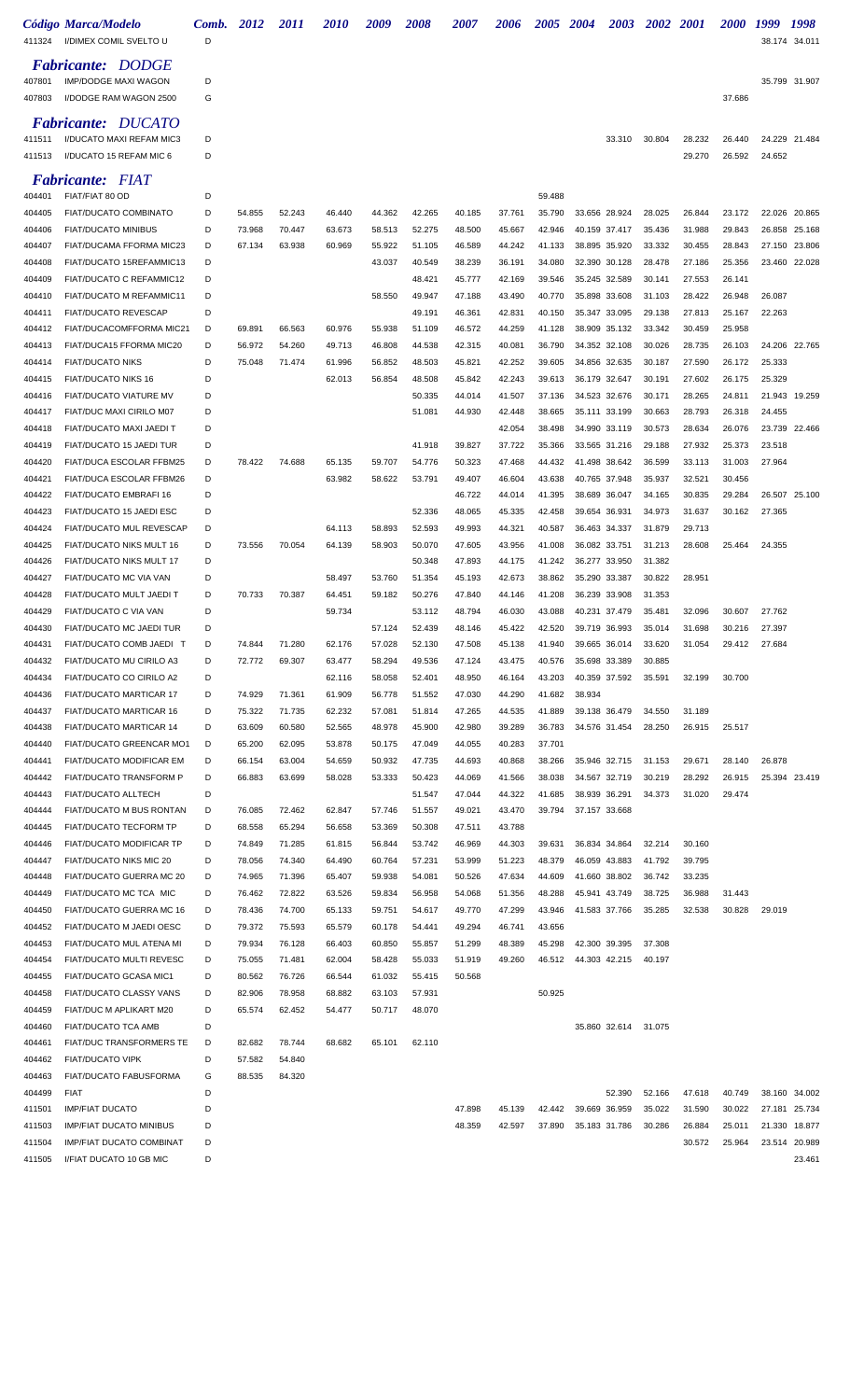|                  | Código Marca/Modelo                         | Comb.  | 2012   | 2011   | <i>2010</i> | 2009   | <i><b>2008</b></i> | <i><b>2007</b></i> | <i><b>2006</b></i> | <i><b>2005</b></i> | 2004          | <b>2003</b>   | <b>2002</b> | <i>2001</i> | <i><b>2000</b></i> | 1999   | 1998                    |
|------------------|---------------------------------------------|--------|--------|--------|-------------|--------|--------------------|--------------------|--------------------|--------------------|---------------|---------------|-------------|-------------|--------------------|--------|-------------------------|
| 411506           | I/FIAT DUCATO 15 GB MIC                     | D      |        |        |             |        |                    |                    |                    |                    |               |               | 29.559      | 28.285      | 25.697             | 23.822 | 22.412                  |
| 411507           | I/FIAT DUCAMAXI GB MIC                      | D      |        |        |             |        |                    |                    |                    |                    |               |               |             |             | 26.147             | 23.561 | 20.763                  |
| 411508           | I/FIAT DUCATO 10 MC CCAP                    | D      |        |        |             |        |                    |                    |                    |                    |               |               | 29.555      | 28.282      | 26.822             | 24.197 | 23.108                  |
| 411509           | I/FIAT DUCATO FFORMA M09                    | D      |        |        |             |        |                    |                    | 42.016             | 39.397             | 35.993 32.465 |               | 30.044      | 27.464      | 26.043             | 25.203 | 23.187                  |
| 411510           | I/FIAT DUCATO FFORMA M11                    | D      |        |        |             |        |                    |                    |                    |                    |               |               | 30.214      | 27.616      | 26.187             | 25.348 | 23.321                  |
| 411512           | I/FDUCATO FFORMA ESCOLAR                    | D      |        |        |             |        |                    |                    |                    |                    |               |               | 30.724      | 28.155      | 26.797             | 25.996 | 23.962                  |
| 411514           | I/FIAT DUC MAX CIRILO M4                    | D      |        |        |             |        |                    |                    |                    |                    |               |               |             | 26.478      | 24.731             | 21.134 | 18.741                  |
| 411515           | I/FIAT DUCAT15 CIRILO M5                    | D      |        |        |             |        |                    |                    |                    |                    |               |               | 29.555      | 28.288      | 25.692             |        | 23.814 22.407           |
| 411516           | FIAT/DUCAT15VT CIRILO M6                    | D      |        |        |             |        |                    |                    |                    |                    | 34.557 32.131 |               | 30.081      | 28.780      | 26.153             | 24.240 |                         |
| 411517           | I/FIAT DUCATO 15 JAEDI T                    | D      |        |        |             |        |                    |                    |                    |                    |               | 27.923        | 26.316      | 25.359      | 23.978             |        | 22.870 21.779           |
| 411599           | <b>IMP/FIAT</b>                             | D      |        |        |             |        |                    |                    |                    |                    |               |               | 36.752      | 33.253      | 31.700             |        | 28.752 27.295           |
| 411700           | FIAT/DUCATO M EMBRAFI 16                    | D      | 71.526 | 68.121 | 62.066      | 56.905 | 50.807             | 47.140             | 44.398             | 41.760             | 39.021 36.381 |               | 34.453      | 31.101      | 29.540             |        | 26.749 25.326           |
| 411701           | FIAT/DUCATO C EMBRAFI 16                    | D      | 71.864 | 68.443 | 62.328      | 57.164 | 51.058             | 47.350             | 44.627             | 41.964             |               | 39.207 36.545 | 34.624      |             |                    |        |                         |
| 415604           | I/FIAT DUCA10 FFORMA M03                    | D      |        |        |             |        |                    |                    |                    |                    |               |               | 29.234      | 27.985      | 25.425             | 23.574 | 22.171                  |
| 415605           | I/FIAT DUCAMA FFORMA M04                    | D      |        |        |             |        |                    |                    |                    |                    |               |               |             | 30.498      | 28.690             | 27.041 | 23.632                  |
| 415606           | I/FIAT DUCA10 GUEVEL MIC                    | D      |        |        |             |        |                    |                    |                    |                    |               |               |             |             |                    |        | 23.454                  |
| 415607           | I/FIAT DUCA15 FFORMA M07                    | D      |        |        |             |        |                    |                    |                    |                    |               | 30.600        | 29.551      | 28.279      | 25.688             |        | 23.823 22.415           |
| 415608           | I/FIAT DUCA15 FFORMA M06                    | D      |        |        |             |        |                    |                    |                    |                    |               |               |             | 28.276      | 25.692             |        | 23.827 22.416           |
| 463500           | FIAT/TAKO DUCATO 16                         | D      |        |        |             |        |                    |                    |                    |                    |               | 36.866        | 34.923      | 31.510      |                    |        |                         |
| 463502           | FIAT/DUCATO MULT TAKO MI                    | D      | 75.967 | 72.350 | 66.275      | 60.755 | 54.811             | 51.183             | 48.298             | 45.206             |               | 42.216 39.316 | 37.238      | 33.678      | 32.126             |        |                         |
| 464500           | FIAT/DUCATO MC SITNE                        | D      | 70.197 | 66.854 | 58.000      | 53.315 | 50.380             | 44.039             | 41.540             | 38.008             | 34.561 32.707 |               | 30.198      | 28.292      | 26.902             |        |                         |
|                  |                                             |        |        |        |             |        |                    |                    |                    |                    |               |               |             |             |                    |        |                         |
|                  | <b>Fabricante:</b> FORD                     |        |        |        |             |        |                    |                    |                    |                    |               |               |             |             |                    |        |                         |
| 400003           | FORD/BUSSCAR URBANUS U                      | D      |        |        |             |        |                    |                    |                    |                    |               |               |             |             |                    | 38.479 | 36.045                  |
| 400010           | FORD/BUSSCAR URBANUSS U                     | D      |        |        |             |        |                    |                    |                    |                    |               |               |             |             |                    | 62.901 | 59.468                  |
| 402099           | FORD/FB4000                                 | D      |        |        |             |        |                    |                    |                    |                    |               |               |             | 42.254      | 40.389             | 37.981 | 36.366                  |
| 407799           | FORD/F1000                                  | D      |        |        |             |        |                    |                    |                    |                    |               | 41.671 39.550 | 37.682      | 35.860      | 33.865             | 32.334 | 25.424                  |
| 407799           | FORD/F1000                                  | G      |        |        |             |        |                    |                    |                    |                    |               | 21.362 20.276 | 19.317      | 18.385      | 17.362             | 16.576 | 15.717                  |
| 408299           | <b>FORD</b>                                 | D      |        |        |             |        |                    |                    |                    |                    |               |               |             |             |                    | 40.002 | 36.993                  |
| 410901           | FORD/B 1618                                 | D      |        |        |             |        |                    |                    |                    |                    |               |               |             |             |                    | 31.383 | 29.690                  |
| 411305           | FORD/COMIL VERSATILE I                      | D      |        |        |             |        |                    |                    |                    |                    |               |               |             |             |                    | 38.601 | 35.427                  |
| 411305           | FORD/COMIL VERSATILE I                      | G      |        |        |             |        |                    |                    |                    |                    |               |               |             |             |                    |        | 31.129                  |
| 411315           | FORD/COMIL SVELTO U                         | D      |        |        |             |        |                    |                    |                    |                    |               |               |             |             |                    | 38.631 | 35.421                  |
| 411317           | FORD/COMIL CAMPIONE R                       | D      |        |        |             |        |                    |                    |                    |                    |               |               |             |             |                    |        | 50.038                  |
| 412268           | I/FORD TRANSIT MARTI ON                     | D      | 75.865 | 72.252 |             |        |                    |                    |                    |                    |               |               |             |             |                    |        |                         |
| 413112           | I/FORD TRANSIT JAEDI TUR                    | D      | 72.078 | 68.646 | 60.221      | 57.198 | 53.832             | 49.630             |                    |                    |               |               |             |             |                    |        |                         |
| 413202           | <b>IMP/FORD M.ONIBUS ES</b>                 | D      |        |        |             |        |                    |                    |                    |                    |               |               |             | 85.790      | 80.469             |        | 76.225 72.287           |
| 413207           | I/FORD XLT E 350 ECOLINE                    | D      |        |        |             |        |                    |                    |                    |                    |               |               |             |             | 36.398             |        | 35.355 34.021           |
| 413208           | I/FORD TRANSIT 350L BUS                     | D      | 80.621 | 76.782 | 67.674      | 63.215 | 60.032             | 56.763             |                    |                    |               |               |             |             |                    |        |                         |
| 413209           | I/FORD TRANSIT TCA MIC                      | D      | 94.455 | 89.958 | 77.724      | 73.474 | 68.830             | 63.445             |                    |                    |               |               |             |             |                    |        |                         |
| 413210           | I/FORD TRANSIT NIKS MO17                    | D      |        |        | 77.960      | 69.283 | 64.557             | 61.034             |                    |                    |               |               |             |             |                    |        |                         |
| 413211           | I/FORD TRST MODIFICAR TP                    | D      | 86.833 | 82.698 | 72.793      | 68.858 | 64.174             | 58.530             |                    |                    |               |               |             |             |                    |        |                         |
| 413212           | I/FORD TRANSIT REVES 21L                    | D      |        | 80.932 | 75.321      | 70.705 | 62.989             | 58.084             |                    |                    |               |               |             |             |                    |        |                         |
| 413213           | I/FORD TRANSIT REVES 16L                    | D      | 91.929 | 87.551 | 76.789      | 70.634 | 63.992             | 59.011             |                    |                    |               |               |             |             |                    |        |                         |
| 413214           | I/FORD ECONOLINE E350                       | G      |        |        |             |        |                    |                    |                    |                    | 69.606        |               |             |             |                    |        |                         |
| 413214           | I/FORD ECONOLINE E350                       | D      |        |        |             |        | 74.106             | 67.350             | 62.734             | 59.685             | 56.269 53.651 |               | 51.046      | 48.366      | 45.778             |        | 43.820 41.546           |
| 413215           | I/FORD TRANSIT GCASA ESC                    | D      | 85.955 | 81.863 | 75.392      | 72.278 |                    |                    |                    |                    |               |               |             |             |                    |        |                         |
| 413216           | I/FORD TRANSIT350LCIRILO                    | D      | 86.998 | 82.856 | 78.255      |        |                    |                    |                    |                    |               |               |             |             |                    |        |                         |
| 413217           | I/FORD E350 XL                              | G      |        |        | 108.995     |        |                    |                    |                    |                    |               |               |             |             |                    |        |                         |
| 413219           | I/FORD E350 SUPERDUTY                       | G      |        |        |             | 96.258 |                    |                    |                    |                    |               |               |             |             |                    |        |                         |
| 413299           | IMP/FORD                                    | D      |        |        |             |        |                    |                    |                    |                    |               |               |             |             |                    |        | 36.996                  |
| 415407           | FORD/CIFERAL PCID U                         | D      |        |        |             |        |                    |                    |                    |                    |               |               |             |             |                    | 38.521 | 35.439                  |
| 415418           | FORD/CIFERAL PCIDII U                       | D      |        |        |             |        |                    |                    |                    |                    |               |               |             |             |                    | 36.860 | 35.428                  |
| 416531           | FORD/MPOLO TORINO GVU                       | D      |        |        |             |        |                    |                    |                    |                    |               |               |             |             |                    | 38.596 | 35.426                  |
| 443009           | FORD/GUARARAPES ALFA 12                     | D      |        |        |             |        |                    |                    |                    |                    |               |               |             |             |                    |        | 38.315 35.435           |
| 463025           | FORD/CAIO ALPHA U                           | D      |        |        |             |        |                    |                    |                    |                    |               |               |             |             |                    | 38.693 | 35.427                  |
| 463046           | FORD/CAIO ALPHA B1621                       | D      |        |        |             |        |                    |                    |                    |                    |               |               |             |             |                    | 35.789 | 32.999                  |
| 463049           | FORD/CAIO INTER B1621                       | D      |        |        |             |        |                    |                    |                    |                    |               |               |             |             |                    |        | 35.798 32.991           |
|                  | <b>Fabricante: GEVISA</b>                   |        |        |        |             |        |                    |                    |                    |                    |               |               |             |             |                    |        |                         |
| 414801           | GEVISA/GMV IGBT3P                           | D      |        |        |             |        |                    |                    |                    |                    |               |               |             |             |                    |        | 38.152 34.003           |
| 414802           | <b>GEVISA/GNM IGBT3P</b>                    | D      |        |        |             |        |                    |                    |                    |                    |               |               |             |             |                    |        | 35.681                  |
| 414803           | <b>GEVISA/GNM IGBT5P</b>                    | D      |        |        |             |        |                    |                    |                    |                    |               |               |             |             |                    |        | 37.563                  |
|                  |                                             |        |        |        |             |        |                    |                    |                    |                    |               |               |             |             |                    |        |                         |
|                  | <b>Fabricante: GM - CHEVROLET</b>           |        |        |        |             |        |                    |                    |                    |                    |               |               |             |             |                    |        |                         |
| 408399           | IMP/GM                                      | G      |        |        |             |        |                    |                    |                    |                    |               |               |             |             |                    |        | 34.396 23.371           |
| 408399           | IMP/GM                                      | D      |        |        |             |        |                    |                    |                    |                    |               |               |             |             |                    | 33.698 | 30.019                  |
| 408801           | IMP/GMC M.ONIBUS ESCOLAR                    | D      |        |        |             |        |                    |                    |                    |                    |               | 59.032        | 56.766      | 52.181      | 40.150             | 37.569 | 33.479                  |
| 409599<br>411101 | GM/CHEVROLET<br><b>IMP/CHEVROLET TRAFIC</b> | D<br>D |        |        |             |        |                    |                    |                    |                    |               |               |             |             |                    | 38.157 | 34.005<br>20.447 15.241 |
|                  |                                             |        |        |        |             |        |                    |                    |                    |                    |               |               |             |             |                    |        |                         |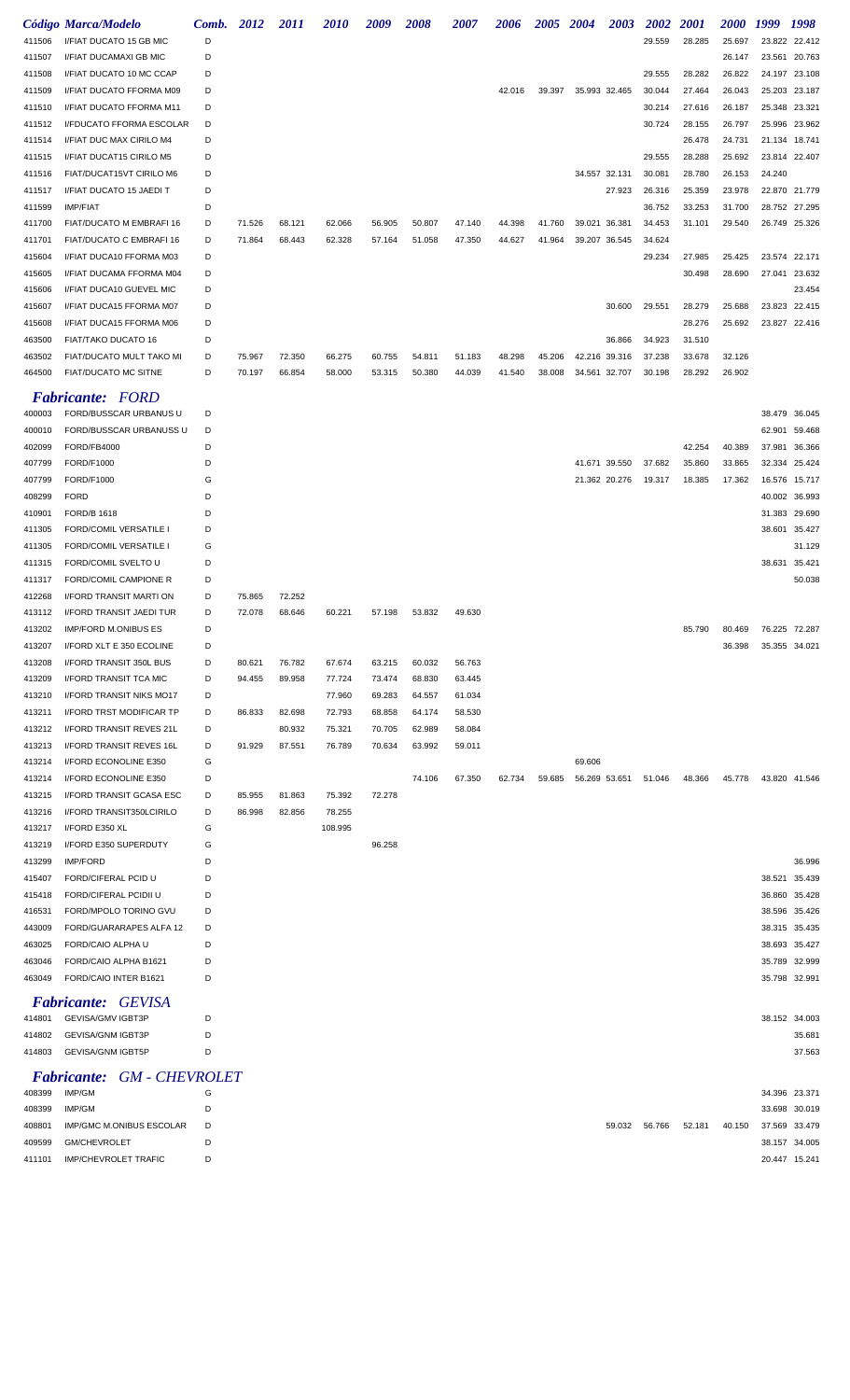|        | Código Marca/Modelo              | Comb. | 2012    | <i>2011</i> | <i><b>2010</b></i> | 2009    | <i><b>2008</b></i>        | <i><b>2007</b></i> | 2006    | 2005 2004 |               | 2003          | 2002 2001 |        | <i>2000</i> | 1999   | 1998          |
|--------|----------------------------------|-------|---------|-------------|--------------------|---------|---------------------------|--------------------|---------|-----------|---------------|---------------|-----------|--------|-------------|--------|---------------|
| 411101 | <b>IMP/CHEVROLET TRAFIC</b>      | G     |         |             |                    |         |                           |                    |         |           |               |               |           |        |             |        | 14.929 13.576 |
| 411103 | I/CHEVROLET SPACE VAN            | D     |         |             |                    |         |                           |                    |         |           |               |               |           |        |             |        | 14.881 14.066 |
| 411104 | I/CHEVROLET CHEVY EXPRES         | D     |         |             |                    |         |                           |                    |         |           |               |               |           |        |             |        | 28.143 26.163 |
| 411106 | I/GM VAN 2500 EXPRESS            | D     |         |             |                    |         |                           |                    |         |           |               | 36.975 35.167 | 33.332    | 30.188 | 28.807      |        |               |
| 411106 | I/GM VAN 2500 EXPRESS            | G     |         |             |                    |         |                           |                    |         |           |               |               |           | 37.309 |             |        |               |
| 411107 | I/GM EXPRESS G3500               | D     |         |             |                    | 109.492 | 96.704                    | 91.576             | 81.047  | 67.407    |               | 60.017 56.877 | 54.163    |        |             |        |               |
| 411107 | I/GM EXPRESS G3500               | G     |         |             |                    |         | 95.047                    |                    |         |           |               |               |           |        |             |        |               |
| 411109 | I/GM EXPRESS VAN G2300           | G     |         |             |                    | 80.899  | 72.878                    | 70.479             |         |           |               |               |           |        |             |        |               |
| 411112 | I/GM SUBURBAN LS 25004WD         | G     |         |             |                    | 141.578 |                           |                    |         |           |               |               |           |        |             |        |               |
|        |                                  |       |         |             |                    |         |                           |                    |         |           |               |               |           |        |             |        |               |
|        | <b>Fabricante: HOME-CAR</b>      |       |         |             |                    |         |                           |                    |         |           |               |               |           |        |             |        |               |
| 409702 | HOME-CAR/VOYAGE                  | D     |         |             |                    |         |                           |                    |         |           |               | 59.922        | 55.241    | 49.964 | 40.758      |        | 38.169 34.001 |
|        | <b>Fabricante: HYUNDAI</b>       |       |         |             |                    |         |                           |                    |         |           |               |               |           |        |             |        |               |
| 414001 | IMP/HYUNDAI H100 GSR             | G     |         |             |                    |         |                           |                    |         |           |               |               |           |        | 15.088      |        | 13.483 11.970 |
| 414001 | IMP/HYUNDAI H100 GSR             | D     |         |             |                    |         |                           |                    |         |           |               |               |           |        | 19.978      | 19.110 | 18.256        |
| 414002 | IMP/HYUNDAI H100 DLX             | D     |         |             |                    |         |                           |                    |         |           |               | 24.377        | 23.821    | 21.930 | 20.241      |        | 19.445 17.422 |
| 414003 | IMP/HYUNDAI H100 SPR             | D     |         |             |                    |         |                           |                    |         |           |               | 37.959 36.142 | 34.835    | 33.291 | 26.837      |        | 24.613 21.879 |
| 414004 | IMP/HYUNDAI H100 SPREL           | D     |         |             |                    |         |                           |                    |         |           |               | 34.551        | 32.531    | 30.519 | 27.653      | 24.835 | 22.536        |
| 414005 | IMP/HYUNDAI H100 GS              | D     |         |             |                    |         |                           |                    |         |           |               |               |           | 22.482 | 20.190      | 19.306 | 18.257        |
| 414005 | IMP/HYUNDAI H100 GS              | G     |         |             |                    |         |                           |                    |         |           |               |               |           | 16.346 | 15.096      |        | 13.846 11.970 |
| 414006 | I/HYUNDAI H100 GLS               | D     |         |             |                    |         |                           |                    | 40.585  | 38.226    |               | 35.693 33.566 | 32.418    | 30.585 | 27.038      |        | 24.525 19.504 |
| 414006 | I/HYUNDAI H100 GLS               | G     |         |             |                    |         |                           |                    |         |           |               |               |           |        |             | 18.463 |               |
| 414007 | I/HYUNDAI H100 GL                | D     |         |             |                    |         |                           |                    |         |           |               | 31.361 27.775 | 25.165    | 22.661 | 21.594      |        | 19.540 16.992 |
| 414007 | I/HYUNDAI H100 GL                | G     |         |             |                    |         |                           |                    |         |           |               |               |           |        |             | 20.713 |               |
| 414008 | I/HYUNDAI H100 TOP               | D     |         |             |                    |         |                           |                    |         |           |               |               |           | 23.137 | 21.929      |        | 19.752 17.257 |
| 414009 | <b>I/HYUNDAI H1STAREX SV</b>     | D     |         |             |                    |         |                           |                    | 49.679  | 43.754    |               | 40.060 37.588 | 35.800    | 33.357 | 31.708      | 29.340 |               |
| 414010 | I/HYUNDAI H1STAREX SVX           | D     |         |             |                    |         |                           |                    |         | 41.589    | 39.026 36.621 |               | 34.877    | 32.487 | 30.875      |        | 28.245 23.533 |
| 414011 | I/HYUNDAI H1STAREX SVXT          | D     |         |             |                    |         |                           |                    |         | 43.207    |               | 39.540 37.109 | 35.344    | 32.918 | 31.294      |        | 28.964 27.515 |
| 414012 | I/HYUNDAI H1STAREX SVX           | G     |         |             |                    | 57.757  | 54.635                    | 52.607             | 49.786  | 47.378    |               | 42.583 40.733 |           |        |             |        |               |
| 414012 | I/HYUNDAI H1STAREX SVX           | D     |         |             |                    | 63.560  | 60.081                    | 57.727             | 54.285  | 49.659    |               | 44.710 42.619 |           |        |             |        |               |
| 414013 | I/HYUNDAI H1STAREX SVX12         | G     |         |             | 52.509             | 49.303  | 47.047                    |                    |         |           |               |               |           |        |             |        |               |
| 414015 | I/HYUNDAI H1STAREX GLS           | G     |         |             | 55.485             |         |                           |                    |         |           |               |               |           |        |             |        |               |
| 415001 | <b>IMP/HP GALLOPER T.CXLLWB</b>  | G     |         |             |                    |         |                           |                    |         |           |               |               |           | 20.357 | 19.326      |        | 17.059 14.964 |
| 415001 | IMP/HP GALLOPER T.CXLLWB         | D     |         |             |                    |         |                           |                    |         |           |               |               |           | 27.699 | 26.292      |        | 25.194 24.121 |
|        |                                  |       |         |             |                    |         |                           |                    |         |           |               |               |           |        |             |        |               |
|        | <b>Fabricante: IFN</b>           |       |         |             |                    |         |                           |                    |         |           |               |               |           |        |             |        |               |
| 416300 | <b>IFN/M 220</b>                 | D     |         |             |                    |         |                           |                    |         |           |               | 61.009        | 58.696    | 53.947 |             |        |               |
|        | <b>Fabricante: INDABRA</b>       |       |         |             |                    |         |                           |                    |         |           |               |               |           |        |             |        |               |
| 415724 | INDABRA/OA106 NEOBUS TH          | D     |         |             |                    |         |                           |                    |         |           |               | 64.934        | 62.437    | 57.394 | 44.163      |        |               |
| 415741 | INDABRA/OA101 INDUST SUP         | D     |         |             |                    |         |                           |                    |         |           |               | 52.508 49.370 | 46.242    |        |             |        |               |
| 463405 | INDABRA/OA106 HOBBY PRIN         | D     |         |             |                    |         |                           |                    |         |           |               | 63.119 59.924 | 57.648    | 52.995 |             |        |               |
| 463600 | INDABRA/ELDETALLE OA1011         | D     |         |             |                    |         |                           |                    |         |           |               |               | 57.652    | 53.002 | 40.775      |        |               |
| 463601 | INDABRA/ELDETALLE OA1012         | D     |         |             |                    |         |                           |                    |         |           |               | 59.950        | 57.635    | 52.999 | 40.771      |        |               |
| 464301 | INDABRA/OA106 VETTURA ME         | D     |         |             |                    |         |                           |                    |         |           |               | 63.138 59.929 | 57.644    | 52.985 |             |        |               |
|        |                                  |       |         |             |                    |         |                           |                    |         |           |               |               |           |        |             |        |               |
|        | <b>Fabricante: INDUSCAR</b>      |       |         |             |                    |         |                           |                    |         |           |               |               |           |        |             |        |               |
| 463154 | INDUSCAR/MILLENNIUM TR U         | D     |         |             |                    |         | 149.889  142.732  135.857 |                    |         |           |               |               |           |        |             |        |               |
|        | <b>Fabricante: INTERNATIONAL</b> |       |         |             |                    |         |                           |                    |         |           |               |               |           |        |             |        |               |
| 414299 | IMP/INTERNATIONAL                | D     |         |             |                    |         |                           |                    |         |           |               | 60.895        | 56.049    | 51.615 | 40.834      |        | 38.811 34.680 |
| 417555 | INTERNATIONAL/NEOBUSTH U         | G     | 153.497 | 146.888     |                    |         |                           |                    |         |           |               |               |           |        |             |        |               |
|        | <b>Fabricante: ITAPOA</b>        |       |         |             |                    |         |                           |                    |         |           |               |               |           |        |             |        |               |
| 405801 | ITAPOA/ITAPOA 800                | D     |         |             |                    |         | 86.249                    | 77.305             | 74.394  | 68.374    |               | 63.124 59.933 | 57.646    | 53.005 | 40.756      |        | 38.180 34.013 |
| 405802 | ITAPOA/900                       | D     |         |             |                    |         | 78.340                    | 70.200             | 67.564  | 62.104    |               | 57.343 54.456 | 52.377    | 48.154 | 37.039      |        | 34.678 30.896 |
|        |                                  |       |         |             |                    |         |                           |                    |         |           |               |               |           |        |             |        |               |
|        | <b>Fabricante: IVECO-FIAT</b>    |       |         |             |                    |         |                           |                    |         |           |               |               |           |        |             |        |               |
| 400061 | <b>IVECO/BUSSCAR MINIMIC O</b>   | D     |         |             |                    |         |                           |                    |         |           |               |               |           | 57.660 | 55.624      | 52.663 |               |
| 400062 | <b>IVECO/BUSSCAR MINIMIC M</b>   | D     |         |             |                    |         |                           |                    |         |           |               |               |           |        | 55.959      |        | 54.042 52.165 |
| 404433 | <b>IVECOFIAT/DAILY VIA VAN</b>   | D     |         |             |                    | 69.052  | 66.906                    | 62.355             | 57.817  | 53.555    |               | 50.356 48.783 | 46.462    | 44.369 | 42.216      | 40.390 |               |
| 404456 | <b>IVECO/D TRANSFORM MICRO</b>   | D     | 71.837  | 68.417      | 64.223             | 60.505  | 57.585                    | 55.734             | 51.014  | 46.029    |               | 43.113 41.064 | 39.094    | 37.340 | 35.534      |        |               |
| 404457 | <b>IVECO/DAILY SITNEI MIC</b>    | D     |         |             | 66.003             | 62.781  | 59.051                    | 56.743             | 53.892  |           |               |               |           |        |             |        |               |
| 406161 | <b>IVECO/DL MARIMAR VOYAGER</b>  | D     | 94.787  | 90.705      |                    |         |                           |                    |         |           |               |               |           |        |             |        |               |
| 411331 | <b>IVECO FIAT/COMIL BELLA M</b>  | D     |         |             |                    |         |                           |                    |         |           |               | 61.301 57.618 | 54.564    | 53.680 | 50.652      | 42.727 |               |
| 411344 | <b>IVECO/COMIL SVELTO U</b>      | D     |         |             |                    |         | 142.814                   | 135.674            | 128.207 | 120.716   |               |               |           |        |             |        |               |
| 415058 | IVECO/DAILY5013 THB MIS          | D     |         |             |                    | 61.597  | 58.661                    | 56.401             | 51.471  |           |               |               |           |        |             |        |               |
| 415601 | I/IVECO T3510 FFORMA M01         | D     |         |             |                    |         |                           |                    |         |           |               |               |           | 32.727 | 31.005      |        | 28.680 27.711 |
| 415602 | I/IVECO T3510 GUEVEL MIC         | D     |         |             |                    |         |                           | 45.374             | 43.473  | 41.420    |               | 38.552 36.385 | 34.756    | 33.044 | 31.309      |        | 28.954 27.982 |
| 415603 | I/IVECO T3510 RONTAN MIC         | D     |         |             |                    |         |                           |                    |         |           |               |               |           | 32.723 | 30.999      | 28.667 | 27.707        |
| 415609 | I/IVECO T4912 FFORMA M02         | D     |         |             |                    |         |                           |                    |         |           |               |               | 38.072    | 36.647 | 35.345      |        | 34.264 32.867 |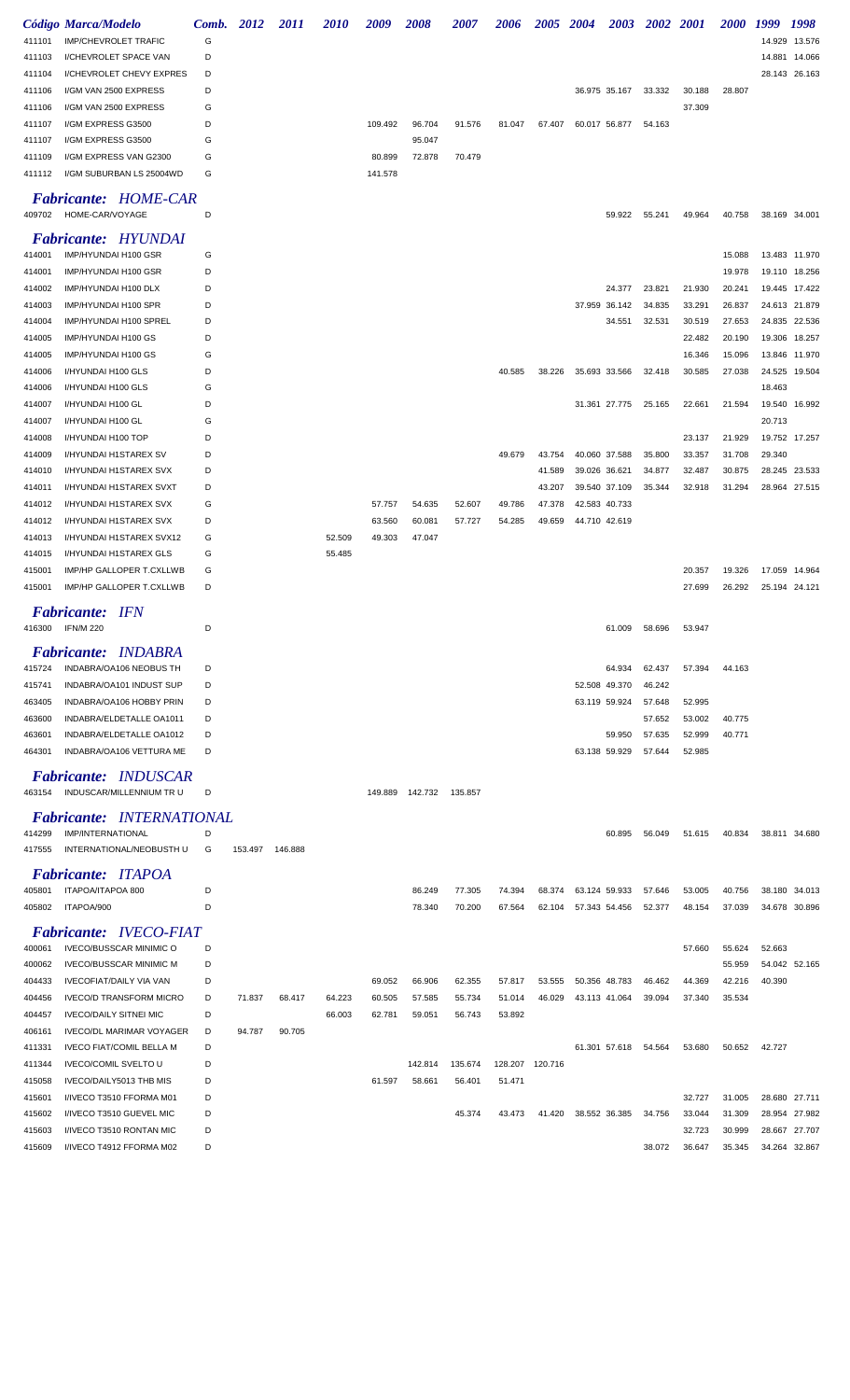|        | Código Marca/Modelo             | Comb. | 2012   | 2011   | <i>2010</i> | 2009   | 2008   | <i><b>2007</b></i> | 2006    | <b>2005</b> | 2004          | <b>2003</b> | <b>2002</b> | <i>2001</i> | <i><b>2000</b></i> | 1999          | 1998   |
|--------|---------------------------------|-------|--------|--------|-------------|--------|--------|--------------------|---------|-------------|---------------|-------------|-------------|-------------|--------------------|---------------|--------|
| 415610 | I/IVECO T4912 GUEVEL MIC        | D     |        |        |             |        |        |                    |         |             |               |             |             | 36.845      | 35.530             | 34.433 33.033 |        |
| 415611 | I/IVECO T3510 GCASA MIC         | D     |        |        |             |        |        |                    |         |             |               |             |             | 32.736      | 31.003             | 28.669 27.706 |        |
| 415612 | I/IVECO T4912 GCASA MIC         | D     |        |        |             |        |        |                    |         |             |               |             |             | 36.684      | 35.367             | 34.283        |        |
| 415717 | IVECO/4912 NEOBUS TBOY          | D     |        |        |             |        |        |                    |         |             |               | 40.625      | 38.497      | 37.068      | 35.735             | 34.641 31.768 |        |
| 415723 | IVECO/5912 NEOBUS TBOY          | D     |        |        |             |        |        |                    |         |             | 53.870 49.689 |             | 47.391      | 39.128      | 34.324             |               |        |
| 415735 | IVECO/6013 NEOBUS TBOY          | D     |        |        |             |        |        |                    | 102.189 | 95.201      | 89.326        |             |             |             |                    |               |        |
| 415775 | IVECO/6013 NEOBUS TBOY E        | D     |        |        |             |        |        | 89.079             | 79.589  | 70.140      |               |             |             |             |                    |               |        |
| 415801 | I/IVECOFIAT D4010 MAXIV.        | D     |        |        |             |        |        |                    |         |             |               |             |             |             |                    | 29.757 27.400 |        |
| 415802 | I/IVECOFIAT D4012 MAXIV.        | D     |        |        |             |        |        |                    |         |             |               |             | 42.120      | 40.234      | 38.221             | 33.183        | 30.799 |
| 415803 | I/IVECOFIAT DT3510M CCAP        | D     |        |        |             |        |        |                    |         |             |               |             | 34.903      | 33.198      | 31.452             | 29.095        | 28.113 |
| 415804 | I/IVECOFIAT DT4912M CCAP        | D     |        |        |             |        |        |                    |         |             |               |             | 35.678      | 34.348      | 33.133             | 32.126        | 30.804 |
|        |                                 |       |        |        |             |        |        |                    |         |             |               |             |             |             |                    |               |        |
| 415805 | I/IVECOFIAT T3510 FFBM12        | D     |        |        |             |        |        |                    |         |             |               |             |             | 32.729      | 31.007             | 28.676 27.698 |        |
| 415806 | I/IVECOFIAT T4912 FFBM08        | D     |        |        |             |        |        |                    |         |             |               |             |             |             | 35.645             | 34.552        | 33.131 |
| 415807 | I/IVECOFIAT T4912 FFBM14        | D     |        |        |             |        |        |                    |         |             |               |             |             | 36.830      | 35.530             | 34.434        | 33.035 |
| 415808 | I/IVECOFIAT T3510 FFBM15        | D     |        |        |             |        |        |                    |         |             |               |             |             | 32.730      | 31.008             | 28.676 27.713 |        |
| 415808 | I/IVECOFIAT T3510 FFBM15        | G     |        |        |             |        |        |                    |         |             |               |             |             |             | 27.783             |               |        |
| 415809 | I/IVECOFIAT T3510 FFBM16        | D     |        |        |             |        |        |                    |         |             |               |             | 34.904      | 33.193      | 31.464             | 29.095        | 28.111 |
| 415810 | I/IVECOFIAT T4912 FFBM13        | D     |        |        |             |        |        |                    |         |             |               |             |             |             | 35.627             | 34.541        | 33.140 |
| 415811 | I/IVECOFIAT 4912 REFAM01        | D     |        |        |             |        |        |                    |         |             |               |             |             | 36.833      | 35.514             | 34.449        | 33.033 |
| 415812 | I/IVECOFIAT 3510 REFAM02        | D     |        |        |             |        |        |                    |         |             |               |             |             | 32.726      | 31.012             | 28.666        | 27.715 |
| 415813 | I/IVECOFIAT T3510 FFBM17        | D     |        |        |             |        |        |                    |         |             |               |             | 34.905      | 33.208      | 31.469             | 29.083        | 28.102 |
| 415814 | I/IVECOF DT49 JAEDI TB2         | D     |        |        |             |        |        |                    |         |             |               |             |             |             | 33.966             | 33.088        | 29.267 |
| 415815 | I/IVECOF DT35 JAEDI TB1         | D     |        |        |             |        |        |                    |         |             |               |             | 41.346      | 39.491      | 37.518             | 29.736        | 28.167 |
| 415816 | I/IVECOFIAT T3510 NIKS16        | D     |        |        |             |        |        |                    |         |             |               |             |             | 33.417      | 31.652             | 29.270        | 28.288 |
| 415817 | I/IVECO 3510 REFAM MIC 4        | D     |        |        |             |        |        |                    |         |             |               |             | 35.583      | 33.837      | 32.072             | 29.653        | 28.644 |
| 415818 | I/IVECO 4912 REFAM MIC 5        | D     |        |        |             |        |        |                    |         |             |               |             |             | 36.840      | 35.515             | 34.446        | 33.038 |
| 415819 | I/IVECOFIAT 4910 JAEDI T        | D     |        |        |             |        |        |                    |         |             | 56.670 54.656 |             | 48.197      | 46.401      | 42.618             | 35.735 30.773 |        |
| 415820 | I/IVECODAILYNNPR 50C13V         | D     |        |        |             |        |        |                    | 55.070  | 51.274      | 48.925        |             |             |             |                    |               |        |
| 416000 | IVECOFIAT/D4912 MAXIVAN         | D     |        |        |             |        |        | 55.017             | 50.393  | 45.542      | 42.681 40.186 |             | 38.091      | 36.674      | 35.357             | 34.285 32.879 |        |
|        |                                 | D     |        |        |             |        |        |                    |         |             |               |             |             |             |                    |               |        |
| 416001 | IVECOFIAT/D4012 MAXIVAN         |       |        |        |             |        |        |                    |         |             | 47.496 44.676 |             | 41.855      | 39.959      | 37.972             | 30.349        |        |
| 416002 | IVECOFIAT/D4012 MAXIVAN1        | D     |        |        |             |        |        |                    | 55.846  | 51.852      | 48.587 45.669 |             | 42.772      | 40.861      | 38.813             | 32.035 29.920 |        |
| 416003 | IVECOFIAT/D4912 MAXIVAN1        | D     |        |        |             |        |        |                    | 52.135  | 48.641      | 45.045 42.354 |             | 40.567      | 38.725      | 37.313             | 36.197        |        |
| 416004 | IVECOFIAT/4912 GCASA MIC        | D     |        |        |             |        |        |                    |         |             | 41.206 39.726 |             | 37.635      | 36.232      | 34.948             | 33.876 32.478 |        |
| 416005 | IVECOFIAT/3510 GCASA MIC        | D     |        |        |             |        |        |                    |         |             | 41.466 38.408 |             | 37.439      | 34.758      | 33.552             | 30.711 29.738 |        |
| 416006 | IVECOFIAT/3510 GUEVELMIC        | D     |        |        |             |        |        |                    |         |             |               | 37.384      | 35.692      | 33.949      | 32.156             | 29.747 28.729 |        |
| 416007 | IVECOFIAT/3510FFBM MIC22        | D     |        |        |             |        |        |                    |         | 41.749      | 38.850 36.684 |             | 35.016      | 33.309      | 31.568             | 29.189 28.192 |        |
| 416008 | IVECO/3510 REFAM MIC 08         | D.    |        |        |             |        |        |                    |         |             |               | 37.944      | 36.230      | 34.450      | 32.642             | 30.180        |        |
| 416009 | IVECO/4912 REFAM MIC 10         | D     |        |        |             |        |        |                    |         |             | 42.166 39.712 |             | 37.636      | 36.236      | 34.934             | 33.877 32.486 |        |
| 416010 | IVECOFIAT/4912FFBM MIC24        | D     |        |        |             |        |        | 54.280             | 49.674  | 44.823      | 41.982 39.546 |             | 37.465      | 36.075      | 34.794             | 33.738 32.346 |        |
| 416011 | IVECOFIAT/4912 JAEDI TUR        | D     |        |        |             |        |        |                    |         |             | 41.939 39.516 |             | 37.451      | 36.040      | 34.764             | 33.697        |        |
| 416012 | IVECO/4912 REFAM MIC 09         | D     |        |        |             |        |        | 54.885             | 50.239  | 45.418      | 42.560 40.078 |             | 37.993      | 36.554      | 35.271             | 34.186 32.797 |        |
| 416013 | IVECO/3510 REFAM MIC 07         | D     |        |        |             |        |        |                    |         |             |               | 37.927      | 36.224      | 34.460      | 32.650             | 30.179        |        |
| 416014 | IVECOFIAT/3510 GC MIC20         | D     |        |        |             |        | 49.340 | 44.443             | 42.497  | 40.046      | 37.260 35.169 |             | 33.577      | 31.948      | 30.262             | 27.990        |        |
| 416015 | IVECOFIAT/BRAZCAR D4912V        | D     |        |        |             |        |        |                    |         |             |               |             | 37.020      | 35.656      | 34.374             | 33.318        |        |
| 416016 | IVECOFIAT/BRAZCAR D3510V        | D     |        |        |             |        |        |                    |         |             |               |             | 36.215      | 34.456      | 32.648             | 30.180        |        |
| 416017 | IVECOFIAT/NOGUEIRA NOTUR        | D     |        |        |             |        |        |                    |         |             |               |             | 47.080      | 44.964      | 42.705             | 38.460        |        |
| 416018 | <b>IVECOFIAT/DAILY VIATUREM</b> | D     |        |        |             |        |        |                    |         |             |               | 49.231      | 46.092      | 44.050      | 41.833             |               |        |
|        |                                 | D     |        |        |             |        |        |                    |         |             |               |             |             |             |                    |               |        |
| 416019 | IVECO/4912 REFAM MIC14          |       |        |        |             |        |        |                    |         |             |               |             | 37.808      | 36.407      | 35.108             |               |        |
| 416020 | IVECO/4912 REFAM MIC15          | D     |        |        |             |        |        |                    |         |             |               |             |             | 36.667      | 35.360             | 34.283        |        |
| 416021 | <b>IVECOFIAT/DAILY CIRILOM3</b> | D     |        |        |             | 72.545 | 69.079 | 60.468             | 56.429  | 52.401      | 49.106 46.169 |             | 43.230      | 41.307      | 39.234             | 34.605        |        |
| 416023 | IVECOFIAT/D4012MAXIVAN S        | D     |        |        |             |        |        |                    |         |             |               | 44.075      | 41.272      | 39.431      |                    |               |        |
| 416024 | IVECOFIAT/D4912MAXIVANS1        | D     |        |        |             |        |        |                    |         | 62.279      | 58.661 55.410 |             | 52.148      | 49.798      | 47.404             | 45.351        |        |
| 416025 | IVECOFIAT/D4012MAXIVANS1        | D     |        |        |             |        |        |                    |         |             | 47.371 44.547 |             | 41.727      | 39.831      |                    |               |        |
| 416026 | IVECOFIAT/3510 JAEDI TUR        | D     |        |        |             |        |        |                    | 47.467  | 44.020      | 40.945 36.654 |             | 35.061      | 33.761      | 32.276             | 31.277 29.917 |        |
| 416027 | IVECO/5912REFAM ATTUALE1        | D     |        |        |             |        |        |                    |         |             | 61.628 55.416 |             | 53.530      | 50.671      |                    |               |        |
| 416028 | <b>IVECOFIAT/DAILY CORTEZI3</b> | D     |        |        |             |        |        |                    |         |             |               |             |             | 37.792      |                    |               |        |
| 416029 | IVECO/DAILY 40 JAEDI TUR        | D     | 60.416 | 57.539 | 50.188      | 47.250 | 44.991 | 42.830             | 41.048  | 39.123      | 37.505 35.395 |             | 33.793      | 32.141      |                    |               |        |
| 416032 | IVECO/CITYCLASS 6012            | D     |        |        |             |        |        |                    |         |             | 70.586 67.349 |             | 62.849      |             |                    |               |        |
| 416033 | IVECO/CITYCLASS 6012 IF         | D     |        |        |             |        |        |                    |         |             | 81.741 77.428 |             | 72.875      |             |                    |               |        |
| 416034 | IVECO/CITYCLASS 6013            | D     |        |        |             |        | 85.444 | 81.326             | 77.837  | 72.807      | 70.036 66.884 |             | 59.635      |             |                    |               |        |
| 416035 | IVECO/CITYCLASS 6013 IF         | D     |        |        |             |        | 91.724 | 81.358             | 77.817  | 72.819      | 70.030 66.858 |             | 58.149      |             |                    |               |        |
| 416036 | IVECOFIAT/DAILY3510 NAP         | D     |        |        |             |        |        |                    |         |             | 42.779 39.330 |             | 36.323      | 33.995      | 32.503             | 31.488 30.140 |        |
| 416037 | IVECO/CITYCLASS 6012 MO1        | D     |        |        |             |        |        |                    |         | 73.417      | 70.634 67.398 |             | 63.291      |             |                    |               |        |
|        | IVECOFIAT/DAILY4912 NAP         | D     |        |        |             |        |        |                    | 40.367  |             | 34.849 33.595 |             |             |             | 29.539             | 28.633 27.475 |        |
| 416038 |                                 |       |        |        |             |        |        |                    |         | 37.484      |               |             | 31.808      | 30.626      |                    |               |        |
| 416039 | IVECOFIAT/D3510VAN NAP A        | D     |        |        |             |        |        |                    |         |             |               | 38.782      | 37.018      | 35.204      | 33.369             | 30.857 29.810 |        |
| 416040 | IVECO/DAILY5013 MAXIVAN1        | D     |        |        |             |        | 68.133 | 67.215             | 62.317  | 59.685      | 55.816        |             |             |             |                    |               |        |
| 416041 | IVECO/DAILY4013 MAXIVA          | D     |        |        |             |        | 63.545 | 60.331             | 55.760  | 51.487      |               |             |             |             |                    |               |        |
| 416042 | IVECO/DAILY4013 MAXIVAN1        | D     |        |        |             |        |        | 62.875             | 58.661  |             | 54.471 51.039 |             |             |             |                    |               |        |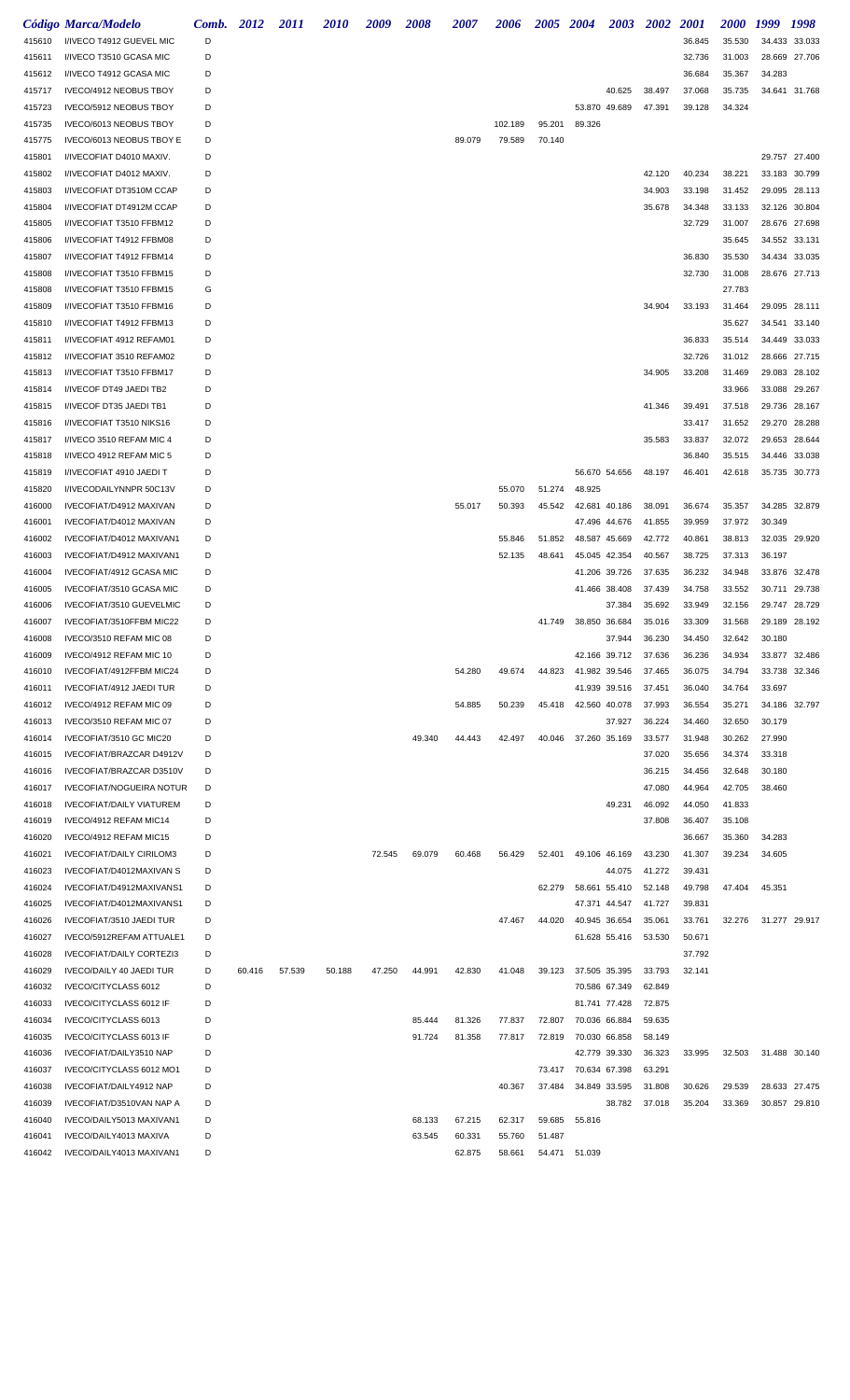|                  | Código Marca/Modelo                                         | Comb.  | 2012             | 2011             | <i>2010</i>      | 2009   | 2008    | 2007    | 2006            | <b>2005</b>               | <b>2004</b>   | 2003          | 2002 2001 |        | 2000 1999 |        | 1998          |
|------------------|-------------------------------------------------------------|--------|------------------|------------------|------------------|--------|---------|---------|-----------------|---------------------------|---------------|---------------|-----------|--------|-----------|--------|---------------|
| 416043           | IVECO/DAILY5013 MAXIVAN                                     | D      |                  |                  |                  |        | 65.399  | 58.915  | 54.651          | 50.591                    | 47.580        |               |           |        |           |        |               |
| 416044           | IVECO/CITYCLASS 6013 MO                                     | D      |                  |                  |                  |        | 86.654  | 81.334  | 77.811          | 72.800                    | 70.062 66.859 |               |           |        |           |        |               |
| 416045           | IVECO/CITYCLASS6013M                                        | D      |                  |                  |                  |        |         |         | 75.774          | 69.697                    | 64.050        |               |           |        |           |        |               |
| 416046           | IVECO/6013 CICCOBUS GRAN                                    | D      |                  |                  |                  |        | 118.852 | 102.754 | 93.727          | 88.374                    | 84.067        |               |           |        |           |        |               |
| 416047           | <b>IVECO/TRAILCAR CONCORDE</b>                              | D      |                  |                  |                  |        |         |         | 106.296         | 99.890                    | 95.082        |               |           |        |           |        |               |
| 416048           | <b>IVECO/DAILY GCASA MIC1</b>                               | D      | 73.841           | 69.926           | 66.596           | 62.709 | 59.705  | 57.079  | 52.105          |                           |               |               |           |        |           |        |               |
| 416049           | IVECO/DAILY45S16 MINIBUS                                    | D      | 82.416           | 78.491           | 68.471           | 64.936 | 61.280  | 58.623  | 55.664          | 52.310                    | 49.794 47.429 |               | 45.136    | 43.115 | 41.025    |        | 39.246 37.318 |
| 416050           | <b>IVECO/DAILY GREENCAR MO</b>                              | D      | 66.292           | 63.136           | 59.360           | 55.900 | 53.210  | 48.444  | 46.417          | 44.226                    |               | 41.179 38.862 | 37.108    |        |           |        |               |
| 416052           | <b>IVECO/DAILY MODIFICAR TP</b>                             | D      | 81.694           | 77.805           | 67.853           | 64.509 | 60.653  | 58.126  | 55.204          | 51.892                    | 49.369        |               |           |        |           |        |               |
| 416053           | IVECO/DAILY CIRILO 55C16                                    | D      | 72.859           | 69.390           | 60.518           | 57.224 | 54.485  | 52.204  | 49.071          | 46.127                    | 43.359        |               |           |        |           |        |               |
| 416054           | <b>IVECO/DAILY NIKS MIC 20</b>                              | D      | 79.438           | 75.656           | 66.000           | 62.763 | 59.057  | 56.717  |                 |                           |               |               |           |        |           |        |               |
| 416057           | IVECO/DAILY 55C16MINIBUS                                    | D      |                  |                  |                  |        | 71.016  | 66.193  | 61.749          |                           |               |               |           |        |           |        |               |
| 416058           | IVECO/DAILY5013 THB MIS                                     | D      |                  |                  | 61.368           | 58.047 | 55.240  | 52.927  |                 |                           |               |               |           |        |           |        |               |
| 416059           | IVECO/DAILY55C16 TCA MIC                                    | D      | 74.363           | 70.822           | 61.792           | 58.413 | 55.584  | 53.293  |                 |                           |               |               |           |        |           |        |               |
| 416060           | IVECO/CITYCLASS 70C16                                       | D<br>D | 88.926           | 87.247           | 76.273           | 72.068 | 69.618  |         |                 |                           |               |               |           |        |           |        |               |
| 416061<br>416064 | <b>IVECO/DAILY CIRILO MICRO</b><br>IVECO/DAILY 55C17MINIBUS | G      | 90.410<br>81.405 | 86.105           | 75.093           | 71.524 | 66.945  | 64.749  |                 |                           |               |               |           |        |           |        |               |
| 416065           | IVECO/CITYCLASS 70C17                                       | D      | 80.646           |                  |                  |        |         |         |                 |                           |               |               |           |        |           |        |               |
| 416400           | I/IVECO MASCA GRANVIA O                                     | D      |                  |                  |                  |        |         |         |                 | 123.513  115.921  109.327 |               |               |           |        |           |        |               |
| 416564           | <b>IVECO/MPOLO FRATELLO ON</b>                              | D      |                  |                  |                  |        |         |         | 76.642          | 69.449                    | 65.358 62.330 |               | 59.428    | 57.002 | 54.742    | 52.841 |               |
| 416565           | <b>IVECO/MPOLO FRATELLO ESC</b>                             | D      |                  |                  |                  |        |         |         |                 |                           |               | 62.862        | 59.933    | 57.499 | 55.195    | 53.311 |               |
| 416566           | <b>IVECO/MPOLO FRATELLO MO</b>                              | D      |                  |                  |                  |        |         |         | 68.609          | 62.149                    | 59.436 55.864 |               | 53.242    | 50.875 | 48.962    |        | 47.388 45.594 |
| 416601           | I/IVECO MPOLO VOLARE MO                                     | D      |                  |                  |                  |        |         |         |                 |                           |               |               |           |        | 42.564    | 41.185 | 39.635        |
| 416602           | I/IVECO MPOLO VOLARE ESC                                    | D      | 101.301          | 96.477           | 86.962           | 80.441 | 73.598  | 63.924  | 60.150          | 54.726                    | 50.995 48.363 |               | 44.770    | 34.656 | 29.589    | 26.985 | 25.751        |
| 416603           | I/IVECO MPOLO VOLARE LOT                                    | D      |                  |                  |                  |        |         |         |                 |                           |               |               | 45.702    | 44.058 | 42.397    | 41.048 | 39.490        |
| 416610           | I/IVECO MPOLO PARADISO R                                    | D      |                  |                  |                  |        |         |         |                 |                           |               |               |           | 86.150 | 77.473    |        | 71.633 53.753 |
| 416612           | I/IVECO MPOLO VIALE U                                       | D      |                  |                  |                  |        |         |         | 73.187          | 68.219                    | 62.011 57.121 |               | 53.381    | 48.519 |           |        |               |
| 463123           | <b>IVECOFIAT/INDUSCAR PIC O</b>                             | D      |                  |                  |                  |        |         |         |                 |                           |               |               |           | 41.482 | 39.401    | 36.142 |               |
| 464001           | I/IVECOF DT4912V BRAZCAR                                    | D      |                  |                  |                  |        |         |         |                 |                           |               |               | 35.681    | 34.349 | 33.129    |        | 32.126 30.812 |
| 464002           | I/IVECOF BRAZCAR DT3510V                                    | D      |                  |                  |                  |        |         |         |                 |                           |               |               |           | 32.726 | 31.010    |        | 28.675 27.712 |
| 464413           | <b>IVECO/MASCA GRANMINI M</b>                               | D      |                  |                  |                  |        |         |         |                 |                           |               | 53.628 50.416 | 47.223    |        |           |        |               |
| 464428           | <b>IVECO/MASCA GRANVIA O</b>                                | D      |                  |                  |                  |        |         | 128.326 | 121.600 114.517 |                           |               |               |           |        |           |        |               |
|                  |                                                             |        |                  |                  |                  |        |         |         |                 |                           |               |               |           |        |           |        |               |
|                  | <b>Fabricante: JINBEI</b>                                   |        |                  |                  |                  |        |         |         |                 |                           |               |               |           |        |           |        |               |
| 465200           | I/JIMBEI8 HAISE SY6480A1C                                   | G      |                  |                  |                  |        | 17.539  | 16.613  | 15.776          |                           |               |               |           |        |           |        |               |
| 465201           | I/JIMBEI HAISE SY6480 AD                                    | G      |                  |                  |                  |        | 17.387  | 16.468  | 15.643          |                           |               |               |           |        |           |        |               |
| 465202           | I/JINBEI VAN 13P L                                          | G      |                  |                  |                  | 41.534 | 39.636  | 37.740  |                 |                           |               |               |           |        |           |        |               |
| 465203           | I/JINBEI VAN 13P SL                                         | G      |                  |                  |                  | 40.366 | 37.509  | 35.624  |                 |                           |               |               |           |        |           |        |               |
| 465204           | I/JINBEI FABUSFORMA M35                                     | D      |                  |                  | 42.603           |        |         |         |                 |                           |               |               |           |        |           |        |               |
| 465204           | I/JINBEI FABUSFORMA M35                                     | G      | 45.466           | 43.055           | 41.005           | 39.770 | 37.973  | 36.150  |                 |                           |               |               |           |        |           |        |               |
| 465205           | I/JINBEI SY6413N3LWB L                                      | G      |                  |                  | 44.830           |        |         |         |                 |                           |               |               |           |        |           |        |               |
| 465206           | I/JINBEI SY6483N3LWB                                        | G      |                  |                  | 45.173           |        |         |         |                 |                           |               |               |           |        |           |        |               |
| 465207           | I/JINBEI SY6413N3 L                                         | G      |                  |                  | 45.133           |        |         |         |                 |                           |               |               |           |        |           |        |               |
| 465208           | I/JINBEI SY6513US3BH L                                      | G      |                  |                  | 45.093           |        |         |         |                 |                           |               |               |           |        |           |        |               |
| 465209           | I/JINBEI SY6543US3BH SL                                     | G      |                  |                  | 45.775           | 43.490 |         |         |                 |                           |               |               |           |        |           |        |               |
| 465210           | I/JINBEI SY6483N3 L                                         | G      |                  |                  | 41.449           |        |         |         |                 |                           |               |               |           |        |           |        |               |
| 465212           | I/JINBEI TOPIC SL                                           | G<br>G | 51.923           | 49.451           | 47.147           |        |         |         |                 |                           |               |               |           |        |           |        |               |
| 465213<br>465214 | I/JINBEI TOPIC L<br>I/JINBEI GRAN TOPIC VAN                 | G      | 50.892<br>39.694 | 48.468<br>37.804 | 47.005<br>36.979 |        |         |         |                 |                           |               |               |           |        |           |        |               |
|                  |                                                             |        |                  |                  |                  |        |         |         |                 |                           |               |               |           |        |           |        |               |
|                  | <b>Fabricante:</b> KIA MOTORS                               |        |                  |                  |                  |        |         |         |                 |                           |               |               |           |        |           |        |               |
| 412800           | I/KIA MRE CGPI                                              | D      | 114.053          | 108.623          | 94.921           | 89.528 | 83.574  | 75.057  | 72.248          | 66.546                    | 61.442 58.350 |               | 56.114    | 51.571 | 39.673    |        | 37.158 33.101 |
| 412801           | <b>IMP/KIA BESTA SV</b>                                     | D      |                  |                  |                  |        |         |         |                 |                           |               |               |           | 19.864 | 18.605    |        | 17.035 12.639 |
| 412802           | <b>IMP/KIA BESTA</b>                                        | D      |                  |                  |                  |        |         |         |                 | 30.523                    | 24.643 23.522 |               | 21.808    | 19.959 | 18.689    | 17.291 | 12.697        |
| 412803           | I/KIA BESTA EST                                             | D      |                  |                  |                  |        |         |         |                 |                           |               |               | 25.673    | 24.549 | 21.482    | 20.095 | 16.786        |
| 412804           | IMP/KIA BESTA 10P GS                                        | D      |                  |                  |                  |        |         |         |                 |                           |               |               |           |        |           |        | 19.474        |
| 412805           | IMP/KIA BESTA 12P GS                                        | D      |                  |                  |                  |        |         |         | 41.496          | 32.891                    | 31.897 30.395 |               | 27.049    | 25.854 | 22.629    |        | 21.166 17.683 |
| 412806           | IMP/KIA BESTA 10P RS                                        | D      |                  |                  |                  |        |         |         |                 |                           |               |               |           |        |           |        | 19.678        |
| 412807           | IMP/KIA BESTA 12P RS                                        | D      |                  |                  |                  |        |         |         |                 |                           |               | 34.510        | 27.317    | 26.105 | 22.844    |        | 21.381 15.465 |
| 412808           | I/KIA BESTA GS GRAND                                        | D      |                  |                  |                  |        |         |         |                 | 51.626                    | 43.090 37.521 |               | 35.527    | 33.900 | 31.834    |        | 22.983 21.660 |
| 412808           | I/KIA BESTA GS GRAND                                        | G      |                  |                  |                  |        |         |         |                 |                           |               |               |           | 25.540 |           |        |               |
| 412809           | I/KIA PREGIO GS 2.7                                         | D      |                  |                  |                  |        |         |         |                 |                           |               |               |           |        |           |        | 16.884 15.902 |
| 412811           | I/KIA BESTA G RONTAN MIC                                    | D      |                  |                  |                  |        |         |         |                 |                           |               |               | 26.704    | 25.521 | 22.347    | 20.895 | 19.976        |
| 412812           | I/KIA BESTA GS GRAND2                                       | D      |                  |                  |                  |        |         |         | 47.656          | 44.937                    | 39.806 36.222 |               | 33.784    | 31.298 | 29.404    |        | 21.214 20.170 |
| 412813           | I/KIA BONGO III COACH                                       | D      |                  |                  |                  |        |         |         | 35.939          | 33.708                    | 32.086        |               |           |        |           |        |               |
| 412899           | IMP/KIA                                                     | D      |                  |                  |                  |        |         |         |                 |                           |               | 30.342        | 24.874    | 23.430 | 21.681    |        | 17.224 14.626 |
|                  | <b>Fabricante:</b> LAND ROVER                               |        |                  |                  |                  |        |         |         |                 |                           |               |               |           |        |           |        |               |
| 413601           | IMP/L.ROVER DEFENDER 110                                    | D      |                  |                  |                  |        |         |         |                 |                           |               |               |           |        | 41.507    | 39.588 | 36.637        |
| 413700           | LR/DEFENDER110 DL                                           | D      |                  |                  |                  |        |         |         |                 |                           |               | 50.574        | 46.221    | 44.211 | 39.512    |        | 37.690 34.897 |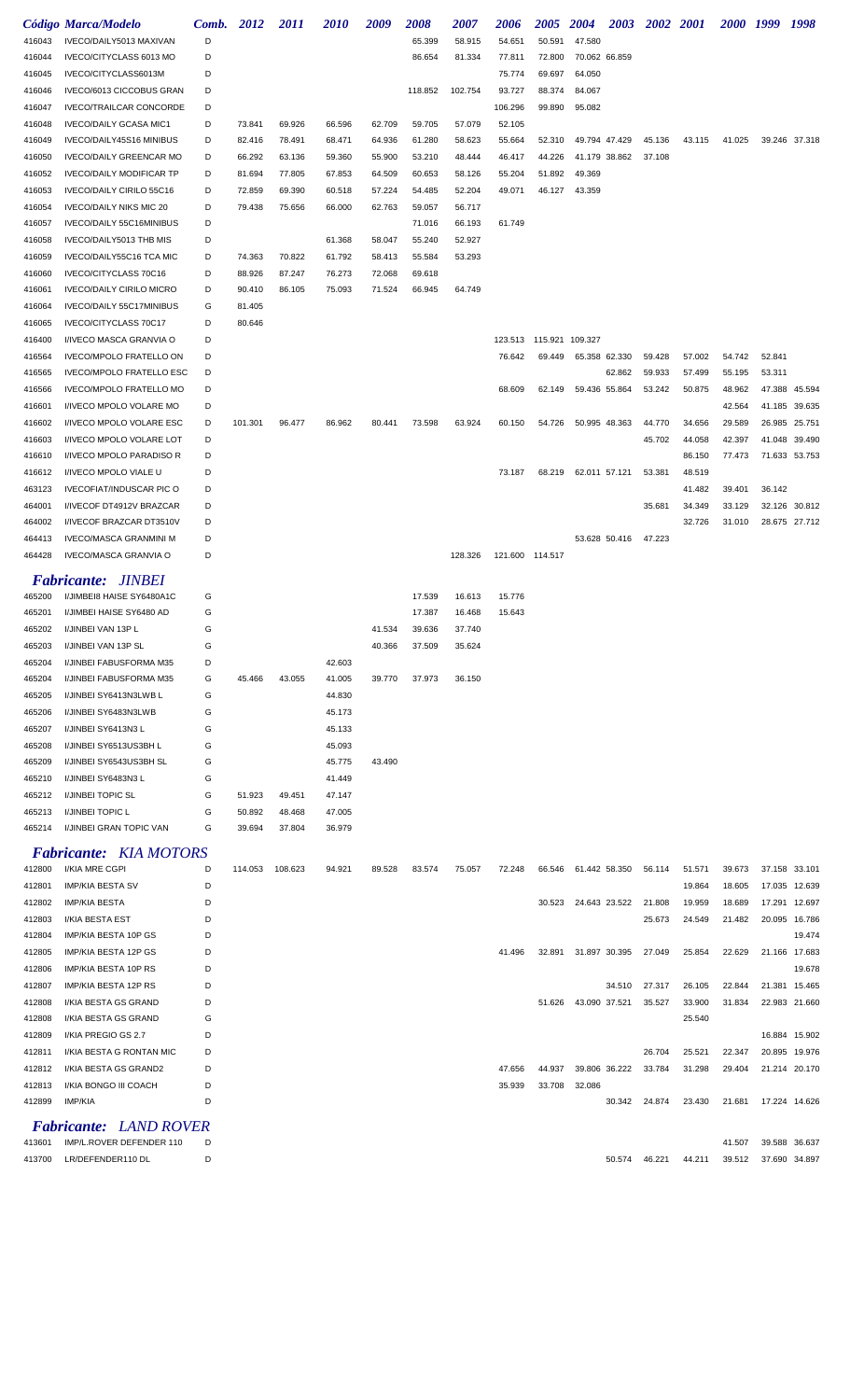|                  | Código Marca/Modelo                                  |        | Comb. 2012 | 2011    | <i><b>2010</b></i> | 2009              | <i><b>2008</b></i> | <i><b>2007</b></i> | <i><b>2006</b></i> | <i><b>2005</b></i> | 2004                               | 2003          |                  | 2002 2001        | <i><b>2000</b></i> | 1999             | 1998             |
|------------------|------------------------------------------------------|--------|------------|---------|--------------------|-------------------|--------------------|--------------------|--------------------|--------------------|------------------------------------|---------------|------------------|------------------|--------------------|------------------|------------------|
| 463700           | <b>Fabricante: LDV</b><br>I/LDV CONVOY MICROONIBUS   | D      |            |         |                    |                   |                    |                    | 68.979             | 63.066             | 58.489 55.735                      |               | 51.274           | 46.996           | 44.756             |                  | 42.815 40.692    |
|                  | <b>Fabricante: M.BENZ</b>                            |        |            |         |                    |                   |                    |                    |                    |                    |                                    |               |                  |                  |                    |                  |                  |
| 400001           | M.BENZ/BUSSCAR ELBUSS 340                            | D      |            |         |                    |                   |                    |                    |                    |                    |                                    |               |                  |                  |                    | 45.335           | 39.560           |
| 400004           | M.BENZ/BUSSCAR URBANUS U                             | D      |            |         |                    |                   |                    |                    |                    |                    |                                    |               | 59.581           | 54.421           | 51.038             | 44.943           | 39.218           |
| 400006           | M.BENZ/BUSSCAR URBANUSS U                            | D      |            | 179.367 | 169.855            | 161.767           | 150.229            | 142.096            | 132.901            | 124.426            | 90.213 83.932                      |               | 78.182           | 54.042           | 50.610             | 44.949           | 39.223           |
| 400016           | M.BENZ/BUSSCAR SUP M SS U                            | D      |            |         |                    |                   |                    |                    |                    |                    |                                    |               |                  |                  | 50.615             | 44.950           | 39.211           |
| 400017           | M.BENZ/BUSSCAR URBANUSS A                            | D      |            |         |                    |                   |                    |                    |                    |                    |                                    |               |                  | 54.035           | 50.610             | 44.949           | 39.206           |
| 400023           | M.BENZ/BUSSCAR INTERBUS R                            | D      |            |         | 111.563            | 105.145           | 97.980             | 92.771             | 86.418             | 80.573             | 74.003 69.092                      |               | 65.300           | 54.035           | 50.600             | 44.946           | 39.213           |
| 400027           | MBENZ/BUSSCAR MAXI M V R                             | D      |            |         |                    |                   |                    |                    |                    |                    |                                    |               |                  | 54.036           | 50.600             | 44.937           | 39.218           |
| 400030           | M.BENZ/BUSSCAR EL BUSS R                             | D      |            | 181.637 | 178.113            | 163.156           | 151.451            | 143.316            | 134.087            | 122.860            | 85.131 79.824                      |               | 72.469           | 54.052           | 50.604             | 44.954           | 39.220           |
| 400033           | M.BENZ/BUSSCAR JUM BUSS R                            | D      |            |         | 194.456            | 167.696           | 156.308            | 148.016            | 136.874            |                    | 128.043 119.140 88.413             |               | 82.273           | 62.157           | 58.220             | 51.686           | 45.086           |
| 400035           | M.BENZ/BUSSCAR VIS BUSS R                            | D      |            |         | 136.655            | 117.822           | 109.449            | 103.544            | 96.807             | 89.385             | 75.236 69.752                      |               | 65.185           | 54.036           | 50.625             | 44.953           | 39.220           |
| 400039           | MBENZ/BUSSCAR J BU 400 R                             | D      |            |         |                    | 280.941           | 261.975            | 249.030            | 236.172            |                    | 222.239 205.879171.299             |               | 144.740          | 110.371          | 101.709            | 85.907           | 77.560           |
| 400041           | M.BENZ/BUSSCAR PANORAMI R                            | D      |            |         | 201.367            | 173.697           | 161.864            | 153.262            | 144.772            | 134.736            | 99.812 73.966                      |               | 68.561           | 54.053           | 50.607             | 44.955           | 39.200           |
| 400043           | M.BENZ/BUSSCAR MICRUSS O                             | D<br>D |            |         | 146.718            | 138.165<br>91.879 | 122.109<br>85.071  | 114.164<br>80.403  | 106.022<br>75.891  | 97.292             | 91.561 86.240                      |               | 82.652<br>59.105 | 58.133<br>54.027 | 52.836<br>50.602   | 45.898           | 41.030           |
| 400047<br>400056 | M.BENZ/BUSSCAR MICRUSS M<br>M.BENZ/BUSSCAR URBPLUS U | D      |            |         | 128.928            | 118.345           | 112.252            | 106.477            | 99.145             | 71.131<br>90.162   | 64.350 61.170<br>75.458 70.319     |               | 65.772           | 54.427           | 51.016             | 44.957<br>45.320 | 39.204<br>39.568 |
| 400057           | MBENZ/BUSSCAR URBPLUS A                              | D      |            |         |                    | 164.247           | 148.255            | 139.033            | 129.463            | 117.217 110.680    |                                    |               |                  |                  |                    |                  |                  |
| 400059           | I/MBENZ BUSSCAR MICBUS M                             | D      |            |         |                    |                   |                    |                    |                    |                    |                                    |               |                  | 53.000           | 40.755             | 38.156           |                  |
| 400063           | M.BENZ/BUSSCAR MINIMIC O                             | D      |            |         |                    |                   |                    |                    |                    |                    |                                    | 61.148        | 59.114           | 54.038           | 50.618             | 44.947           |                  |
| 400064           | M.BENZ/BUSSCAR MINIMIC M                             | D      |            |         |                    |                   | 77.834             | 73.701             | 69.623             | 66.130             |                                    |               |                  |                  |                    |                  |                  |
| 400065           | MBENZ/BUSSCAR VBUS HI6X2                             | D      |            |         |                    | 179.521           | 167.418            | 148.839            | 132.097            | 114.722            |                                    | 98.033 92.498 | 88.224           | 84.856           | 80.198             |                  | 76.616 37.124    |
| 400075           | M.BENZ/BUSSCAR ECOSS U                               | D      |            |         | 146.168            | 137.716           | 128.334            | 121.921            | 115.354            | 110.447 104.751    |                                    |               |                  |                  |                    |                  |                  |
| 400199           | M.B./KARMANN M. CAROLINA                             | D      |            |         |                    |                   |                    |                    |                    |                    |                                    |               |                  |                  |                    |                  | 39.211           |
| 400200           | I/M.BENZ SPR SITNEI MIC                              | D      | 74.563     | 71.013  | 62.477             | 58.285            | 52.309             | 49.605             | 47.085             | 41.212             | 39.138 37.169                      |               | 35.752           | 33.875           | 32.730             | 31.440           | 29.387           |
| 400299           | M.BENZ/O 364 11R                                     | D      |            |         |                    |                   |                    |                    |                    |                    |                                    | 77.452 72.473 | 64.697           | 54.057           | 50.630             | 44.941           | 39.206           |
| 400799           | M.BENZ/OF 1313                                       | D      |            |         |                    |                   |                    |                    |                    |                    |                                    |               |                  |                  |                    |                  | 39.209           |
| 400801           | M.BENZ/OH 1635L                                      | D      |            |         |                    |                   |                    |                    |                    |                    |                                    |               |                  |                  |                    | 59.686           | 52.131           |
| 400899           | M.BENZ/OH 1313                                       | D      |            |         |                    |                   |                    | 43.834             | 41.546             | 39.661             | 37.368 35.235                      |               | 33.549           | 32.174           | 30.289             | 28.999           | 27.520           |
| 401700           | M.BENZ/OH1628L ROD LINCE                             | D      | 194.117    | 184.874 | 162.673            | 153.254           | 142.892            | 135.273            |                    |                    | 127.792  121.442  114.854  108.549 |               | 103.530          | 76.228           | 69.268             | 63.480           | 60.301           |
| 401701           | M.BENZ/OF1721 ROD LINCE                              | D      |            |         |                    |                   |                    |                    |                    |                    |                                    |               | 64.931           | 61.889           | 58.696             | 56.004           | 49.083           |
| 401702           | M.BENZ/MOTOR TRAILER BR                              | D      |            |         |                    |                   |                    |                    |                    |                    |                                    |               |                  |                  | 50.606             | 44.938           | 39.206           |
| 401703           | M.BENZ/1720A HOMETUR O                               | D      |            |         |                    |                   |                    |                    | 159.920            |                    | 153.016 144.493135.823 127.673     |               |                  | 120.013          | 112.812            | 106.043          | 99.601           |
| 401704           | M.BENZ/ONIBUS                                        | D      |            |         |                    |                   |                    |                    |                    |                    |                                    |               |                  |                  | 58.822             |                  | 55.315 52.682    |
| 401799           | MERCEDES BENZ                                        | D      |            |         |                    |                   |                    |                    |                    |                    |                                    |               | 58.068           | 53.070           | 49.727             |                  | 44.135 38.509    |
| 401900           | M.BENZ/L 608D MICROBUS                               | D      |            |         |                    |                   |                    |                    |                    |                    |                                    |               | 57.881           | 55.572           | 53.287             |                  | 51.465 44.344    |
| 401999           | M.BENZ/608                                           | D      |            |         |                    |                   |                    | 75.795             | 71.270             | 67.280             | 63.716 61.330                      |               | 58.595           | 55.673           | 52.775             |                  | 50.437 47.679    |
| 403200           | M.BENZ/LO 712 WALKBUS L28                            | D      |            |         | 119.411            | 112.820           | 104.770            | 100.011            | 94.720             | 90.288             | 85.585                             |               |                  |                  |                    |                  |                  |
| 403201           | M.BENZ/LO812 WALKBUS L32                             | D      |            |         | 118.493            | 112.008           | 103.957            | 100.020            | 94.731             | 90.287             |                                    | 85.580 81.088 | 77.549           | 74.135           | 70.493             |                  | 67.429 64.046    |
| 403202           | M.BENZ/LO915 WALKBUS L20                             | D      |            |         | 115.201            | 105.793           | 95.959             | 88.860             | 85.741             | 81.802             | 76.316                             |               |                  |                  |                    |                  |                  |
| 403899           | M.BENZ/LPO 331                                       | D      |            |         |                    |                   |                    |                    |                    |                    |                                    |               | 104.800          | 96.416           | 88.702             |                  | 81.606 75.077    |
| 404399           | M.B./VIAGGIO                                         | D      |            |         |                    |                   |                    |                    |                    |                    |                                    |               |                  |                  |                    |                  | 44.949 39.215    |
| 404602           | M.BENZ/LO 814                                        | D      |            |         |                    |                   |                    |                    |                    |                    |                                    | 56.235        | 53.668           | 49.546           | 46.101             |                  | 43.453 40.404    |
| 404603           | M.BENZ/TRAILCAR COMAN TR                             | D<br>D |            |         |                    |                   |                    |                    |                    |                    |                                    |               | 108.846          | 104.140          | 99.266             |                  |                  |
| 404604<br>404605 | M.BENZ/TRAILCAR COMAN SE<br>M.BENZ/LO 814 GIZAK ON   | D      |            |         |                    |                   |                    |                    | 86.096             | 80.331             | 73.735 68.887                      | 62.943 60.105 | 64.952<br>55.180 | 54.030<br>52.329 | 49.817             |                  | 47.659 45.260    |
| 404606           | M.BENZ/LO 814 TRAMELA.ON                             | D      |            |         |                    |                   |                    |                    |                    |                    |                                    |               |                  |                  |                    | 47.850           |                  |
| 404699           | M.BENZ/LO 708                                        | D      |            |         |                    |                   |                    |                    |                    |                    |                                    |               | 58.628           | 54.229           | 49.973             | 46.390           | 42.822           |
| 404802           | M.BENZ/O 371 RS                                      | D      |            |         |                    |                   |                    |                    |                    |                    |                                    |               |                  |                  |                    |                  | 45.387           |
| 404803           | M.BENZ/O 371 RSD                                     | D      |            |         |                    |                   |                    |                    |                    |                    |                                    |               |                  |                  |                    |                  | 64.585           |
| 405299           | M.BENZ/OF 1315                                       | D      |            |         |                    |                   | 85.135             | 80.611             | 76.142             |                    | 72.344 66.824 60.702               |               | 54.972           | 50.975           | 46.194             | 42.388           | 38.384           |
| 405399           | M.BENZ/OF 1317                                       | D      |            |         |                    |                   |                    |                    |                    |                    |                                    |               |                  |                  |                    |                  | 44.953 39.220    |
| 405499           | M.BENZ/OH 1315                                       | D      |            |         |                    |                   |                    |                    |                    |                    |                                    |               |                  |                  |                    |                  | 41.542 38.101    |
| 406164           | I/M.BENZ 313 MARIMAR PAS                             | D      |            |         | 75.673             |                   |                    |                    |                    |                    |                                    |               |                  |                  |                    |                  |                  |
| 406200           | M.BENZ/OF 1318                                       | D      |            |         |                    |                   |                    | 64.338             | 60.100             |                    | 57.329  54.071  51.233             |               | 49.061           | 46.840           | 44.225             |                  | 42.332 38.464    |
| 406299           | M.BENZ/OF 1318                                       | D      |            |         |                    |                   |                    |                    |                    |                    |                                    |               |                  |                  |                    |                  | 41.790 38.472    |
| 406399           | M.BENZ/OH 1314                                       | D      |            |         |                    |                   |                    |                    |                    |                    |                                    |               |                  |                  |                    |                  | 40.939 38.122    |
| 406499           | M.BENZ/OH 1318                                       | D      |            |         |                    |                   |                    |                    |                    |                    |                                    |               |                  |                  |                    |                  | 41.283 38.026    |
| 406599           | M.BENZ/OH 1420                                       | D      |            |         |                    |                   |                    |                    |                    |                    |                                    |               |                  |                  | 42.595             |                  | 39.062 34.601    |
| 406600           | M.BENZ/OH1518 NEOBUS MEG                             | D      |            |         |                    |                   | 158.396            | 150.030            | 142.065            |                    |                                    |               |                  |                  |                    |                  |                  |
| 406601           | M.BENZ/OH1518 NEOBUS SPC                             | D      | 167.228    | 159.265 | 147.091            | 138.624           | 129.239            | 120.679            |                    | 114.015 108.636    |                                    |               |                  |                  |                    |                  |                  |
| 406602           | M.BENZ/OH1622 NEOBUSMEGA                             | D      |            |         |                    | 149.325           | 139.158            | 132.133            |                    |                    |                                    |               |                  |                  |                    |                  |                  |
| 406603           | M.BENZ/OH1622 NEOBUS SPR                             | D      |            |         |                    |                   | 146.632 136.627    | 129.759            |                    |                    |                                    |               |                  |                  |                    |                  |                  |
| 406699           | M.BENZ/OH 1518                                       | D      |            |         |                    |                   |                    |                    |                    |                    |                                    |               |                  |                  |                    |                  | 31.232           |
| 407500           | M.BENZ/LO 610                                        | D      |            |         |                    |                   |                    |                    |                    |                    |                                    |               | 89.980           | 79.089           | 74.620             | 71.642           |                  |
| 407599           | M.BENZ/LO 610                                        | D      |            |         |                    |                   |                    |                    |                    |                    |                                    | 70.951        | 65.245           | 54.052           | 50.607             |                  | 44.948 39.217    |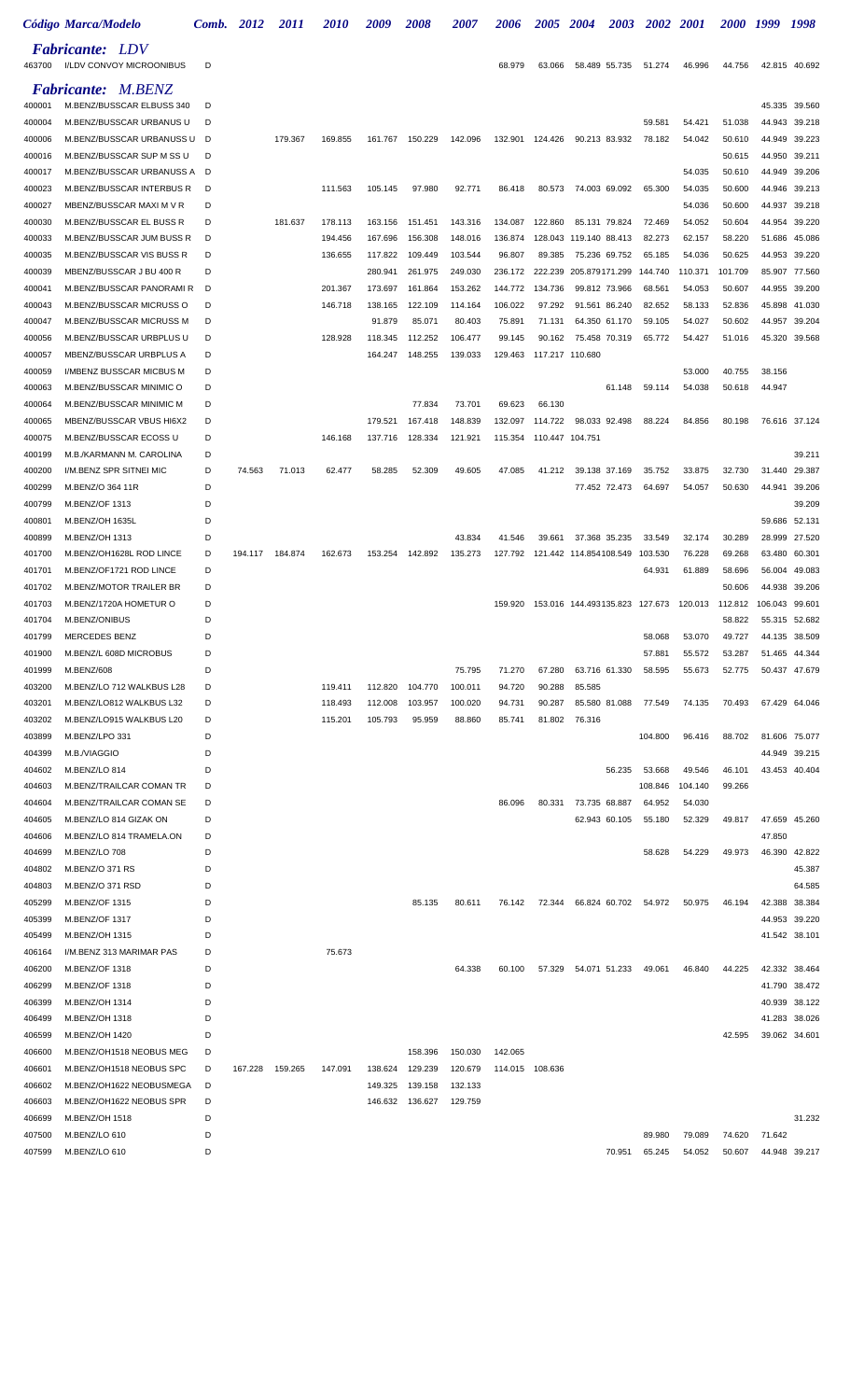|                  | Código Marca/Modelo                                  | Comb.  | 2012             | 2011             | <i>2010</i> | 2009             | <i><b>2008</b></i> | <i><b>2007</b></i> | 2006    | 2005 2004                                 |               | <b>2003</b>   | <b>2002</b>      | <i>2001</i>      | <i><b>2000</b></i> | 1999   | 1998          |
|------------------|------------------------------------------------------|--------|------------------|------------------|-------------|------------------|--------------------|--------------------|---------|-------------------------------------------|---------------|---------------|------------------|------------------|--------------------|--------|---------------|
| 408999           | M.BENZ/LO 812                                        | D      |                  |                  |             |                  |                    |                    |         |                                           |               |               |                  |                  |                    |        | 42.300        |
| 409301           | M.BENZ/OH 1520                                       | D      |                  |                  |             |                  |                    |                    |         |                                           |               |               |                  |                  |                    |        | 35.338 32.863 |
| 409302           | M.BENZ/TECNOBUS M-33                                 | D      |                  |                  |             |                  |                    |                    |         |                                           |               |               |                  |                  |                    |        | 61.953        |
| 409303           | M.BENZ/TURISCAR RIVIERA                              | D      |                  |                  |             |                  |                    |                    |         |                                           |               |               |                  |                  |                    | 44.950 | 39.201        |
| 410801           | M.BENZ/OF 1618                                       | D      |                  |                  |             |                  |                    |                    |         |                                           |               |               |                  | 39.546           |                    |        | 38.936        |
| 410802           | M.BENZ/OF 1620                                       | D      |                  |                  |             |                  |                    |                    |         |                                           |               |               | 49.784           | 45.967           | 42.700             | 39.616 | 36.179        |
| 411306           | M.BENZ/COMIL VERSATILE I                             | D      | 166.120          | 158.209          | 133.828     | 122.685          | 113.875            | 107.705            | 100.798 | 94.415                                    | 75.315 69.835 |               | 65.651           | 54.040           | 50.603             | 44.949 | 39.206        |
| 411309           | M.BENZ/COMIL CAMP HD R                               | D      | 219.127          | 208.693          | 180.036     | 108.460          | 100.396            | 94.884             | 89.556  | 83.944                                    | 79.005 74.759 |               | 70.753           | 54.048           | 50.600             | 44.937 |               |
| 411310           | M.BENZ/COMIL PIA M                                   | D      | 123.186          | 117.321          | 102.201     | 91.920           | 85.116             | 80.434             | 75.868  | 71.122                                    | 64.351 61.147 |               | 59.113           | 54.023           | 50.625             | 44.959 | 39.221        |
| 411312           | M.BENZ/COMIL DOPPIO A                                | D      |                  |                  | 128.978     | 118.505          | 110.099            | 104.145            | 97.334  | 91.160                                    | 84.204 79.924 |               | 65.066           | 54.052           | 50.609             | 44.949 |               |
| 411316           | M.BENZ/COMIL SVELTO U                                | D      | 164.721          | 156.878          | 132.722     | 121.660          | 113.013            | 106.846            | 99.995  | 93.637                                    | 75.225 69.745 |               | 65.468           | 54.027           | 50.606             | 44.939 | 39.220        |
| 411318           | M.BENZ/COMIL CAMPIONE R                              | D      | 219.587          | 209.130          | 176.894     | 162.132          | 150.519            | 142.336            | 133.261 | 124.746                                   | 91.509 85.825 |               | 78.122           | 54.040           | 50.625             | 44.935 | 39.212        |
| 411325           | I/M.BENZ COMIL BELLA M                               | D      |                  |                  |             |                  |                    |                    |         |                                           |               |               |                  | 54.036           | 50.605             | 44.946 | 39.212        |
| 411328           | M.BENZ/COMIL BELLO M                                 | D      |                  |                  |             |                  |                    |                    |         | 78.775                                    | 72.392 68.395 |               | 65.161           | 54.050           | 50.608             | 44.935 |               |
| 411332           | M.BENZ/COMIL BELLO O                                 | D      |                  |                  |             |                  |                    |                    |         | 78.957                                    | 72.542 68.507 |               | 65.457           | 54.038           | 50.623             | 44.945 |               |
| 411334<br>411338 | M.BENZ/COMIL PIA O<br>I/M.BENZ COMIL BELLA O         | D<br>D | 142.638          | 135.846          | 114.914     | 106.442          | 98.921             | 93.629             | 87.238  | 81.643                                    | 73.745 67.535 |               | 65.471           | 54.024<br>54.047 | 50.631<br>50.613   | 44.949 | 44.952 39.213 |
| 411340           | M.BENZ/COMIL TH UM                                   | D      |                  |                  |             |                  |                    |                    |         |                                           | 72.153 66.994 |               | 64.831           |                  |                    |        |               |
| 411348           | M.BENZ/COMIL SVELTO                                  | D      | 187.025          | 178.119          | 156.727     | 148.028          | 138.355            | 131.355            |         | 124.407  118.513  112.400106.473  101.825 |               |               |                  | 97.358           | 92.591             | 88.537 | 84.095        |
| 411349           | M.BENZ/COMIL VERSATILE R                             | D      | 243.851          | 232.240          |             |                  |                    |                    |         |                                           |               |               |                  |                  |                    |        |               |
| 411350           | M.BENZ/COMIL PIA ROD O                               | D      | 150.264          | 143.109          |             |                  |                    |                    |         |                                           |               |               |                  |                  |                    |        |               |
| 411353           | M.BENZ/COMIL PIA URB O                               | D      | 151.309          | 144.794          |             |                  |                    |                    |         |                                           |               |               |                  |                  |                    |        |               |
| 411356           | M.BENZ/COMIL CAMPIONE LD                             | D      | 214.464          | 205.229          |             |                  |                    |                    |         |                                           |               |               |                  |                  |                    |        |               |
| 411371           | M.BENZ/COMIL CAMPIONE DD                             | D      | 215.854          | 206.560          |             |                  |                    |                    |         |                                           |               |               |                  |                  |                    |        |               |
| 412201           | IMP/M.BENZ OF 1318                                   | D      |                  |                  |             |                  |                    |                    |         |                                           |               |               |                  |                  |                    | 43.894 | 40.307        |
| 412203           | IMP/M.BENZ OF 1620                                   | D      |                  |                  |             |                  |                    |                    |         |                                           |               |               |                  |                  |                    | 40.508 | 38.386        |
| 412204           | IMP/M.BENZ 310D SPRINTERM                            | D      |                  |                  |             |                  | 61.939             | 58.666             | 55.399  | 52.651                                    | 42.763 39.863 |               | 37.908           | 36.925           | 35.463             | 31.031 | 29.216        |
| 412205           | IMP/MBENZ RONTAN 310D                                | D      |                  |                  |             |                  |                    |                    |         |                                           |               |               |                  |                  |                    | 24.064 | 22.463        |
| 412206           | I/MBENZ 310DS FFORMA M05                             | D      |                  |                  |             |                  |                    |                    |         |                                           |               |               |                  |                  | 26.269             | 23.979 | 22.389        |
| 412207           | I/MBENZ CCAP SPRINTER M                              | D      |                  |                  |             |                  | 47.317             | 45.325             | 42.508  | 40.866                                    |               | 36.993 35.416 | 32.442           | 28.943           | 27.446             | 24.941 | 23.324        |
| 412208           | I/M.BENZ 312D SPRINTER M                             | D      |                  |                  |             |                  |                    | 56.352             | 53.218  | 50.561                                    |               | 47.824 44.248 | 42.843           | 40.775           | 39.297             | 32.458 | 30.557        |
| 412209           | I/MBENZ 312D SPRINM CCAP                             | D      |                  |                  |             |                  |                    |                    |         |                                           |               |               | 31.011           | 24.032           | 21.595             | 19.080 | 17.095        |
| 412210           | I/MBENZ 312DS FFORMA M10                             | D      |                  |                  |             |                  |                    | 47.825             | 45.166  | 42.012                                    | 38.897 35.974 |               | 34.552           | 30.868           | 28.767             | 25.949 | 23.354        |
| 412211           | I/MBENZ 312DS CIRILO M01                             | D      |                  |                  |             |                  |                    |                    |         |                                           |               |               | 31.013           | 24.033           | 21.588             | 19.077 | 17.094        |
| 412212           | I/M.BENZ SPRINTER NIKS16                             | D      | 59.724           | 56.881           | 50.046      | 47.158           | 43.943             | 41.620             | 39.309  | 37.363                                    |               | 33.522 31.012 | 28.969           | 27.208           | 24.443             | 21.593 | 19.352        |
| 412213           | I/M.BENZ SPRINTER 311                                | D      |                  |                  |             |                  |                    |                    |         | 42.154                                    |               | 39.870 37.465 | 34.927           | 26.144           | 23.496             | 20.765 | 18.604        |
| 412214           | I/M.BENZ SPRINTER 313                                |        |                  |                  |             |                  | 79.266             | 72.074             | 65.670  | 63.138                                    | 57.991 53.625 |               | 51.383           | 28.781           | 25.852             | 22.850 |               |
| 412215           | I/M.BENZ SPRINTER 316                                | D      |                  |                  |             |                  | 41.179             |                    |         |                                           |               |               |                  |                  |                    |        |               |
| 412216<br>412217 | I/MBENZ 312D REVESCAP16<br>I/M.BENZ 312D VIATURE M   | D<br>D |                  |                  |             |                  |                    |                    |         |                                           |               |               | 40.299<br>45.455 | 37.222<br>33.064 | 34.828<br>31.524   | 27.005 | 28.617 27.295 |
| 412218           | I/MB S312 FFORMA ESCOLAR                             | D      |                  |                  |             |                  |                    |                    |         |                                           |               |               |                  | 31.429           | 29.288             |        | 26.815 25.481 |
| 412219           | I/M.BENZ 312D JAEDI SPRT                             | D      |                  |                  |             |                  |                    |                    |         |                                           |               |               | 40.298           | 29.302           | 27.954             | 24.566 |               |
| 412221           | I/M.BENZ313CDI SPRINTERM                             | D      | 100.199          | 95.429           | 88.220      | 82.502           | 72.977             | 69.548             | 63.365  | 60.122                                    | 48.163 44.771 |               | 42.620           | 40.719           | 38.188             |        | 35.879 34.079 |
| 412222           | I/M.BENZ311CDI SPRINTERM                             | D      | 72.826           | 69.359           | 64.065      | 60.347           | 56.284             | 53.305             | 50.341  | 47.851                                    |               | 42.898 39.140 | 36.483           | 33.668           | 31.018             |        | 29.677 28.185 |
| 412223           | I/M.BENZ 310D JAEDI SPRT                             | D      |                  |                  |             |                  |                    |                    |         |                                           |               |               |                  |                  | 26.265             |        | 23.976 22.387 |
| 412224           | I/MBENZ 312SF REFAMMIC16                             | D      |                  |                  |             |                  |                    |                    |         |                                           |               |               |                  | 40.862           | 38.226             |        | 36.412 33.284 |
| 412225           | I/M.BENZ SPRINT VIATUREM                             | D      |                  |                  |             |                  |                    |                    |         |                                           |               | 40.012        | 38.515           | 37.225           | 34.012             | 32.551 | 30.904        |
| 412226           | I/MBENZ 311 SPR CIRILO 8                             | D      |                  | 70.971           | 66.650      | 62.787           | 58.519             | 55.418             | 52.372  | 50.445                                    | 44.578 41.601 |               | 40.036           | 38.718           | 35.171             | 33.640 | 31.959        |
| 412227           | I/M.BENZ SPRINT VIATUREX                             | D      |                  |                  |             |                  |                    |                    |         |                                           |               | 43.397 39.946 | 38.412           | 34.713           | 33.438             |        | 25.655 23.581 |
| 412228           | I/M.BENZ311CDI REVESCAP                              | D      |                  |                  |             |                  |                    |                    |         | 49.116                                    |               | 43.266 40.373 | 38.838           | 37.560           | 34.164             |        |               |
| 412229           | I/M.BENZ CDI JAEDI SPRT                              | D      | 96.498           | 91.904           | 80.851      | 72.841           | 66.689             | 61.878             | 57.918  | 54.236                                    |               | 50.319 45.554 | 41.794           | 39.792           | 38.262             |        |               |
| 412230           | I/M.BENZ 311 CDI FFBM 27                             | D      | 82.999           | 79.047           | 69.528      | 65.538           | 61.842             | 57.864             | 54.103  | 50.681                                    |               | 44.921 43.122 | 41.024           | 39.573           | 37.295             |        |               |
| 412231           | I/M.BENZ 313 CDI FFBM 28                             | D      | 81.518           | 77.637           | 68.326      | 62.761           | 55.454             | 52.891             | 46.847  | 43.274                                    |               | 40.247 36.252 | 33.786           | 31.604           | 27.952             | 26.730 |               |
| 412232           | I/M.BENZ313CDI REVESCAP                              | D      |                  |                  | 84.031      | 76.852           | 70.084             | 65.423             | 62.189  | 57.189                                    |               | 50.324 46.797 | 43.992           | 42.048           | 39.965             |        | 38.231 36.314 |
| 412233           | I/M.BENZ413CDI REVESCAPM                             | D      | 71.526           | 68.121           | 59.928      | 55.893           | 50.184             | 47.572             | 45.154  | 39.546                                    |               | 37.552 35.663 | 34.297           |                  |                    |        |               |
| 412234           | I/M.BENZ413CDI CIRILO A4                             | D      | 87.658           | 83.484           | 73.467      | 67.384           | 63.185             | 59.427             | 55.207  | 51.754                                    | 46.700 43.299 |               | 40.902           |                  |                    |        |               |
| 412235           | I/M.BENZ413CDI SPRINTERM                             | D      | 86.209           | 82.105           | 73.473      | 66.582           | 61.456             | 58.663             | 54.106  | 50.829                                    |               | 46.709 43.269 | 41.274           | 39.447           | 37.508             | 35.886 |               |
| 412236           | I/M.BENZ SPRINTER THTUR1                             | D      |                  |                  | 64.731      | 60.968           | 56.859             | 53.825             | 50.855  | 47.295                                    |               | 43.805 40.522 | 37.844           | 35.319           | 32.781             | 30.387 | 28.165        |
| 412237           | I/M.BENZ313CDI CIRILO A5                             | D      | 66.975           | 63.786           | 54.101      | 49.795           | 46.459             | 40.314             | 37.558  | 33.710                                    |               | 31.846 30.205 | 27.466           | 26.125           | 24.835             |        | 23.752 22.568 |
| 412238           | I/M.BENZ313C EMBRAFI 16                              | D      | 65.649           | 62.523           | 57.768      | 54.418           | 50.763             | 47.908             | 44.912  | 43.091                                    | 40.961        |               |                  |                  |                    |        |               |
| 412239           | I/M.BENZ413C EMBRAFI 19                              | D      |                  |                  | 60.102      | 56.028           | 50.316             | 47.706             | 45.291  | 39.653                                    | 37.661 35.760 |               | 34.397           | 31.055           | 29.519             | 22.049 | 19.702        |
| 412241<br>412242 | I/M.BENZ 313 MARTICAR 16<br>I/M.BENZ413CDI CIRILO A5 | D<br>D | 93.970<br>82.989 | 89.496<br>79.038 | 78.754      | 75.211<br>70.478 | 70.115<br>66.078   | 66.402<br>62.170   | 60.530  | 55.984<br>54.149                          | 53.082 49.411 |               | 46.607<br>42.908 | 44.555           | 42.357             | 40.503 |               |
| 412243           | I/M.BENZ SPTR TECFORM TP                             | D      |                  |                  | 76.827      |                  |                    |                    | 57.758  |                                           |               | 48.859 45.283 |                  |                  |                    |        | 29.774        |
| 412244           | I/M.BENZ SPRT SITNEI LU                              | D      | 77.136           | 73.463           | 70.353      | 66.307           | 62.557             | 58.554             | 53.657  | 51.263                                    | 48.614        |               |                  |                  |                    |        |               |
| 412245           | I/M.BENZ NIKS MIC 20                                 | D      | 92.295           | 87.901           | 85.093      | 80.186           | 74.715             | 69.996             | 65.072  | 60.294                                    |               | 57.189 54.159 | 51.823           |                  |                    |        |               |
| 412246           | I/M.BENZ GUERRA MIC 20                               | D      | 96.547           | 91.950           | 80.883      | 76.215           | 66.542             | 63.474             | 59.464  | 54.190                                    | 51.271 48.580 |               | 46.471           |                  |                    |        |               |
| 412247           | I/M.BENZ GUERRA MIC 16                               | D      | 84.131           | 80.125           | 70.475      | 66.439           | 59.189             | 53.824             | 49.539  | 47.338                                    |               | 44.774 42.636 | 40.670           | 38.733           | 37.184             | 35.540 |               |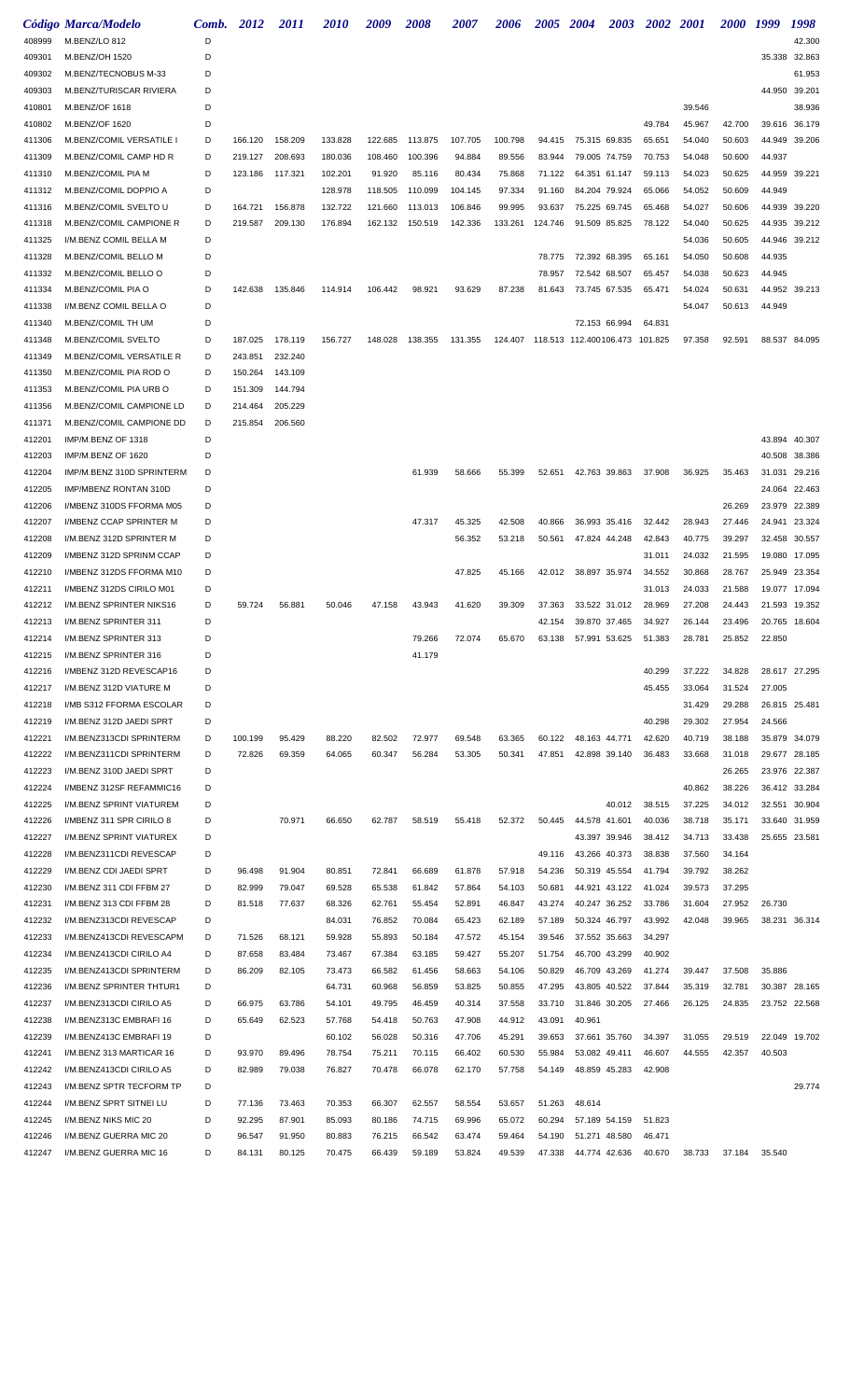|                  | Código Marca/Modelo                                | Comb.  | 2012    | <i>2011</i> | <i><b>2010</b></i> | 2009    | 2008            | <i><b>2007</b></i> | 2006    | <b>2005</b>                      | <b>2004</b>           | 2003          | <b>2002</b> 2001 |                 | <i>2000</i>      | 1999             | 1998                           |
|------------------|----------------------------------------------------|--------|---------|-------------|--------------------|---------|-----------------|--------------------|---------|----------------------------------|-----------------------|---------------|------------------|-----------------|------------------|------------------|--------------------------------|
| 412248           | I/M.BENZ313CDI GRIFVAN M                           | D      | 83.138  | 79.180      | 69.648             | 65.646  | 61.183          | 57.627             | 54.758  | 52.166                           | 49.459                |               |                  |                 |                  |                  |                                |
| 412250           | I/M.BENZ413CDI GRIFVAN M                           | D      | 74.166  | 70.635      | 65.242             | 61.481  | 57.556          | 54.359             | 51.284  | 49.270                           | 46.698                |               |                  |                 |                  |                  |                                |
| 412251           | I/M.BENZ CDI SPR TCA MIC                           | D      | 74.940  | 71.372      | 62.777             | 57.798  | 54.072          | 49.309             | 46.247  | 43.714                           |                       | 39.870 37.759 | 36.122           | 34.525          | 30.974           |                  | 28.277 26.389                  |
| 412252           | I/M.BENZ 412D M SCHEIDC                            | D      |         |             |                    |         |                 |                    |         |                                  |                       |               |                  | 32.730          | 31.264           | 29.538           |                                |
| 412253           | I/M.BENZSPRINT GCASAMIC1                           | D      |         |             | 87.536             | 81.453  | 74.723          | 69.797             | 63.609  |                                  |                       |               |                  |                 |                  |                  |                                |
| 412254           | I/M.BENZ313CDI BOATA MI                            | D      | 82.658  | 78.722      | 73.610             | 66.682  | 60.136          | 55.248             | 52.621  | 48.711                           | 46.633 44.161         |               | 42.244           | 40.392          | 38.388           |                  | 36.721 34.882                  |
| 412255           | I/M.BENZ TRANSFORM MICRO                           | D      |         |             | 88.130             | 83.056  | 77.428          | 73.303             | 69.283  | 65.830                           | 62.267 58.824         |               | 56.140           | 53.521          | 50.745           |                  | 48.417 45.866                  |
| 412256           | I/M.BENZ SPRI RIBEIRO MI                           | D      | 87.022  | 82.879      | 72.930             | 66.055  | 61.725          | 57.178             | 53.807  | 49.393                           |                       | 46.916 44.444 | 42.515           | 40.629          | 38.639           |                  | 36.955 35.115                  |
| 412257           | I/M.BENZ SPRI RIBEIRO M2                           | D      | 102.712 | 97.822      | 86.083             | 80.098  | 73.507          | 68.620             | 62.549  | 58.047                           |                       | 55.040 52.156 | 49.878           |                 |                  |                  |                                |
| 412258           | I/MBENZ MARCO M.BUS DJ                             | D      |         |             |                    |         |                 |                    |         |                                  |                       |               |                  |                 |                  |                  | 53.653 50.819                  |
| 412259<br>412259 | I/M.BENZ 314 SPRINTER<br>I/M.BENZ 314 SPRINTER     | G<br>D |         |             |                    |         |                 |                    |         |                                  |                       |               |                  |                 | 59.217<br>59.217 | 56.600<br>56.600 |                                |
| 412260           | I/M.BENZ413CDI CIRILO A6                           | D      | 79.649  | 75.856      | 66.757             | 62.232  | 55.880          |                    |         |                                  |                       |               |                  |                 |                  |                  |                                |
| 412262           | I/M.BENZ311 RIBEIRO MO18                           | D      | 76.842  | 73.184      | 64.391             | 61.680  | 55.484          |                    |         |                                  |                       |               |                  |                 |                  |                  |                                |
| 412263           | I/M.BENZ SPRINTER FFORMA                           | D      | 108.665 | 103.490     | 91.045             | 85.153  | 75.361          |                    |         |                                  |                       |               |                  |                 |                  |                  |                                |
| 412265           | I/M.BENZ 313 MARIMAR AMB                           | G      |         |             |                    |         |                 | 77.951             |         |                                  |                       |               |                  |                 |                  |                  |                                |
| 412266           | I/M.BENZ 413CDI MARTI ON                           | D      | 67.379  | 64.171      |                    |         |                 |                    |         |                                  |                       |               |                  |                 |                  |                  |                                |
| 412267           | I/M.BENZ413SPRI TRANS MO                           | D      | 72.694  | 69.232      | 65.616             |         |                 |                    |         |                                  |                       |               |                  |                 |                  |                  |                                |
| 412270           | I/M.BENZ313CDI TRANS ESC                           | D      |         | 93.190      |                    |         |                 |                    |         |                                  |                       |               |                  |                 | 56.600           |                  |                                |
| 412271           | I/M.BENZ 311CDI MARTION                            | G      | 77.671  | 74.326      | 71.638             |         |                 |                    |         |                                  |                       |               |                  |                 |                  |                  |                                |
| 412272           | I/M.BENZ 415CDISPRINTERM                           | D      | 65.527  |             |                    |         |                 |                    |         |                                  |                       |               |                  |                 |                  |                  |                                |
| 412502           | M.BENZ/ITAPOA ITA900                               | D      |         |             |                    |         |                 |                    |         |                                  |                       |               |                  |                 | 41.996           |                  |                                |
| 412503           | I/MBENZ 0305G                                      | D      |         |             |                    |         |                 |                    |         |                                  |                       |               |                  |                 |                  |                  | 46.252 44.458                  |
| 412602           | M.BENZ/O 400 RS                                    | D      |         |             |                    |         |                 |                    |         |                                  |                       | 105.910       | 98.121           | 90.973          | 84.482           |                  | 77.836 72.396                  |
| 412603           | M.BENZ/O 400 RSL                                   | D      |         |             |                    |         |                 |                    |         |                                  |                       |               |                  |                 |                  |                  | 67.098                         |
| 412604           | M.BENZ/O 400 RSE PL                                | D      |         |             |                    |         |                 |                    |         |                                  |                       |               | 144.922          | 111.032 102.130 |                  |                  | 85.637 77.475                  |
| 412609           | M.BENZ/O 400 RSD PL                                | D      |         |             |                    |         |                 |                    |         |                                  |                       |               | 127.331          | 117.871         | 108.920          | 99.375           | 86.279                         |
| 412610           | M.BENZ/O 400 RSD                                   | D      |         |             |                    |         |                 |                    |         |                                  |                       |               | 126.369          | 117.981 107.930 |                  | 100.340 86.057   |                                |
| 412611           | M.BENZ/O 400 UPA PL                                | D      |         |             |                    |         |                 |                    |         |                                  |                       |               |                  |                 |                  |                  | 47.909                         |
| 412917           | M.BENZ/BUSSCAR VBUSS ELE                           | D      |         |             |                    |         |                 |                    |         |                                  |                       |               |                  |                 |                  |                  | 75.528 71.544                  |
| 415202           | MBENZ/VITORIA SUPREMA 16                           | D      |         |             |                    |         |                 |                    |         | 81.357                           |                       | 74.699 68.836 | 64.906           | 54.052          |                  |                  |                                |
| 415209           | M.BENZ/VITORIA REGIA 621                           | D      |         |             |                    |         |                 |                    |         |                                  |                       | 74.648 69.722 | 65.145           | 54.031          | 50.622           | 44.937           | 39.212                         |
| 415214           | M.BENZ/VITORIA ELITE 914                           | D      |         |             |                    |         |                 |                    |         |                                  |                       | 66.959        | 58.152           | 56.348          | 54.183           | 52.277           | 49.575                         |
| 415217           | M.BENZ/VITORIA STAR 812                            | D      |         |             |                    |         |                 |                    |         |                                  |                       |               | 64.144           | 59.693          | 54.224           |                  | 48.931 44.640                  |
| 415219           | MBENZ/VITORIA STAR 914                             | D      |         |             |                    |         |                 |                    |         |                                  |                       | 64.722 62.264 | 57.407           | 55.579          |                  |                  |                                |
| 415402           | M.BENZ/CIFERAL AGILIS O                            | D      |         |             |                    |         |                 |                    |         |                                  |                       |               |                  |                 | 50.624           |                  | 44.933 39.203                  |
| 415404           | M.BENZ/CIFERAL AGILIS M                            | D      |         |             |                    |         |                 |                    |         |                                  |                       |               |                  |                 |                  | 44.941           | 39.199                         |
| 415410           | M.BENZ/CIFERAL PCID A                              | D      |         |             |                    |         |                 |                    |         |                                  |                       |               |                  |                 |                  |                  | 44.953 39.221                  |
| 415411           | M.BENZ/CIFERAL PCID U                              | D<br>D |         |             |                    |         |                 |                    |         |                                  |                       |               | 65.315           | 54.042          | 50.601           |                  | 44.935 39.205<br>44.953 39.212 |
| 415416           | M.BENZ/CIFERAL PCIDII A<br>M.BENZ/CIFERAL PCIDII U | D      |         |             |                    |         |                 |                    |         |                                  |                       |               |                  |                 | 50.624           |                  | 44.944 39.220                  |
| 415417<br>415421 | M.BENZ/CIFERAL GLS BUS U                           | D      |         |             |                    |         |                 |                    |         |                                  |                       |               |                  |                 |                  |                  | 37.679 33.375                  |
| 415422           | M.BENZ/CIFERAL PCID U                              | D      |         |             |                    |         |                 |                    |         |                                  |                       |               |                  |                 | 50.630           |                  | 44.946 39.203                  |
| 415425           | M.BENZ/CIFERAL TURQUESA U                          | D      |         |             |                    |         |                 |                    |         |                                  |                       | 69.389        | 65.146           | 54.042          | 50.613           |                  | 44.949 39.206                  |
| 415427           | M.BENZ/CIFERAL CITMAX U                            | D      |         |             |                    |         | 138.218 122.116 | 114.154            | 106.011 | 97.266                           | 91.560 86.288         |               | 82.605           | 75.899          | 70.885           |                  |                                |
| 415429           | M.BENZ/CIFERAL MINIMAXON                           | D      |         |             |                    |         |                 | 114.151            | 106.028 | 97.270                           | 91.586 86.279         |               | 82.644           | 79.937          | 76.031           |                  | 72.711 69.059                  |
| 415430           | M.BENZ/CIFERAL MINIMAXMO                           | D      |         |             |                    |         |                 | 114.132            | 105.984 | 97.278                           | 91.582 86.277         |               |                  |                 |                  |                  |                                |
| 415505           | M.BENZ/MAXIBUS MCO814                              | D      |         |             |                    |         |                 |                    | 67.942  | 63.825                           |                       | 60.211 57.019 | 54.304           | 50.653          | 47.304           |                  | 44.768 41.812                  |
| 415506           | M.BENZ/MAXIBUS URB1318                             | D      |         |             |                    |         |                 |                    |         |                                  |                       |               |                  |                 |                  |                  | 38.471                         |
| 415507           | M.BENZ/MAXIBUS URB1417                             | D      |         |             |                    |         |                 |                    | 84.506  |                                  | 78.362 73.001 67.406  |               | 62.838           | 59.040          | 52.951           |                  | 50.606 47.192                  |
| 415508           | M.BENZ/MAXIBUS URB1721                             | D      |         |             |                    |         |                 |                    |         |                                  |                       |               | 76.033           | 63.230          | 58.663           |                  | 55.935 48.875                  |
| 415510           | M.BENZ/MAXIBUS URB1621L                            | D      |         |             |                    |         |                 |                    |         |                                  |                       |               | 63.755           | 55.634          | 52.112           |                  | 49.404 47.627                  |
| 415512           | M.BENZ/LO610 MC MAXIBUS                            | D      |         |             |                    |         |                 |                    |         |                                  |                       |               | 78.144           | 75.751          | 72.711           |                  |                                |
| 415518           | M.BENZ/OF1418 MAXIBUS UR                           | D      | 182.364 | 173.680     |                    | 139.405 | 116.247         | 110.368            |         |                                  |                       |               |                  |                 |                  |                  |                                |
| 415519           | M.BENZ/LO712 MAXIBUS MC                            | D      |         |             | 95.916             | 88.663  | 81.954          | 74.798             |         |                                  |                       |               |                  |                 |                  |                  |                                |
| 415520           | M.BENZ/OF1722 MAXIBUS UR                           | D      | 187.341 | 178.420     | 164.793            | 155.316 | 129.496         | 123.013            | 116.497 | 111.004 105.241 99.693           |                       |               | 95.363           | 91.141          | 86.676           |                  | 82.914 78.738                  |
| 415521           | M.BENZ/LO915 MAXIBUS MC                            | D      | 114.501 | 109.049     | 95.939             | 86.102  | 81.103          | 74.572             | 70.266  | 64.795                           |                       |               |                  |                 |                  |                  |                                |
| 415524           | M.BENZ/MAXIBUS DOLPHIN                             | D      |         |             | 184.452            |         |                 |                    |         |                                  |                       |               |                  |                 |                  |                  |                                |
| 415527           | M.BENZ/MAXIBUS ASTOR                               | D      | 232.925 | 222.895     |                    |         |                 |                    |         |                                  |                       |               |                  |                 |                  |                  |                                |
| 415701           | M.BENZ/NEOBUS MEGA OF                              | D      | 166.334 | 156.174     | 147.409            | 139.601 | 132.953         | 125.875            | 118.903 | 112.788                          | 86.829 79.295         |               | 73.338           | 57.698          | 54.038           |                  | 47.998 41.861                  |
| 415704           | M.BENZ/NEOBUS THUNDER LO                           | D      |         |             |                    |         |                 | 86.035             | 81.154  | 76.050                           | 68.839 65.421         |               | 63.242           | 57.821          | 54.136           |                  | 48.089 41.942                  |
| 415708           | M.BENZ/OH1621 NEOBUS EVO                           | D      |         |             |                    |         |                 |                    |         | 105.196                          |                       | 97.567 91.116 | 80.383           | 60.027          | 54.923           |                  | 48.949 42.689                  |
| 415711           | M.BENZ/OH 1621 L HOBBY M                           | D      |         |             |                    |         |                 |                    |         |                                  |                       |               | 59.220           | 56.442          | 53.516           |                  | 51.068 44.445                  |
| 415712           | MBENZ/OH1421 NEOBUS MEGA                           | D      |         |             |                    |         |                 |                    |         |                                  |                       |               |                  |                 | 71.159           |                  | 60.595 56.515                  |
| 415713           | MBENZ/OH1420 NEOBUS MEGA                           | D      |         |             |                    |         |                 |                    |         |                                  |                       |               |                  |                 | 45.747           |                  | 42.552 37.543                  |
| 415714           | M.BENZ/OH1628 NEOBUS MEGA                          | D      |         |             |                    |         |                 |                    |         | 136.005  128.979  119.533113.441 |                       |               | 99.891           | 73.765          | 66.960           | 61.648           |                                |
| 415720           | M.BENZ/610 NEOBUS TBOYMIC                          | D      |         |             |                    |         |                 |                    |         |                                  |                       | 66.403        | 64.174           | 58.663          | 54.949           |                  | 48.807 42.560                  |
| 415727           | M.BENZ/1417 NEOBUS<br>SPECTRUM                     | D      |         |             |                    |         |                 |                    |         |                                  | 104.124 71.831 66.629 |               | 62.781           | 56.885          |                  |                  |                                |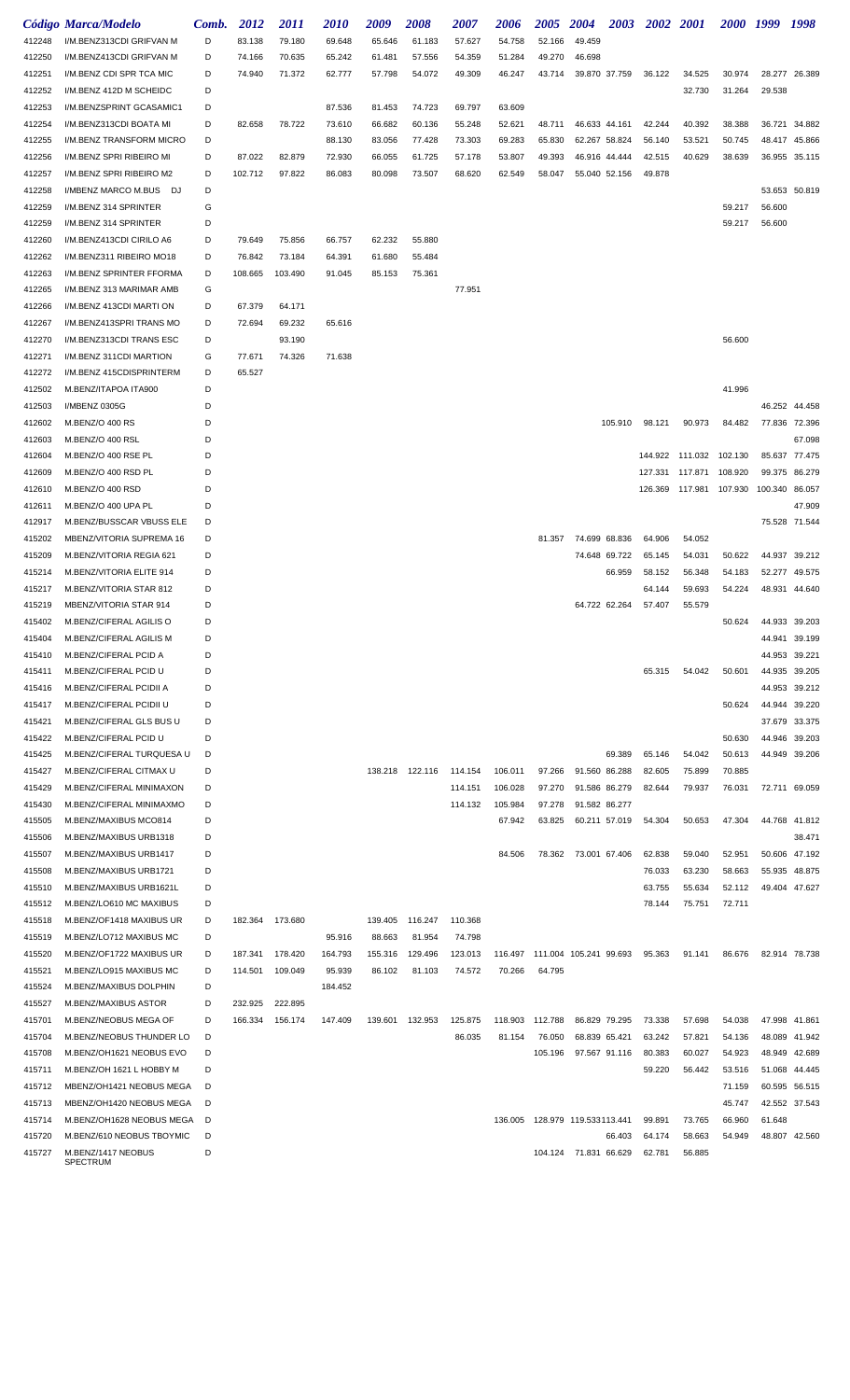|                  | Código Marca/Modelo                                  | Comb.  | 2012            | <i>2011</i>     | <i>2010</i>        | 2009               | <i><b>2008</b></i> | <i><b>2007</b></i> | 2006               | 2005             | <b>2004</b>                             | 2003          | 2002   | <b>2001</b> | <i><b>2000</b></i> | 1999   | 1998          |
|------------------|------------------------------------------------------|--------|-----------------|-----------------|--------------------|--------------------|--------------------|--------------------|--------------------|------------------|-----------------------------------------|---------------|--------|-------------|--------------------|--------|---------------|
| 415729           | M.BENZ/1621 NEOBUS SPECT                             | D      |                 |                 |                    |                    |                    |                    |                    |                  |                                         |               |        |             |                    | 49.355 | 46.659        |
| 415730           | M.BENZ/1721 NEOBUS                                   | D      | 139.787         | 129.564         | 120.816            | 113.040            | 106.190            | 100.099            | 94.820             | 90.350           |                                         | 84.527 79.014 | 74.673 | 67.624      | 64.299             | 61.269 | 58.187        |
| 415737           | <b>SPECTRUM</b><br>M.BENZ/O500 NEOBUS MEGA           | D      | 221.074         | 210.547         | 194.516            | 183.204            | 170.803            | 161.733            | 130.008            | 124.896          |                                         |               |        |             |                    |        |               |
| 415738           | MBENZ/OF1418 NEOBUS MEGA                             | D      | 144.652         | 137.765         | 123.922            | 111.016            | 97.768             | 85.282             | 74.442             | 65.974           | 60.583 56.786                           |               |        |             |                    |        |               |
| 415739           | MBENZ/OF1418 NEOBUS SPEC                             | D      | 160.741         | 153.087         | 137.709            | 123.387            | 108.627            | 94.757             | 82.703             | 73.307           | 67.344 63.095                           |               |        |             |                    |        |               |
| 415740           | M.BENZ/915 INDUST STAR                               | D      |                 |                 |                    |                    | 82.274             | 75.506             | 70.934             | 66.178           | 62.998 59.679                           |               |        |             |                    |        |               |
| 415745           | M.BENZ/LO812 NEOBUS WAY                              | D      | 150.014         | 142.871         | 128.696            | 115.409            | 100.584            | 89.969             | 80.134             | 71.605           | 66.371 62.301                           |               |        |             |                    |        |               |
| 415746           | M.BENZ/OH1418 NOBUS SPE                              | D      |                 |                 |                    |                    |                    | 94.771             | 88.104             | 82.461           | 77.479 72.832                           |               |        |             |                    |        |               |
| 415747           | M.BENZ/OH1418 NEOBUS MEG                             | D      | 170.022         | 161.926         |                    |                    |                    | 98.675             | 93.030             | 88.876           |                                         |               |        |             |                    |        |               |
| 415749           | M.BENZ/OF1722M NEOBUS SP                             | D      | 150.016         | 142.873         | 128.654            | 115.368            | 100.607            | 90.011             | 80.138             | 71.629           | 66.386 62.282                           |               |        |             |                    |        |               |
| 415750           | M.BENZ/OF1722M NEOBUS MA                             | D      |                 |                 | 123.343            | 116.187            | 108.602            |                    |                    |                  |                                         |               |        |             |                    |        |               |
| 415751           | M.BENZ/OF1722M NEOBUS MG                             | D      |                 | 150.012 142.869 | 128.675            | 115.390            | 100.599            | 89.969             | 80.154             | 71.606           | 66.374 62.292                           |               |        |             |                    |        |               |
| 415755           | M.BENZ/1418 INDUST ELITE                             | D      |                 |                 |                    |                    |                    |                    |                    |                  | 138.779 130.100122.638                  |               |        |             |                    |        |               |
| 415764           | M.BENZ/0500M INDUST SUP                              | D      |                 |                 |                    |                    |                    |                    | 139.329            |                  | 131.951 125.081119.197                  |               |        |             |                    |        |               |
| 415773           | M.BENZ/LO812 NEOBUS TH                               | D      | 158.499         | 150.952         | 136.227            | 124.785            | 112.493            | 104.402            | 97.049             | 91.586           |                                         |               |        |             |                    |        |               |
| 415777           | M.BENZ/O500R NEOBUS SROD                             | D      | 204.512         | 194.774         | 179.919            | 169.507            | 158.049            | 149.622            | 120.969            | 115.198          |                                         |               |        |             |                    |        |               |
| 415790           | M.BENZ/OF1218 NEOBUS SPC                             | D      | 170.261         | 162.153         | 149.810            | 141.154            | 117.202            | 111.338            |                    |                  |                                         |               |        |             |                    |        |               |
| 415791           | M.BENZ/O500RS NEOBUS SRD                             | D      | 304.497         | 289.998         | 267.824            | 252.431            | 235.353            | 223.437            |                    |                  |                                         |               |        |             |                    |        |               |
| 415792           | M.BENZ/O500M NEOBUS SROD                             | D      | 221.231         | 210.696         | 194.686            | 183.382            | 164.585            | 155.923            | 147.677            |                  |                                         |               |        |             |                    |        |               |
| 415793           | M.BENZ/O500D NEOBUS SPR                              | D      |                 |                 |                    | 191.654            | 173.600            | 164.750            |                    |                  |                                         |               |        |             |                    |        |               |
| 416501           | M.BENZ/MPOLO TORINO GVU                              | D      |                 |                 |                    | 116.675            | 108.388            | 102.524            | 95.823             | 89.719           | 76.119 71.264                           |               | 64.834 | 54.053      | 50.627             | 44.939 | 39.213        |
| 416506           | M.BENZ/MPOLO ALLEGRO GVR                             | D      |                 |                 |                    |                    |                    |                    |                    |                  |                                         |               |        | 76.674      | 69.087             | 61.495 | 58.223        |
| 416511           | M.BENZ/MPOLO ANDARE R                                | D      |                 | 139.676         | 131.260            | 120.478            | 111.905            | 105.851            | 98.985             | 92.687           | 75.221                                  | 69.756        | 65.509 | 54.052      | 50.616             | 44.934 | 39.220        |
| 416516           | M.BENZ/MPOLO VIAGGIO GVR                             | D      |                 |                 |                    |                    |                    |                    |                    |                  |                                         |               |        | 54.043      | 50.606             | 44.936 | 39.213        |
| 416521           | M.BENZ/MPOLO PARAD GVR                               | D      |                 |                 |                    |                    |                    |                    |                    |                  |                                         |               |        | 54.040      | 50.623             | 44.954 | 39.217        |
| 416524           | M.BENZ/MPOLO PARAD GVLDR                             | D      |                 |                 |                    |                    |                    |                    |                    |                  |                                         |               |        | 54.056      | 50.626             | 44.936 | 39.218        |
| 416527           | M.BENZ/MPOLO PARAD GVDDR                             | D      |                 |                 |                    |                    |                    |                    |                    |                  |                                         |               |        | 54.027      | 50.625             | 44.939 | 39.215        |
| 416532           | M.BENZ/MPOLO TORINO GVA                              | D      |                 |                 |                    |                    |                    |                    |                    |                  |                                         | 73.495 69.584 | 65.494 | 54.030      | 50.623             | 44.941 | 39.203        |
| 416534           | M.BENZ/MPOLO VIALE U                                 | D      | 161.973         | 154.261         | 130.484            |                    | 119.820 111.254    | 105.221            | 97.433             | 90.146           | 75.321 69.820                           |               | 65.155 | 54.050      | 50.622             | 44.959 | 39.220        |
| 416539           | M.BENZ/MPOLO VIALE A                                 | D      |                 |                 | 107.605            |                    |                    |                    | 86.270             | 80.443           | 73.887 68.991                           |               | 65.451 | 54.058      | 50.603             | 44.934 | 39.213        |
| 416542           | M.BENZ/MPOLO SENIOR GVM                              | D      |                 |                 |                    |                    |                    | 80.431             | 75.881             | 71.133           | 64.340 61.163                           |               | 59.096 | 54.041      | 50.625             | 44.935 | 39.203        |
| 416545           | M.BENZ/MPOLO SENIOR GVO                              | D      |                 |                 |                    |                    |                    | 103.164            | 96.462             | 90.295           | 75.587 70.346                           |               | 64.700 | 54.049      | 50.618             | 44.934 | 39.214        |
| 416551           | M.BENZ/MPOLO VIAGGIO R                               | D      | 168.707         | 160.674         | 135.829            | 124.417            | 115.523            | 109.241            | 101.441            | 92.976           | 75.231                                  | 69.680        | 65.102 | 54.039      | 50.623             | 44.935 | 39.208        |
| 416555           | M.BENZ/MPOLO PARADISO R                              | D      | 244.990         | 233.325         | 195.804            | 183.940            | 171.376            | 162.310            | 146.823            | 131.630          | 81.623 74.430                           |               | 68.435 | 54.025      | 50.610             | 44.957 | 39.213        |
| 416559           | M.BENZ/MPOLO TORINO ART                              | D      |                 |                 |                    |                    | 81.121             | 74.574             | 70.266             | 64.808           | 59.711                                  | 55.975        | 52.552 | 50.230      | 47.759             | 45.672 | 43.391        |
| 416561           | M.BENZ/MPOLO ALLEGRO R                               | D      |                 |                 |                    |                    | 164.242            | 155.537            | 137.672            |                  | 123.479 100.029 73.895                  |               | 69.083 | 54.046      | 50.613             |        |               |
| 416569           | M.BENZ/MPOLO PARADISO LDR                            | D      | 237.143         | 225.851         | 193.427            | 181.689            | 169.259            | 160.264            |                    | 146.344  130.634 | 81.002 73.754                           |               | 67.965 | 54.033      | 50.623             | 44.935 |               |
| 416570           | M.BENZ/MPOLO FRATELLO MO                             | D      |                 |                 |                    |                    |                    |                    |                    |                  |                                         |               | 65.373 | 54.034      | 50.623             | 44.933 |               |
| 416571           | M.BENZ/MPOLO FRATELLO ON                             | D      |                 |                 |                    |                    |                    |                    |                    |                  |                                         |               | 65.747 | 54.029      | 50.627             | 44.940 |               |
| 416573           | M.BENZ/MPOLO PARADISO DDR                            | D      | 333.061         | 317.202         | 267.014            | 241.789            | 177.034            | 154.027            | 145.503            | 135.375          | 84.133 76.469                           |               | 71.112 | 55.304      | 52.094             |        |               |
| 416576           | M.BENZ/MPOLO VIALE ART                               | D      | 209.613         | 201.911         | 200.732            | 183.370            | 171.269            | 163.018            | 152.836            |                  | 140.596 126.050117.233                  |               |        |             |                    |        |               |
| 416578           | M.BENZ/MPOLO VICINO ON                               | D      |                 |                 |                    |                    | 99.035             | 93.665             | 87.340             | 81.728           | 74.380 69.405                           |               | 65.030 | 54.048      | 50.609             | 44.949 |               |
| 416579           | MBENZ/MPOLO VICINO ESC                               | D      | 159.879         | 152.266         | 134.000            | 120.165            | 108.277            | 98.858             | 91.896             |                  |                                         |               |        |             |                    |        |               |
| 416580           | M.BENZ/MPOLO VICINO MO                               | D<br>D | 192.559         |                 |                    |                    |                    | 94.437             | 87.998             | 82.357           | 74.873 69.410<br>106.993 100.718 94.917 |               | 65.352 | 54.056      | 50.613             | 44.944 |               |
| 416585<br>416586 | M.BENZ/MPOLO SEN MIDI ON<br>M.BENZ/MPOLO SEN MIDI MO | D      |                 | 183.389         | 161.320<br>162.092 | 151.974<br>152.721 | 134.309<br>142.400 | 125.616<br>134.831 | 116.633<br>127.682 | 121.643          |                                         |               |        |             |                    |        |               |
| 416587           | M.BENZ/MPOLO IDEALE R                                | D      | 213.770         | 203.591         | 179.104            | 168.791            | 157.356            | 149.097            | 139.029            |                  | 132.451 125.935118.726                  |               |        |             |                    |        |               |
| 416598           | M.BENZ/MPOLO SENIOR ON                               | D      | 175.057         | 166.721         | 146.692            | 138.185            | 122.137            | 114.172            | 106.034            |                  | 97.312 91.566                           |               |        |             |                    |        |               |
| 416600           | M.BENZ/MPOLO SENIOR MO                               | D      | 115.987         | 110.464         | 102.075            | 96.163             | 89.646             | 84.562             | 79.780             | 76.378           | 72.413 68.608                           |               | 65.634 | 62.735      | 59.656             |        | 57.071 54.195 |
| 416604           | I/MBENZ MPOLO FRATELLO E                             | D      |                 |                 |                    |                    |                    |                    |                    |                  |                                         |               |        | 54.047      | 50.618             | 44.956 |               |
| 416605           | I/MBENZ MPOLO FRATELLO M                             | D      |                 |                 |                    |                    |                    |                    |                    |                  |                                         |               |        | 54.055      | 50.630             | 44.945 |               |
| 416606           | I/MBENZ MPOLO FRATELLO O                             | D      |                 |                 |                    |                    |                    |                    |                    |                  |                                         |               |        | 54.054      | 50.620             | 44.960 |               |
| 416607           | I/MBENZ MPOLO VICINO ESC                             | D      |                 |                 |                    |                    |                    |                    |                    |                  |                                         |               |        | 54.033      | 50.606             | 44.943 |               |
| 416608           | I/MBENZ MPOLO VICINO ON                              | D      |                 |                 |                    |                    |                    |                    |                    |                  |                                         | 69.074        | 65.496 | 54.049      | 50.606             |        | 44.947 39.224 |
| 416609           | I/MBENZ MPOLO VICINO MO                              | D      |                 |                 |                    |                    |                    |                    |                    |                  |                                         |               |        | 54.049      | 50.608             | 44.950 |               |
| 416617           | M.BENZ/MPOLO SENIOR ESC                              | D      |                 |                 |                    |                    |                    |                    |                    |                  |                                         |               |        |             |                    |        | 53.158 50.344 |
| 416621           | M.BENZ/MPOLO TORINO U                                | D      | 158.267 150.731 |                 | 132.565            |                    | 124.918 116.489    | 110.291            | 104.497            | 99.513           | 94.399 89.424                           |               | 85.545 | 81.767      | 77.716             | 74.331 | 39.370        |
| 416632           | M.BENZ/MPOLO TORINO A                                | D      |                 |                 |                    |                    |                    |                    |                    |                  |                                         |               |        |             |                    |        | 46.544 44.113 |
| 416636           | M.BENZ/MPOLO SITNEI SEN                              | D      |                 |                 |                    |                    |                    |                    |                    |                  | 72.369 68.409                           |               | 62.827 | 59.899      | 56.945             |        | 54.466 51.730 |
| 416638           | MBENZ/MPOLO PARADISO DD                              | G      | 553.105         | 529.288         |                    |                    |                    |                    |                    |                  |                                         |               |        |             |                    |        |               |
| 416640           | MBENZ/MPOLO PARADISO LD                              | G      | 571.532         | 525.809         |                    |                    |                    |                    |                    |                  |                                         |               |        |             |                    |        |               |
| 417542           | M.BENZ/OF1418 NEOBUS SP1                             | D      |                 |                 | 130.341            | 116.891            | 101.861            | 91.175             | 81.195             | 72.530           | 67.227 63.091                           |               |        |             |                    |        |               |
| 417545           | M.BENZ/LO712 NEOBUS TH                               | D      |                 |                 | 98.880             | 93.132             | 86.830             | 82.212             | 78.418             | 71.523           |                                         |               |        |             |                    |        |               |
| 417546           | M.BENZ/LO712 NEOBUS TWAY                             | D      |                 |                 | 129.163            | 115.848            | 100.978            | 90.319             | 80.454             | 71.870           | 66.631                                  |               |        |             |                    |        |               |
| 417547           | M.BENZ/LO915 NEOBUS TH                               | D      | 159.537         | 151.940         | 136.656            | 122.465            | 107.817            | 94.031             | 82.107             | 72.754           | 66.818                                  |               |        |             |                    |        |               |
| 417548           | M.BENZ/OF1418NEOBUS SROD                             | D      | 188.065         | 179.110         | 165.489            | 155.905            | 145.285            | 136.530            | 129.981            | 122.665          |                                         |               |        |             |                    |        |               |
| 417550           | M.BENZ/OF1722NEOBUS SROD                             | D      | 206.342         | 196.516         | 181.585            |                    | 171.074 159.478    | 150.853            | 137.661 131.351    |                  |                                         |               |        |             |                    |        |               |
| 417556           | M.BENZ/NEOBUS MEGABRT U                              | G      |                 | 478.024 457.439 | 420.844            |                    |                    |                    |                    |                  |                                         |               |        |             |                    |        |               |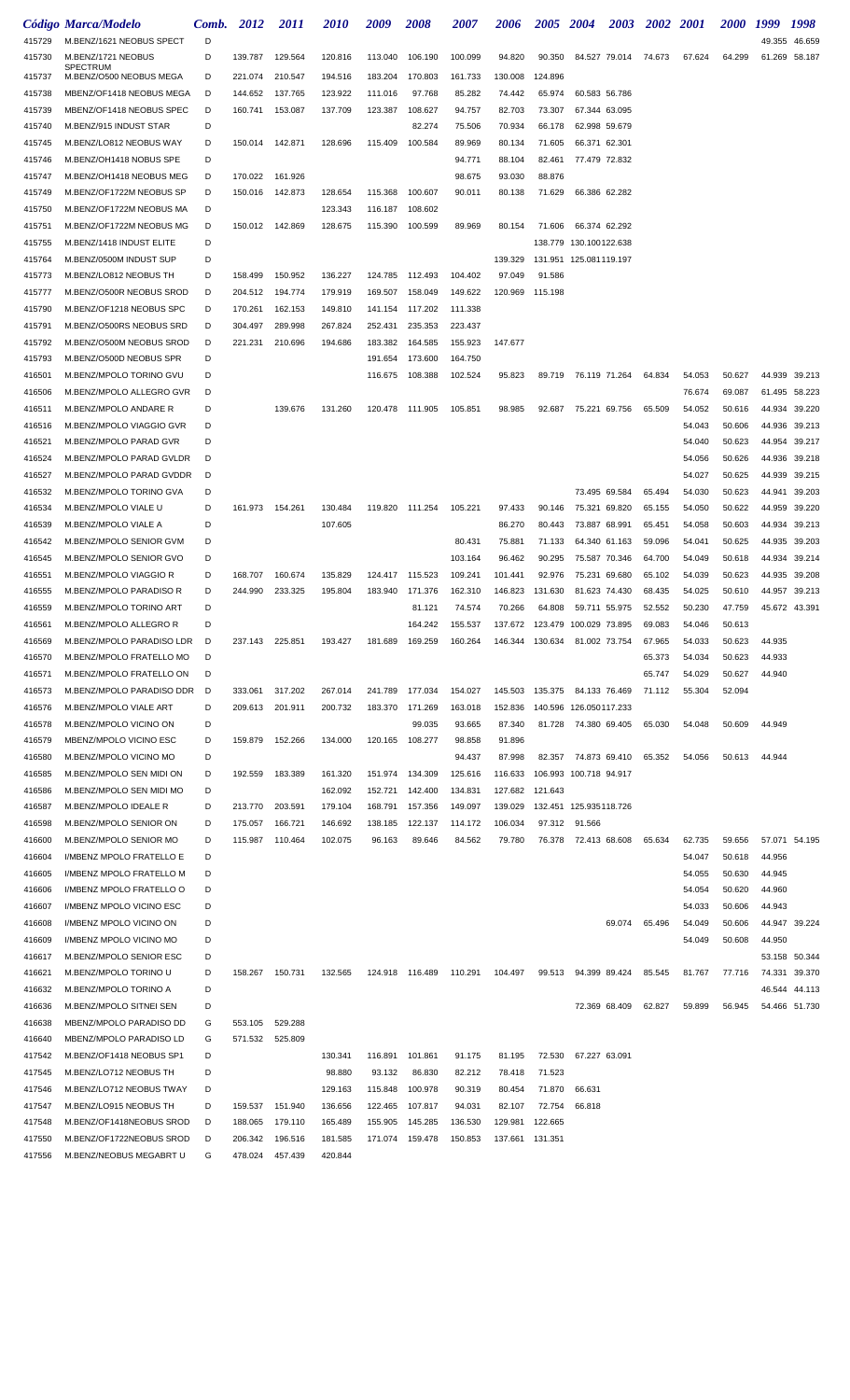|        | Código Marca/Modelo             | Comb. | 2012    | 2011    | <i>2010</i> | 2009    | 2008            | 2007    | 2006    | 2005                      | <b>2004</b>                      | 2003          | 2002 2001       |                                        | <i>2000</i> | 1999   | 1998          |
|--------|---------------------------------|-------|---------|---------|-------------|---------|-----------------|---------|---------|---------------------------|----------------------------------|---------------|-----------------|----------------------------------------|-------------|--------|---------------|
| 417556 | M.BENZ/NEOBUS MEGABRT U         | D     | 497.761 |         |             |         |                 |         |         |                           |                                  |               |                 |                                        |             |        |               |
| 417557 | M.BENZ/NEOBUS MEGABRT A         | D     | 567.203 | 540.194 | 459.154     |         |                 |         |         |                           |                                  |               |                 |                                        |             |        |               |
| 417561 | M.BENZ/NEOBUS SP U              | D     | 177.834 |         |             |         |                 |         |         |                           |                                  |               |                 |                                        |             |        |               |
| 417562 | M.BENZ/NEOBUS MEGA U            | D     | 485.534 |         |             |         |                 |         |         |                           |                                  |               |                 |                                        |             |        |               |
| 443007 | MBENZ/GUARARAPES ALFA 8         | D     |         |         |             |         |                 |         |         |                           |                                  |               |                 |                                        | 50.605      | 44.941 | 39.220        |
| 443008 | MBENZ/GUARARAPES ALFA 12        | D     |         |         |             |         |                 |         |         |                           |                                  |               |                 | 53.259                                 | 46.444      | 44.018 | 38.814        |
| 462003 | M.BENZ/IRIZAR CENTURY E         | D     |         |         |             | 175.024 | 154.332         | 146.149 | 135.295 | 126.498                   | 96.332 67.682                    |               | 62.511          | 54.057                                 | 50.611      | 44.939 | 39.213        |
| 462005 | <b>M.BENZ/IRIZAR CENTURY S</b>  | D     | 240.647 | 229.188 | 193.091     | 181.404 | 169.073         | 160.095 | 148.295 |                           | 138.610 113.441 74.424           |               | 68.852          | 54.043                                 | 50.630      | 44.943 | 39.203        |
| 462012 | M.BENZ/0500 RS IRIZAR PB        | D     | 304.067 | 289.588 | 267.505     | 252.679 |                 |         |         |                           |                                  |               |                 |                                        |             |        |               |
| 462013 | M.BENZ/0500 IRIZAR PB           | D     | 264.043 | 251.470 | 221.321     | 208.429 | 193.509         |         |         |                           |                                  |               |                 |                                        |             |        |               |
| 462020 | M.BENZ/IRIZAR PB R              | D     | 309.750 | 295.000 | 251.390     |         |                 |         |         |                           |                                  |               |                 |                                        |             |        |               |
| 463001 | M.BENZ/CAIO ALPHA OF1721        | D     |         |         |             |         |                 |         |         |                           |                                  |               | 64.799          | 61.776                                 | 58.588      | 56.442 | 48.852        |
| 463004 | M.BENZ/CAIO CAROLV LO814        | D     |         |         |             |         |                 |         | 72.955  | 67.269                    | 62.498 57.670                    |               | 53.790          | 51.152                                 | 47.648      | 45.006 | 41.882        |
| 463005 | M.BENZ/CAIO PICCOLO O           | D     |         |         |             |         |                 |         |         |                           | 64.338 61.137                    |               | 59.103          | 54.045                                 | 50.623      | 44.956 | 39.217        |
| 463007 | M.BENZ/CAIO MILLENNIUM U        | D     | 177.303 | 168.861 | 142.772     |         | 123.195 114.337 | 108.167 | 99.752  | 92.309                    | 75.397 70.069                    |               | 64.934          | 54.053                                 | 50.611      | 44.934 | 39.220        |
| 463010 | M.BENZ/CAIO ALPHA OF1318        | D     |         |         |             |         |                 |         |         |                           |                                  |               |                 |                                        |             | 41.389 | 38.205        |
| 463011 | M.BENZ/CAIO ALPHA OF1620        | D     |         |         |             |         |                 |         |         |                           |                                  |               |                 |                                        |             |        | 36.101        |
| 463013 | M.BENZ/CAIO ALPHA OF1417        | D     |         |         | 174.165     | 164.121 | 140.747         | 122.593 | 106.592 | 93.217                    | 81.119 70.506                    |               | 61.892          | 56.014                                 | 53.185      | 50.464 | 47.364        |
| 463014 | M.BENZ/CAIO ALPHA U             | D     |         |         |             |         |                 |         |         |                           |                                  |               |                 |                                        | 50.631      | 44.956 | 39.211        |
| 463015 | M.BENZ/CAIO ALPHA OH1421        | D     |         |         |             |         |                 |         |         |                           |                                  |               |                 | 72.783                                 | 66.712      | 56.638 |               |
| 463016 | M.BENZ/CAIO ALPHA OH1621        | D     |         |         |             |         |                 |         |         |                           |                                  |               |                 |                                        |             | 50.760 | 44.878        |
| 463027 | M.BENZ/CAIO INTER OF1620        | D     |         |         |             |         |                 |         |         |                           |                                  |               |                 |                                        | 41.111      | 38.207 | 36.201        |
| 463028 | M.BENZ/CAIO INTER OF1721        | D     |         |         |             |         |                 |         |         |                           |                                  |               |                 |                                        | 59.094      | 56.364 | 49.213        |
| 463029 | M.BENZ/CAIO INTER OF1417        | D     |         |         |             |         |                 |         |         |                           |                                  |               |                 | 59.625                                 | 53.863      | 51.628 | 47.694        |
| 463031 | M.BENZ/CAIO INTER OH1421        | D     |         |         |             |         |                 |         |         |                           |                                  |               |                 | 72.434                                 | 65.969      | 56.730 |               |
| 463032 | M.BENZ/CAIO INTER OH1621        | D     |         |         |             |         |                 |         |         |                           |                                  |               |                 |                                        |             | 50.665 | 44.773        |
| 463040 | M.BENZ/CAIO ALPHA O400          | D     |         |         |             |         |                 |         |         |                           |                                  |               |                 | 146.413  112.011  103.952              |             | 86.393 | 78.360        |
| 463041 | M.BENZ/CAIO ALPHA A             | D     |         |         |             |         |                 |         |         |                           |                                  |               |                 |                                        |             | 44.947 | 39.220        |
| 463055 | M.BENZ/CAIO APACHES21 U         | D     |         |         |             |         |                 |         | 86.452  | 81.744                    | 75.039 70.363                    |               | 65.582          | 54.028                                 | 50.632      | 44.930 | 39.209        |
| 463059 | M.BENZ/CAIO APACHES21 A         | D     |         |         |             |         |                 |         |         |                           |                                  | 69.167        | 65.458          | 54.053                                 | 50.623      | 44.943 | 39.216        |
| 463064 | M.BENZ/CAIO PICCOLINO O         | D     |         |         |             |         |                 |         |         |                           | 64.340 61.162                    |               | 59.103          | 54.037                                 | 50.617      |        |               |
| 463100 | M.BENZ/INDUSCAR MILLEN U        | D     | 123.521 | 117.640 | 102.718     | 92.555  | 85.844          | 81.305  | 76.751  | 72.102                    | 65.210 61.964                    |               | 59.902          | 54.766                                 | 51.282      |        | 45.542 39.733 |
| 463101 | M.BENZ/INDUSCAR APACHE U        | D     | 123.197 | 117.331 | 103.628     | 97.804  | 91.029          | 86.133  | 81.368  | 74.873                    | 67.748 64.362                    |               | 62.228          | 54.043                                 | 50.600      |        |               |
| 463102 | <b>M.BENZ/INDUSCAR INTERC R</b> | D     | 123.515 | 117.634 | 102.712     | 92.554  | 85.870          | 81.318  | 76.741  | 72.092                    | 65.230 61.974                    |               | 59.920          | 54.778                                 | 51.316      | 45.547 | 39.746        |
| 463106 | M.BENZ/INDUSCAR APACHE A        | D     |         |         |             | 120.091 | 111.454         | 105.455 | 98.670  | 92.349                    | 74.758 69.004                    |               | 65.297          | 54.035                                 | 50.616      |        | 44.932 39.210 |
| 463109 | M.BENZ/INDUSCAR PICCOL O        | D     |         |         |             |         | 122.127         | 114.160 | 106.024 | 97.320                    | 91.525 86.265                    |               | 82.636          | 71.871                                 | 63.515      | 59.659 |               |
| 463120 | M.BENZ/INDUSCAR PICCO O         | D     |         |         |             |         |                 | 95.167  | 88.578  | 83.165                    | 74.897 69.298                    |               | 65.128          | 54.048                                 | 50.616      |        |               |
| 463133 | M.BENZ/INDUSCAR GIR 141         | D     |         |         |             |         | 133.253         | 125.787 | 119.149 |                           | 113.649 103.904 97.426           |               |                 |                                        |             |        |               |
| 463134 | M.BENZ/INDUSCAR GIR 147         | D     |         |         |             |         |                 |         |         |                           | 140.051 132.733125.480 119.836   |               |                 |                                        |             |        |               |
| 463135 | M.BENZ/INDUSCAR GIR 161         | D     |         |         |             |         |                 |         |         |                           |                                  | 60.498        | 58.358          | 55.386                                 |             |        |               |
| 463136 | M.BENZ/INDUSCAR GIR 168         | D     |         |         |             |         |                 |         |         | 91.121                    | 72.256 67.120                    |               | 64.230          |                                        |             |        |               |
| 463137 | M.BENZ/INDUSCAR GIR 171         | D     |         |         | 97.203      | 90.377  | 82.264          | 75.526  | 70.944  | 66.172                    | 63.021 59.655                    |               | 57.050          | 55.128                                 |             |        |               |
| 463138 | M.BENZ/INDUSCAR GIR 400         | D     |         |         |             |         |                 |         | 147.651 |                           | 135.715 113.990108.755           |               | 104.156         |                                        |             |        |               |
| 463139 | M.BENZ/INDUSCAR GIR 500         | D     |         |         | 141.788     | 122.257 | 113.515         | 107.504 | 99.898  | 94.007                    | 73.706 67.909                    |               | 65.424          |                                        |             |        |               |
| 463143 | M.BENZ/INDUSCAR FOZ O LO        | D     | 133.958 | 127.580 | 115.084     | 102.765 | 91.881          | 81.615  | 76.426  | 68.845                    | 61.973 58.301                    |               | 56.104          |                                        |             |        |               |
| 463145 | M.BENZ/INDUSCAR MONDEG A        | D     | 420.907 | 400.864 | 370.265     | 319.435 | 297.803         | 283.581 | 233.983 | 221.267                   |                                  |               |                 |                                        |             |        |               |
| 463146 | M.BENZ/INDUSCAR ATILIS O        | D     | 160.764 | 153.109 | 134.729     | 120.660 | 106.238         | 97.452  | 90.300  |                           | 82.415 77.243                    |               |                 |                                        |             |        |               |
| 463150 | M.BENZ/INDUSCAR FOZ U           | D     | 105.802 | 100.764 | 88.646      | 81.901  | 75.706          | 69.125  |         |                           |                                  |               |                 |                                        |             |        |               |
| 463152 | M.BENZ/INDUSCAR PICCOL U        | D     |         |         |             |         |                 | 88.422  |         |                           |                                  | 63.314        |                 |                                        |             |        |               |
| 463155 | M.BENZ/INDUSCAR MILLEN U        | D     |         |         |             |         |                 | 129.944 |         |                           | 120.131  113.588  107.757102.027 |               | 97.598          | 93.338                                 | 88.734      |        | 84.883 80.631 |
| 463158 | M.BENZ/INDUSCAR APACHE U        | D     | 132.714 | 126.395 | 118.810     | 111.681 | 104.979         |         |         |                           |                                  |               |                 |                                        |             |        |               |
| 463161 | M.BENZ/INDUSCAR SOLAR R         | D     | 249.660 | 237.772 | 226.300     |         |                 |         |         |                           |                                  |               |                 |                                        |             |        |               |
| 463301 | MBENZ/KM ALFA 12000             | D     |         |         |             |         |                 |         | 93.943  | 88.672                    | 77.476 69.339                    |               | 65.594          | 54.031                                 | 50.600      |        |               |
| 463303 | M.BENZ/KM ALFA 8000             | D     |         |         |             |         |                 |         |         |                           |                                  | 69.388 64.304 | 59.346          | 51.769                                 | 40.833      |        |               |
| 463403 | M.BENZ/OH1421L HOBBY MON        | D     |         |         |             |         |                 |         |         |                           |                                  |               |                 | 71.762                                 | 65.663      |        | 55.735 52.259 |
| 463406 | M.BENZ/LO914 HOBBY PRINC        | D     |         |         |             |         |                 |         |         |                           |                                  |               |                 | 55.703                                 | 52.220      | 48.194 |               |
| 463407 | M.BENZ/O400RSE HOBBY MON        | D     |         |         |             |         |                 |         |         |                           |                                  |               | 144.239         | 109.751                                | 102.327     |        |               |
| 463408 | M.BENZ/O500R HOBBY MONAR        | D     |         |         |             |         |                 |         |         |                           |                                  |               | 184.884 177.665 | 169.791                                |             |        |               |
| 463409 | M.BENZ/OH 1628 L HOBBY M        | D     |         |         |             |         |                 |         |         |                           | 164.802155.280                   |               | 148.761         |                                        |             |        |               |
| 463501 | I/M.BENZ TAKO SPRINM 16         | D     | 65.659  | 62.532  | 57.748      | 54.426  | 50.443          | 48.237  | 43.569  | 38.419                    | 36.294 34.585                    |               | 33.046          | 31.656                                 | 29.897      |        | 28.909 27.391 |
| 463901 | M.BENZ/LUHRS TROLLYBUS          | D     |         |         |             |         |                 |         |         |                           |                                  | 69.905        | 65.218          | 54.034                                 | 50.629      |        | 44.957 39.223 |
| 464200 | M.BENZ/ANCAR PRINCIPALLE        | D     |         |         |             |         |                 |         |         |                           |                                  |               |                 | 161.012149.050 140.591 115.440 103.736 |             |        |               |
| 464304 | M.BENZ/OH1418 VETTURA GR        | D     |         |         |             |         |                 |         |         | 116.785  111.067  104.717 |                                  |               |                 |                                        |             |        |               |
| 464305 | M.BENZ/LO915 VETTURA MED        | D     |         |         |             |         |                 |         |         |                           | 152.464 137.626130.604           |               |                 |                                        |             |        |               |
| 464306 | M.BENZ/LO812 VETTURA MED        | D     |         |         |             |         |                 | 141.478 | 134.697 | 127.988                   |                                  |               |                 |                                        |             |        |               |
| 464406 | M.BENZ/MASCA GRANMINI M         | D     |         | 109.126 | 102.231     | 91.892  | 85.107          | 80.415  | 75.882  | 71.102                    |                                  | 64.351 61.152 | 59.102          | 54.038                                 | 50.625      | 44.954 |               |
| 464407 | M.BENZ/MASCA GRANMINI O         | D     | 106.340 | 101.276 | 98.727      | 91.924  | 85.116          | 80.400  | 75.861  | 71.112                    | 64.319 61.168                    |               | 59.119          |                                        |             |        |               |
| 464408 | M.BENZ/MASCA GRANMICRO O        | D     | 130.933 | 124.699 | 115.112     | 102.777 | 95.225          | 88.568  | 83.520  |                           | 77.663 72.018 67.204 64.751      |               |                 | 51.656                                 | 49.107      |        | 46.983 44.633 |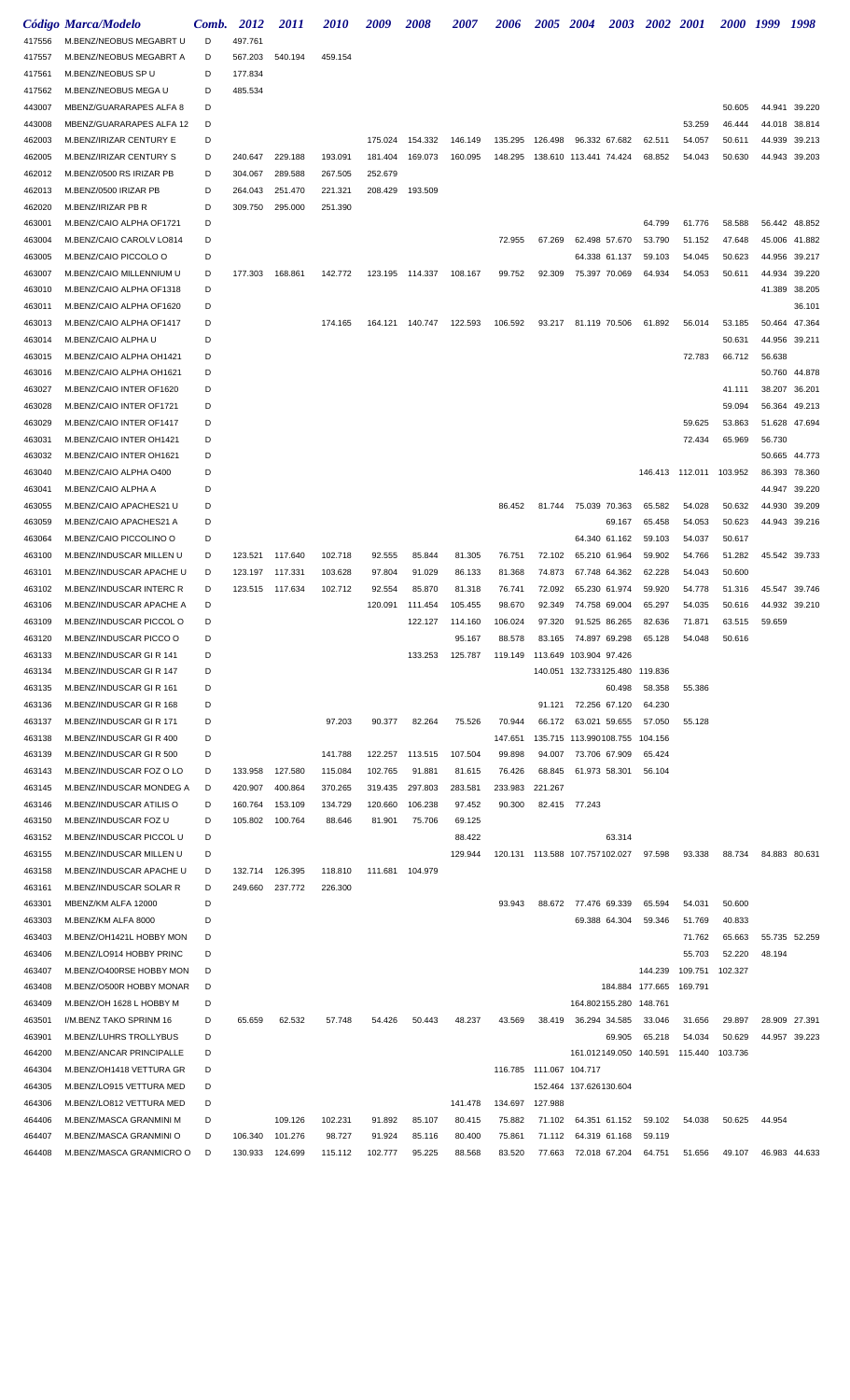|        | Código Marca/Modelo          | Comb. | 2012            | <i>2011</i> | <i>2010</i> | 2009    | <i><b>2008</b></i> | 2007    | 2006            | <b>2005</b>             | <b>2004</b>            | 2003 | 2002   | <b>2001</b> | <i><b>2000</b></i> | 1999   | 1998          |
|--------|------------------------------|-------|-----------------|-------------|-------------|---------|--------------------|---------|-----------------|-------------------------|------------------------|------|--------|-------------|--------------------|--------|---------------|
| 464411 | M.BENZ/MASC GRANMINI O       | D     | 108.899         | 103.713     | 91.227      | 84.320  | 77.932             | 71.119  | 67.783          | 62.793                  | 58.049 55.027          |      |        |             |                    |        |               |
| 464414 | M.BENZ/MASCA GRAVIA O        | D     | 137.386         | 130.844     | 115.083     | 102.796 | 95.231             | 88.589  | 83.503          | 77.665                  | 72.017 67.175          |      | 64.737 | 58.340      | 55.482             |        | 53.365 51.261 |
| 464415 | M.BENZ/MASCA GRANVIA LO      | D     |                 |             |             |         |                    | 106.616 | 98.763          | 90.171                  | 84.509                 |      |        |             |                    |        |               |
| 464422 | M.BENZ/MASCA GRANMIDI O      | D     | 174.444         | 166.137     | 146.189     | 133.895 | 122.030            | 112.066 | 104.128         | 98.288                  | 91.957                 |      |        |             |                    |        |               |
| 464423 | M.BENZ/MASCA GRANFLEX O      | D     |                 |             | 155.359     | 146.389 | 136.427            | 129.752 | 121.205         |                         | 116.269 109.717104.477 |      | 99.206 | 95.311      | 91.205             |        | 86.326 82.264 |
| 464425 | M.BENZ/MASCA GRANMIDI M      | D     | 188.732         | 179.745     | 158.181     | 149.417 |                    |         |                 |                         |                        |      |        |             |                    |        |               |
| 464434 | M.BENZ/MASCA ROMA 350R O     | D     | 245.822         | 234.117     | 205.927     | 194.036 | 180.940            | 171.287 | 162.242         |                         |                        |      |        |             |                    |        |               |
| 464435 | M.BENZX/M MODIFICAR TP       | D     | 133.080         | 126.743     |             |         | 111.522            | 104.728 | 97.662          | 93.036                  | 88.047 83.434          |      | 79.799 | 76.270      | 72.520             |        | 69.360 65.907 |
| 464437 | M.BENZ/MASCA GRANFLEX EO     | D     |                 |             | 178.075     | 167.796 | 156.842            |         |                 |                         |                        |      |        |             |                    |        |               |
| 464443 | M.BENZ/MASCA VMIDI 1418O     | D     |                 |             | 143.163     | 134.895 | 126.061            |         |                 |                         |                        |      |        |             |                    |        |               |
| 464445 | M.BENZ/MASCA VMIDI 1722O     | D     | 216.696         | 206.377     | 186.824     | 177.481 |                    |         |                 |                         |                        |      |        |             |                    |        |               |
| 464448 | M.BENZ/MASCA ROMAMD1722O     | D     | 249.631         | 237.745     | 209.175     | 197.554 |                    |         |                 |                         |                        |      |        |             |                    |        |               |
| 464468 | M.BENZ/MASCA ROMA R          | D     | 269.680         |             |             |         |                    |         |                 |                         |                        |      |        |             |                    |        |               |
|        | <b>Fabricante: MAFERSA</b>   |       |                 |             |             |         |                    |         |                 |                         |                        |      |        |             |                    |        |               |
| 408102 | MAFERSA/M210                 | D     |                 |             |             |         |                    |         |                 |                         |                        |      |        |             |                    |        | 30.309        |
| 408105 | MAFERSA/M240P                | D     |                 |             |             |         |                    |         |                 |                         |                        |      |        |             |                    |        | 40.816        |
|        |                              |       |                 |             |             |         |                    |         |                 |                         |                        |      |        |             |                    |        |               |
|        | <b>Fabricante: MARCOPOLO</b> |       |                 |             |             |         |                    |         |                 |                         |                        |      |        |             |                    |        |               |
| 400100 | MARCOPOLO/VOLARE ESCOLAR D   |       |                 |             |             |         |                    | 67.796  | 63.712          | 57.208                  | 53.099 50.312          |      | 46.647 | 44.554      | 42.097             | 38.746 | 35.932        |
| 400101 | MARCOPOLO/VOLARE LOTACAO D   |       |                 |             |             |         | 76.333             | 71.752  | 67.430          | 63.401                  | 59.561 56.020          |      | 52.659 | 49.402      | 46.513             |        | 43.724 41.113 |
| 400102 | MARCOPOLO/VOLARE             | D     |                 |             |             |         |                    |         |                 |                         | 54.342 51.502          |      | 47.755 | 46.173      | 44.306             |        | 42.252 40.595 |
| 400103 | MARCOPOLO/VOLARE A8 ESC      | D     |                 |             |             |         |                    |         |                 | 75.377                  | 67.825 64.117          |      | 61.484 | 53.024      | 51.002             |        |               |
| 400104 | MARCOPOLO/VOLARE A8 MO       | D     |                 |             |             |         |                    |         | 85.294          | 74.958                  | 67.493 63.766          |      | 61.174 | 51.966      | 49.191             | 47.038 | 43.869        |
| 400105 | MARCOPOLO/VOLARE A8 ON       | D     |                 |             |             |         |                    |         | 85.279          | 74.989                  | 67.488 63.772          |      | 61.186 | 52.092      | 49.297             |        | 47.127 43.961 |
| 400106 | MARCOPOLO/VOLARE A5 ESON     | D     |                 |             |             |         |                    |         | 63.804          | 57.281                  | 53.179 50.377          |      | 46.720 | 43.396      |                    |        |               |
| 400107 | MARCOPOLO/VOLARE A5 ESMO     | D     |                 |             |             |         |                    |         |                 | 58.113                  | 53.941 51.093          |      | 47.393 | 44.277      | 41.272             |        |               |
| 400108 | MARCOPOLO/VOLARE A5 MO       | D     |                 |             |             |         |                    |         | 63.810          | 57.306                  | 53.174 50.391          |      | 46.740 | 42.879      | 39.970             |        |               |
| 400109 | MARCOPOLO/VOLARE A5 ON       | D     |                 |             |             |         |                    |         |                 | 58.117                  | 53.920 51.090          |      | 47.406 | 46.150      |                    |        |               |
| 400111 | MARCOPOLO/VOLARE W8 ESC      | D     | 130.572         | 124.355     | 113.554     | 100.995 | 90.915             | 82.264  | 77.171          | 67.862                  | 61.057 57.702          |      | 55.370 |             |                    |        |               |
| 400112 | MARCOPOLO/VOLARE W8 ON       | D     | 141.071         | 134.354     | 122.681     | 109.105 | 98.257             | 88.905  | 83.354          | 73.320                  | 65.994 62.356          |      | 59.791 | 56.317      |                    |        |               |
| 400113 | MARCOPOLO/VOLARE W8 MO       | D     | 140.545         | 133.853     | 122.220     | 108.686 | 97.886             | 88.540  | 83.075          | 73.030                  | 65.736 62.134          |      | 59.577 |             |                    |        |               |
| 400114 | MARCOPOLO/VOLARE A6 ON       | D     |                 |             |             | 93.474  | 84.222             | 73.490  | 68.539          | 61.451                  | 58.492 54.952          |      | 52.467 |             |                    |        |               |
| 400115 | MARCOPOLO/VOLARE A6 MO       | D     |                 |             |             |         |                    | 73.974  | 68.985          | 61.822                  | 58.876 55.320          |      | 52.794 |             |                    |        |               |
| 400116 | MARCOPOLO/VOLARE A6 ESC      | D     |                 |             |             |         |                    |         | 65.373          | 58.589                  | 55.799 52.425          |      | 50.017 |             |                    |        |               |
| 400117 | MARCOPOLO/VOLARE A5HD ON D   |       |                 |             |             |         |                    |         | 63.794          | 57.283                  | 53.163 50.386          |      | 46.724 | 44.869      |                    |        |               |
| 400118 | MARCOPOLO/VOLARE A5HD MO D   |       |                 |             |             |         |                    |         |                 | 58.107                  | 53.912 51.100          |      | 47.407 | 45.341      |                    |        |               |
| 400119 | MARCOPOLO/VOLARE A5HD EO D   |       |                 |             |             |         |                    |         |                 | 58.117                  | 53.941 51.096          |      | 47.379 | 45.991      |                    |        |               |
| 400120 | MARCOPOLO/VOLARE A5HD EM D   |       |                 |             |             |         |                    |         |                 | 58.093                  | 53.923 51.114          |      | 47.402 | 45.192      |                    |        |               |
| 400121 | MARCOPOLO/VOLARE V8 MO       | D     | 117.075 111.500 |             | 103.850     | 96.182  | 88.189             | 78.153  | 72.640          | 63.864                  | 60.174                 |      |        |             |                    |        |               |
| 400122 | MARCOPOLO/VOLARE V8 ON       | D     | 117.072         | 111.497     | 103.875     | 96.183  | 88.200             | 78.135  | 72.634          | 63.883                  | 60.150                 |      |        |             |                    |        |               |
| 400123 | MARCOPOLO/VOLARE V8 ESC      | D     | 117.073         | 111.498     | 103.855     | 96.163  | 88.161             | 78.152  | 72.622          | 63.903                  | 60.173                 |      |        |             |                    |        |               |
| 400124 | MARCOPOLO/VOLARE V5HD MO D   |       | 99.194          | 94.471      | 86.727      | 79.821  | 71.887             | 63.295  | 59.488          | 53.397                  | 49.558                 |      |        |             |                    |        |               |
| 400125 | MARCOPOLO/VOLARE V5HD EO     | D     |                 |             | 87.454      | 80.499  | 72.495             | 63.803  | 59.972          | 53.846                  | 49.994                 |      |        |             |                    |        |               |
| 400126 | MARCOPOLO/VOLARE V5HD ON     | D     |                 |             | 87.491      | 80.497  | 72.497             | 63.829  | 59.989          | 53.862                  | 49.970                 |      |        |             |                    |        |               |
| 400129 | MARCOPOLO/VOLARE V6 ON       | D     | 111.164         | 105.871     | 98.966      | 91.406  | 82.302             | 71.853  | 67.020          | 60.074                  | 57.186                 |      |        |             |                    |        |               |
| 400131 | MARCOPOLO/VOLARE V5HD EM     | D     | 99.192          | 94.469      | 86.732      | 79.822  | 71.884             | 63.285  | 59.462          | 53.389                  | 49.574                 |      |        |             |                    |        |               |
| 400132 | MARCOPOLO/VOLARE V6 ESC      | D     | 111.161         | 105.868     | 98.960      | 91.387  | 82.310             | 71.899  | 67.018          | 60.056                  | 57.196                 |      |        |             |                    |        |               |
| 400133 | MARCOPOLO/VOLARE V6 MO       | D     | 111.162         | 105.869     | 98.968      | 91.409  | 82.319             | 71.861  | 67.001          | 60.055                  | 57.184                 |      |        |             |                    |        |               |
| 400135 | MARCOPOLO/VOLARE TH UM       | D     |                 |             |             |         |                    | 66.201  | 62.181          | 55.847                  |                        |      |        |             |                    |        |               |
| 400136 | MARCOPOLO/VOLARE W9 ON       | D     | 145.997         | 139.045     | 126.255     | 111.768 | 101.252            | 93.209  | 85.613          | 79.179                  |                        |      |        |             |                    |        |               |
| 400137 | MARCOPOLO/VOLARE W9 ESC      | D     | 146.044         | 139.090     | 126.300     | 111.776 | 101.297            | 93.195  | 85.681          | 79.551                  |                        |      |        |             |                    |        |               |
| 400138 | MARCOPOLO/VOLARE W9 MO       | D     | 145.999         | 139.047     | 126.273     | 111.728 | 101.265            | 93.190  | 85.648          | 79.671                  |                        |      |        |             |                    |        |               |
| 400139 | MARCOPOLO/VOL UNIVIDA MC     | D     |                 |             |             |         | 99.678             | 93.626  | 89.529          |                         |                        |      |        |             |                    |        |               |
| 400140 | MARCOPOLO/VOLARE DELTA M     | D     |                 |             |             | 93.650  | 85.853             | 76.107  | 70.717          |                         |                        |      |        |             |                    |        |               |
| 400141 | MARCOPOLO/VO TRANSFORM A D   |       |                 |             |             |         |                    |         |                 |                         |                        |      |        |             |                    |        | 54.252 51.038 |
| 400143 | MARCOPOLO/VOLARE W12 ON      | D     |                 |             | 130.293     | 115.358 | 104.461            | 96.154  |                 |                         |                        |      |        |             |                    |        |               |
| 400145 | MARCOPOLO/VOLARE DW9 MO      | G     |                 | 160.896     |             |         |                    |         |                 |                         |                        |      |        |             |                    |        |               |
| 400147 | MARCOPOLO/VOLARE DW9 ON      | D     | 160.428         | 152.789     | 149.408     |         |                    |         |                 |                         |                        |      |        |             |                    |        |               |
| 400148 | MPOLO/VOLARE V8 TFTEC TP     | D     |                 |             | 96.840      |         |                    |         |                 |                         |                        |      |        |             |                    |        |               |
| 416583 | TBUS/MPOLO PARADISO R        | D     |                 |             |             |         |                    |         |                 | 175.624 160.227 148.479 |                        |      |        |             |                    |        |               |
| 416611 | I/IVECO MPOLO SENIOR GVO     | D     |                 |             |             |         |                    |         |                 |                         |                        |      | 67.767 | 60.769      | 56.161             |        |               |
| 416614 | <b>VW/MPOLO SENIOR ON</b>    | D     | 124.339         | 118.418     | 105.473     | 98.389  | 91.905             | 86.306  | 82.498          | 74.907                  | 70.919 67.869          |      | 64.158 | 61.224      | 58.893             |        | 55.995 53.102 |
| 416618 | <b>IVECO/MPOLO VIALE U</b>   | D     |                 |             |             | 147.001 | 139.879            | 132.895 | 118.273 111.744 |                         |                        |      |        |             |                    |        |               |
| 416629 | MARCOPOLO/VOLARE V8L MO      | G     | 97.478          | 92.837      |             |         |                    |         |                 |                         |                        |      |        |             |                    |        |               |
| 416630 | MARCOPOLO/VOLARE V8L 0N      | D     | 103.664         | 98.727      | 92.488      | 86.301  | 80.594             | 74.203  |                 |                         |                        |      |        |             |                    |        |               |
| 416631 | MARCOPOLO/VOLARE V8L ESC     | D     | 119.019         | 113.352     | 106.200     | 99.075  | 92.571             | 85.231  |                 |                         |                        |      |        |             |                    |        |               |
| 416646 | MARCOPOLO/VOLARE V8L EO      | D     | 98.143          |             |             |         |                    |         |                 |                         |                        |      |        |             |                    |        |               |

*Fabricante: MITSUBISHI*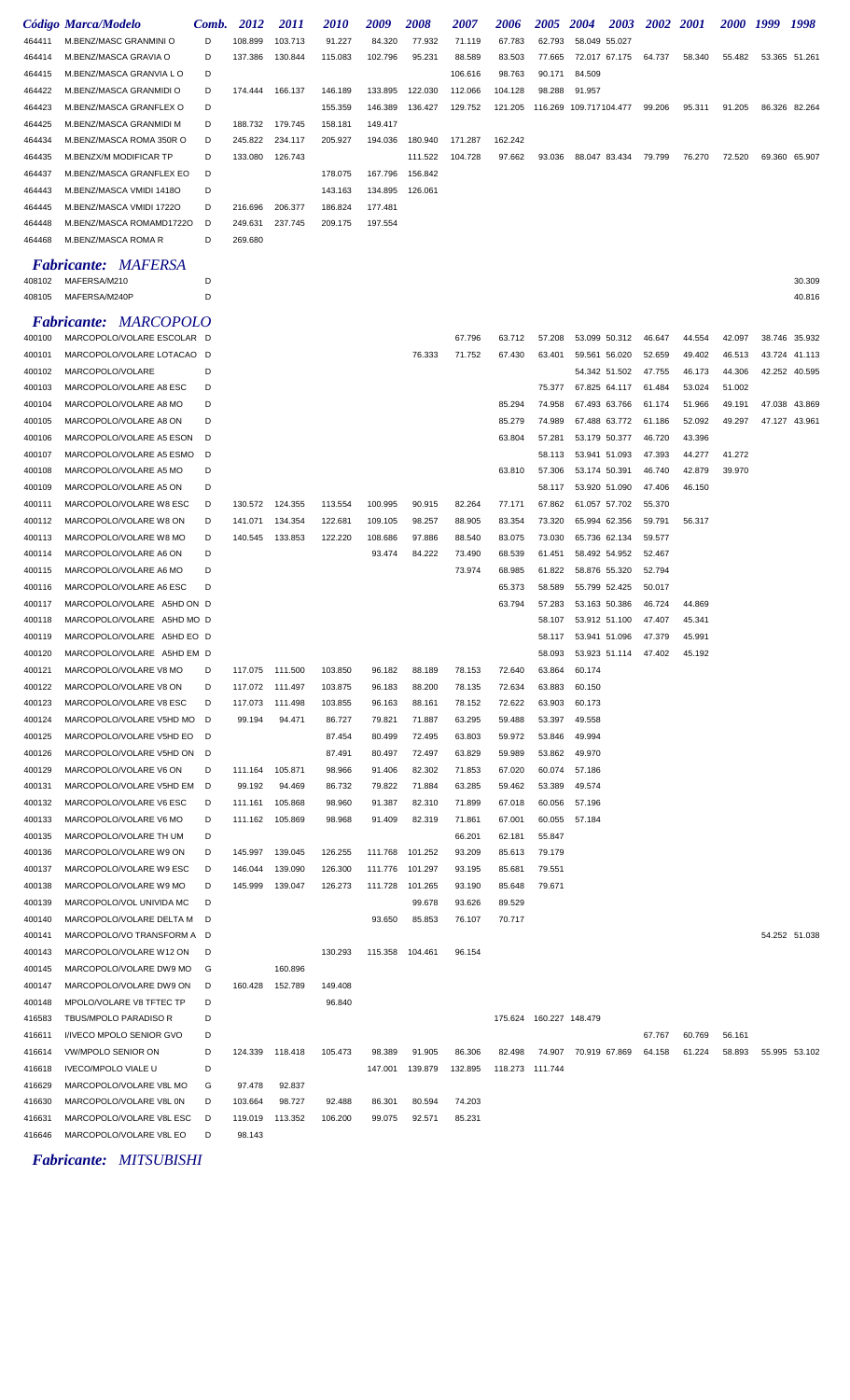|        | Código Marca/Modelo          | Comb. | <i>2012</i> | <i>2011</i> | <i><b>2010</b></i> | 2009   | <i><b>2008</b></i> | <i><b>2007</b></i> | <i><b>2006</b></i> | <i><b>2005</b></i> | <b>2004</b>   | 2003          | <b>2002</b> | <b>2001</b> | <i><b>2000</b></i> | 1999   | 1998          |
|--------|------------------------------|-------|-------------|-------------|--------------------|--------|--------------------|--------------------|--------------------|--------------------|---------------|---------------|-------------|-------------|--------------------|--------|---------------|
| 413101 | IMP/MMC L300                 | D     |             |             |                    |        |                    |                    |                    |                    |               |               |             |             | 18.996             | 16.620 | 15.136        |
| 413102 | I/MMC PAJERO GLS-B 10L       | D     |             |             |                    |        |                    |                    |                    |                    |               |               |             | 38.169      | 32.309             |        | 30.832 28.003 |
| 413102 | I/MMC PAJERO GLS-B 10L       | G     |             |             |                    |        |                    |                    |                    |                    |               |               |             | 39.114      | 26.699             |        | 25.364 24.181 |
|        | <b>Fabricante: MON</b>       |       |             |             |                    |        |                    |                    |                    |                    |               |               |             |             |                    |        |               |
| 499999 | MON/PROTOTIPO                | D     |             |             |                    | 92.605 | 86.245             | 77.288             | 74.385             | 68.385             |               | 63.154 59.938 | 57.638      | 52.984      | 40.774             |        | 38.154 34.010 |
|        | <b>Fabricante: MULTIEIXO</b> |       |             |             |                    |        |                    |                    |                    |                    |               |               |             |             |                    |        |               |
| 464800 | MULTIEIXO/ELETRA MB LE12     | D     |             |             |                    |        |                    |                    | 179.944            | 170.546 160.642    |               |               |             |             |                    |        |               |
|        |                              |       |             |             |                    |        |                    |                    |                    |                    |               |               |             |             |                    |        |               |
|        | <b>Fabricante: PEUGEOT</b>   |       |             |             |                    |        |                    |                    |                    |                    |               |               |             |             |                    |        |               |
| 414702 | IMP/PEUGEOT BOXER 320MMO     | D     |             |             |                    |        |                    |                    |                    |                    |               |               |             |             | 20.550             |        | 19.648 17.807 |
| 414704 | IMP/PEUGEOT BOXER 320MCO     | D     |             |             |                    |        |                    |                    |                    |                    |               |               |             |             |                    | 17.991 | 16.924        |
| 414706 | IMP/PEUGEOT BOXER 320MCT     | D     |             |             | 60.622             | 58.247 | 54.031             | 51.054             | 48.648             | 44.010             |               | 41.498 30.193 | 28.753      | 27.509      | 25.525             | 23.923 |               |
| 414708 | IMP/PEUGEOT BOXER 320MMT     | D     |             |             | 60.616             | 58.244 | 54.009             | 51.043             | 48.642             | 43.996             |               | 41.499 30.204 | 28.743      | 27.497      | 25.534             | 23.926 |               |
| 414709 | I/PEUGEOT BOXER 320M 28      | D     |             |             |                    |        |                    | 46.716             | 44.504             | 37.848             |               | 35.423 26.715 | 25.514      | 24.391      | 22.848             | 21.844 | 17.925        |
| 414710 | I/PEUGEOT BOXER 310COMBI     | D     |             |             |                    |        |                    |                    |                    |                    |               |               |             |             |                    |        | 20.321        |
| 414711 | <b>I/PEUGEOT BOXER 16LUG</b> | D     |             |             |                    |        | 53.759             | 50.714             | 48.324             | 43.609             | 41.127 39.639 |               |             |             |                    |        |               |
| 414712 | I/PEUGEOT BOXER 10LUG        | D     |             |             |                    |        |                    |                    |                    |                    |               | 28.360        | 27.000      | 25.826      | 24.646             | 23.170 |               |
| 414713 | I/PEUGEOT BOXER 15LUG        | D     |             |             | 60.624             | 58.266 | 54.027             | 51.034             | 48.636             | 44.008             | 41.507 38.087 |               | 32.720      | 30.662      | 29.139             | 25.997 |               |
| 414714 | PEUGEOT/BOXER EMBRAFI 16     | D     | 64.555      | 61.481      | 56.304             | 51.697 | 49.300             | 47.126             | 44.909             | 38.171             |               | 35.716 32.773 |             |             |                    |        |               |
| 414715 | PEUGEOT/BOXER C320M HDI      | D     |             |             |                    |        |                    |                    |                    |                    |               |               | 30.427      | 28.499      | 27.102             |        |               |
| 414717 | PEUGEOT/BOXER M350L HDI      | D     |             |             |                    | 83.692 | 78.213             | 71.783             | 68.478             | 62.094             | 58.410        |               |             |             |                    |        |               |
| 414721 | PEUGEOT/BOXER HDI TCA MC     | D     | 59.114      | 56.299      | 51.574             | 48.568 | 46.236             | 43.910             | 41.692             | 39.198             |               |               |             |             |                    |        |               |
| 414724 | PEUGEOT/BOXER TRANS ESC      | D     | 73.450      | 69.953      | 67.772             |        |                    |                    |                    |                    |               |               |             |             |                    |        |               |
| 414725 | PEUGEOT/BOXER EUROLAF E      | D     |             |             | 55.941             |        |                    |                    |                    |                    |               |               |             |             |                    |        |               |
| 416114 | PEUGEOT/BOXER M330M 23S      | D     | 76.659      | 73.008      | 67.102             | 63.371 | 53.926             |                    |                    |                    |               |               |             |             |                    |        |               |
| 416200 | PEUGEOT/BOXER 10 LUG         | D     |             |             |                    |        |                    |                    |                    | 34.218             | 31.802 27.976 |               | 26.636      | 25.483      | 24.309             |        | 22.852 18.446 |
| 416201 | PEUGEOT/BOXER 15 LUG         | D     |             |             |                    |        |                    |                    |                    |                    |               |               | 31.311      | 29.581      | 28.218             |        |               |
| 416202 | PEUGEOT/BOXER 16 LUG         | D     |             |             | 60.322             | 55.392 | 52.804             | 50.470             | 48.086             | 40.900             |               | 38.266 35.130 | 31.089      | 29.359      | 28.016             |        | 25.654 21.513 |
| 416203 | PEUGEOT/BOXER FFBM 32        | D     | 64.553      | 61.479      | 56.320             | 51.714 | 49.275             | 47.128             | 44.885             | 38.161             |               | 35.721 32.784 | 29.008      | 27.403      | 26.136             |        |               |
| 416204 | PEUGEOT/BOXER NIKS 16        | D     | 63.745      | 60.710      | 55.585             | 51.035 | 48.658             | 46.535             | 44.333             | 37.698             |               | 35.280 32.364 |             |             |                    |        |               |
| 416205 | PEUGEOT/BOXER C320M D        | D     |             |             |                    |        |                    |                    |                    | 34.310             |               | 32.532 31.015 |             |             |                    |        |               |
| 416208 | PEUGEOT/BOXER M33OM HDI      | D     |             |             | 56.518             | 51.888 | 49.461             | 47.264             | 45.050             | 38.293             | 35.860        |               |             |             |                    |        |               |
| 416209 | PEUGEOT/BOXER REVESCAP17     | D     | 64.778      | 61.694      | 56.490             | 51.860 | 49.461             | 47.276             | 45.056             | 38.286             | 35.842        |               |             |             |                    |        |               |
| 416210 | PEUGEOT/BOXER JAEDI TUR      | D     | 69.376      | 66.073      | 57.620             | 54.014 | 49.969             | 47.114             | 44.900             | 40.519             | 38.220        |               |             |             |                    |        |               |
| 416211 | PEUGEOT/BOX GREENCAR MO2     | - D   | 76.319      | 72.686      | 63.409             | 59.402 | 54.962             | 51.822             | 49.382             | 44.582             | 42.031        |               |             |             |                    |        |               |
| 416213 | PEUGEOT/BOXER THB MICRO      | D     |             |             | 60.668             | 57.511 | 53.240             | 50.205             | 47.829             | 43.175             | 40.701        |               |             |             |                    |        |               |
| 416214 | PEUGEOT/BOXER SITNEI MIC     | D     | 73.553      | 70.051      | 61.100             | 57.238 | 52.966             | 49.947             | 47.610             | 42.960             | 40.504        |               |             |             |                    |        |               |
| 416215 | PEUGEOT/TRANSFORM MICRO      | D     | 64.905      | 61.814      | 56.614             | 53.314 | 50.756             | 48.195             | 45.761             | 43.033             | 40.943        |               |             |             |                    |        |               |
| 416216 | PEUGEOT/BOXER MARTICAR16     | D     | 63.739      | 60.705      | 55.603             | 51.043 | 48.684             | 46.526             | 44.338             | 37.689             | 35.277 32.378 |               |             |             |                    |        |               |
| 416217 | PEUGEOT/BOX GUERRA MIC20     | D     | 80.709      | 76.867      | 67.042             | 64.309 | 59.486             | 56.091             | 53.463             | 48.239             |               | 45.500 39.030 | 34.542      | 32.646      | 31.121             |        |               |
| 416218 | PEUGEOT/BOXER CIRILO M       | D     |             |             | 58.729             | 55.515 | 52.853             | 50.195             | 47.681             | 44.820             | 42.658        |               |             |             |                    |        |               |
| 416219 | PEUGEOT/BOXER GCASA MIC1     | D     |             |             | 56.573             | 52.739 | 50.239             | 43.720             |                    |                    |               |               |             |             |                    |        |               |
| 416220 | PEUGEOT/BOX MODIFICAR TP     | D     |             |             |                    | 61.125 | 58.266             | 55.717             | 53.084             |                    |               |               |             |             |                    |        |               |
| 416221 | PEUGEOT/BOXER ALLTECH MI     | D     |             |             |                    |        | 56.283             | 53.252             | 50.390             |                    |               |               |             |             |                    |        |               |
| 416222 | PEUGEOT/BOXER NIKS MO20      | D     | 86.023      | 81.928      | 71.454             | 66.931 | 61.962             | 58.434             |                    |                    |               |               |             |             |                    |        |               |
| 416223 | PEUGEOT/BOXER TECFORM        | D     |             |             |                    | 58.173 |                    |                    |                    |                    |               |               |             |             |                    |        |               |
| 416225 | PEUGEOT/BOXER CLASSY VAN     | D     | 70.076      | 66.739      | 58.189             | 55.022 | 50.183             |                    |                    |                    |               |               |             |             |                    |        |               |
| 416227 | PEUGEOT/BOX MARIMAR PASS     | D     | 85.965      | 81.872      | 71.392             | 65.547 | 62.501             |                    |                    |                    |               |               |             |             |                    |        |               |
|        |                              |       |             |             |                    |        |                    |                    |                    |                    |               |               |             |             |                    |        |               |

## *Fabricante: POWERTRONICS* POWERTRONICS/G6N MP3E D 38.169 33.996

*Fabricante: RENAULT* IMP/RENAULT TRAFC CIOATO G 16.166 15.297 13.945 12.312 I/RENAULT TF RONTAN MIC G 20.000 18.988 18.032 17.118 16.302 15.483 14.770 13.779 I/RENAULT TF ENGESIG PAS G 17.533 15.536 14.851 14.049 13.569 12.581 RENAULT/MASTER MINIBUS16 D 57.479 54.727 51.980 49.232 46.157 43.291 40.470 38.435 36.164 33.807 RENAULT/MASTER JAEDI TUR D 78.610 74.867 65.298 61.501 58.536 55.583 51.555 47.328 43.717 40.863 37.641 35.772 RENAULT/MASTER D 48.162 44.213 41.903 39.151 37.154 RONTANESC<br>RENAULT/MASTER BUS16 DTI RENAULT/MASTER BUS16 DTI D 70.935 67.557 61.858 58.264 55.467 52.670 48.847 45.069 42.139 39.380 37.360 36.086 RENAULT/MASTER BUS12 DCI D 59.708 56.570 54.268 51.790 48.833 42.467 39.683 RENAULT/MASTER RONTAN TE D 57.544 53.928 51.461 48.531 44.369 RENAULT/M REVESCAP TE D 45.831 43.800 41.851 38.855 35.747 RENAULT/M REVESCAP L3H2 D 66.124 62.975 57.221 54.147 51.835 49.645 45.699 43.093 RENAULT/MAST MARTICAR 19 D 78.753 75.003 65.407 62.740 60.077 56.164 50.681 47.375 44.870 RENAULT/MASTER ALLTECH D 78.335 74.605 65.090 62.437 59.762 55.855 50.434 47.143 RENAULT/MASTER THB VA D 77.006 73.340 64.624 60.888 58.754 56.053 52.859 48.294 45.955 43.747 RENAULT/MASTER NIKS MO20 D 73.447 69.950 61.620 58.050 56.022 53.459 50.437 45.426 RENAULT/ALLTECH ESCOLAR D 60.171 58.006 55.396 52.904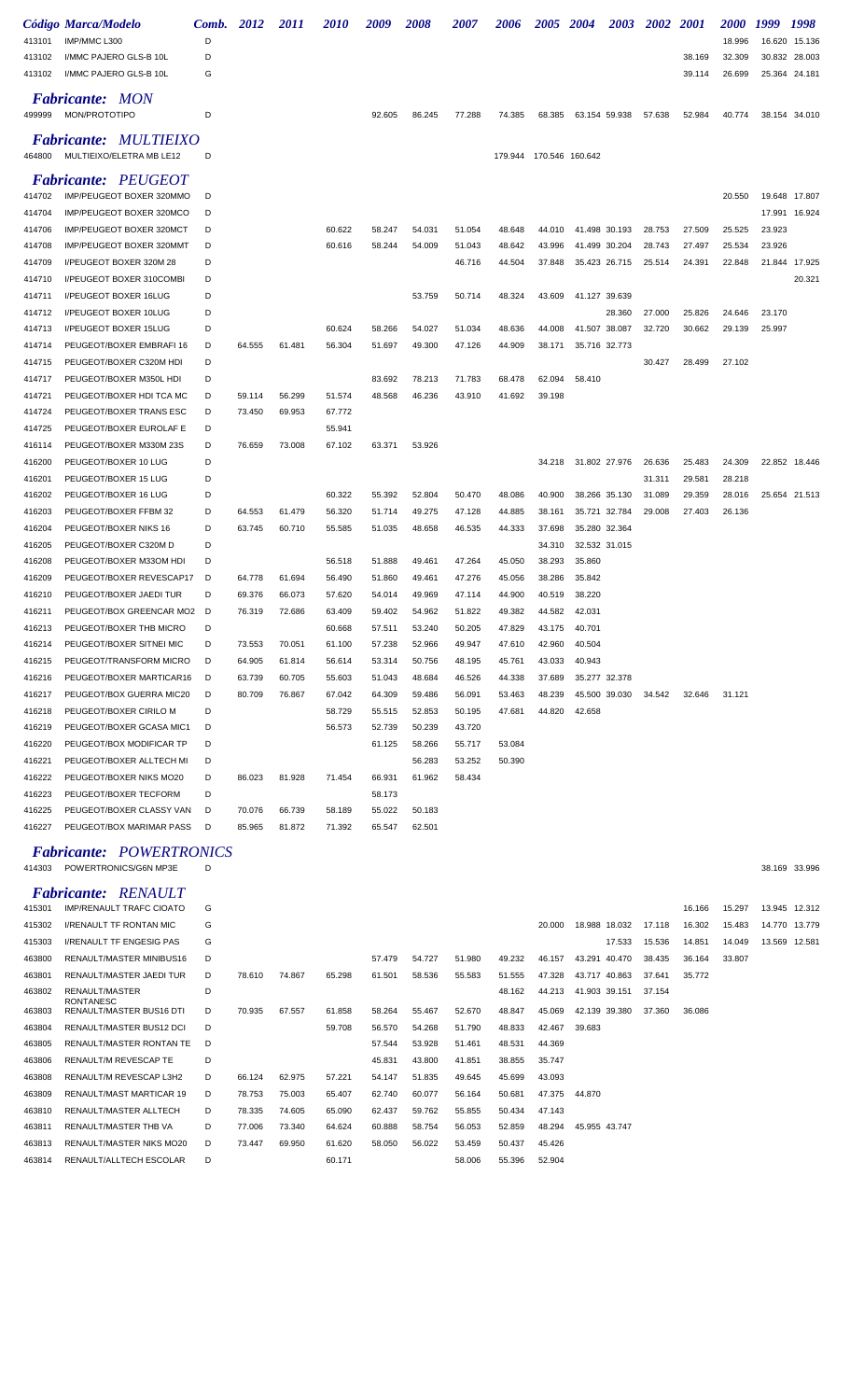|                  | Código Marca/Modelo                                  | Comb.  | 2012            | <i>2011</i> | <i>2010</i>        | 2009               | 2008               | <i><b>2007</b></i> | 2006            | <i><b>2005</b></i> | <b>2004</b>                                                         | 2003 | 2002 2001 |                   | 2000 1999        |               | 1998                           |
|------------------|------------------------------------------------------|--------|-----------------|-------------|--------------------|--------------------|--------------------|--------------------|-----------------|--------------------|---------------------------------------------------------------------|------|-----------|-------------------|------------------|---------------|--------------------------------|
| 463815           | RENAULT/MASTER SITNEI MA                             | D      | 77.007          | 73.341      | 64.619             | 60.864             | 58.756             | 56.051             | 52.886          | 49.691             |                                                                     |      |           |                   |                  |               |                                |
| 463816           | RENAULT/MASTER TCA MIC                               | D      | 71.578          | 68.170      | 60.087             | 56.598             | 54.609             | 52.120             | 49.136          | 44.255             | 42.130 40.120                                                       |      |           |                   |                  |               |                                |
| 463817           | RENAULT/MASTER ALLTECHMC                             | D      |                 |             |                    | 47.378             | 45.252             | 43.255             |                 |                    |                                                                     |      |           |                   |                  |               |                                |
| 463818           | RENAULT/MASTER ALLT PASS                             | D      | 87.196          | 83.045      | 72.444             | 69.483             |                    |                    |                 |                    |                                                                     |      |           |                   |                  |               |                                |
| 463819<br>463820 | RENAULT/MASTER EUROLAF P<br>RENAULT/MASTER GCASAMIC1 | D<br>D | 66.685          | 63.509      | 57.674<br>78.864   | 54.607             | 52.294             | 50.064             | 46.091          | 43.320             |                                                                     |      |           |                   |                  |               |                                |
| 463821           | RENAULT/MASTER CLASSYVAN                             | D      | 85.803          | 81.717      | 71.284             | 66.772             |                    |                    |                 |                    |                                                                     |      |           |                   |                  |               |                                |
| 463822           | RENAULT/MASTER CAVENA400                             | D      | 58.152          | 55.383      | 52.514             |                    |                    |                    |                 |                    |                                                                     |      |           |                   |                  |               |                                |
| 464303           | RENAULT/MASTER CH VETT                               | D      |                 |             |                    |                    |                    |                    |                 | 43.220             | 32.744 30.903                                                       |      |           |                   |                  |               |                                |
|                  | <b>Fabricante:</b> SCANIA                            |        |                 |             |                    |                    |                    |                    |                 |                    |                                                                     |      |           |                   |                  |               |                                |
| 400002           | SCANIA/BUSSCAR JB 400P                               | D      |                 |             |                    |                    |                    |                    |                 |                    |                                                                     |      |           |                   |                  |               | 42.526 40.837                  |
| 400005           | SCANIA/BUSSCAR URBANUSS                              | D      |                 |             |                    |                    |                    |                    |                 |                    |                                                                     |      |           |                   |                  |               | 71.822 53.609                  |
| 400008           | U<br>SCANIA/BUSSCAR JUM BUS R                        | D      |                 |             | 276.247            | 248.749            | 235.643            | 226.409            | 209.301         |                    | 191.857 167.912126.819 120.446                                      |      |           | 86.657            | 78.017           | 71.486        | 53.530                         |
| 400009           | IMP/SCANIA BUSSCAR JB R                              | D      |                 |             |                    |                    |                    |                    | 141.101         |                    | 128.422 119.989111.599 104.531                                      |      |           | 86.271            | 77.719           | 72.480        | 54.109                         |
| 400012           | SCANIA/BUSSCAR URBANUS U                             | D      |                 |             |                    |                    | 198.759            | 187.859            | 178.065         |                    | 162.738 148.657136.598                                              |      | 128.334   | 87.113            | 78.065           | 72.038        | 53.480                         |
| 400031           | SCANIA/BUSSCAR EL BUSS R                             | D      |                 |             |                    | 169.819            | 158.829            | 150.081            | 142.383         |                    | 130.245 116.000 99.669                                              |      | 90.682    | 72.631            | 65.092           | 60.075        | 44.592                         |
| 400034           | SCANIA/BUSSCAR VI BUSS R                             | D      | 332.709         | 316.866     | 293.527            | 261.338            | 251.179            | 237.688            | 223.397         |                    | 198.906 181.892132.756                                              |      | 121.394   | 87.089            | 78.045           | 72.055        | 53.475                         |
| 400037           | SCANIA/BUSSCAR J B 400 R                             | D      |                 |             |                    |                    |                    |                    |                 |                    |                                                                     |      |           | 87.091            | 78.072           | 72.059        | 53.475                         |
| 400040           | SCANIA/BUSSCAR PANORAM R                             | D      | 226.661         | 219.877     | 211.853            | 193.245            | 181.351            | 170.111            | 160.661         |                    | 147.221 128.647115.700                                              |      | 106.329   | 86.752            | 77.586           | 71.921        | 53.636                         |
| 400055           | SCANIA/BUSSCAR URBPLUS U                             | D      |                 |             | 164.850            | 141.649            | 136.298            | 129.294            | 122.175         |                    | 110.693 105.160 98.437                                              |      | 93.351    | 87.114            | 78.073           |               | 72.028 53.469                  |
| 400070           | SCANIA/BUSSCAR URBANUS A                             | D<br>D |                 |             |                    | 143.341            | 130.283            | 121.247            | 113.318         | 102.952            | 97.795 92.895                                                       |      | 88.698    |                   |                  |               |                                |
| 401201<br>401202 | <b>SCANIA/K112 33 S</b><br>SCANIA/K124 HOBBY MONARC  | D      |                 |             |                    | 46.237             | 44.036             | 41.940             | 39.943          | 38.041             | 36.230 34.505                                                       |      | 32.863    | 31.298<br>100.872 | 29.808<br>94.487 | 90.091        | 28.389 27.037                  |
| 401203           | SCANIA/K 310 HOBBY MONAR                             | D      |                 |             |                    |                    |                    |                    | 283.186         | 268.369 255.121    |                                                                     |      |           |                   |                  |               |                                |
| 401204           | SCANIA/K310 VETTURA GRAN                             | D      |                 |             |                    |                    |                    | 226.569            | 215.936         | 203.718            |                                                                     |      |           |                   |                  |               |                                |
| 401302           | SCANIA/MASCA ROMA 350R O                             | D      |                 |             | 238.077            | 224.076            | 214.847            | 202.548            | 193.027         | 182.150 174.222    |                                                                     |      |           |                   |                  |               |                                |
| 401699           | <b>SCANIA</b>                                        | D      |                 |             |                    |                    |                    |                    |                 |                    |                                                                     |      |           | 87.111            | 78.055           |               | 72.032 53.488                  |
| 402202           | SCANIA/BR 116                                        | D      |                 |             |                    |                    |                    |                    |                 |                    |                                                                     |      |           |                   |                  | 49.468        | 46.373                         |
| 409100           | SCANIA/CMA FLECHA A.VII                              | D      |                 |             |                    |                    |                    |                    |                 |                    |                                                                     |      |           |                   |                  |               | 72.055 53.470                  |
| 409101           | SCANIA/CMA FLECHA A.VIII                             | D      |                 |             |                    |                    |                    |                    |                 |                    |                                                                     |      |           |                   |                  | 72.058        | 53.469                         |
| 409102           | SCANIA/CMA COMETA                                    | D      |                 |             |                    |                    |                    |                    |                 |                    |                                                                     |      | 106.911   | 87.093            | 78.065           |               | 72.030 53.475                  |
| 409801           | SCANIA/F113 HL                                       | D      |                 |             |                    |                    |                    |                    |                 |                    |                                                                     |      |           |                   |                  |               | 47.505                         |
| 409803<br>409804 | SCANIA/F113 HL 4X2 310<br>SCANIA/F113 HL 4X2 220     | D<br>D |                 |             |                    |                    |                    |                    |                 |                    |                                                                     |      |           |                   | 56.170           |               | 52.276 47.812<br>51.973 47.709 |
| 409901           | SCANIA/K113 CL                                       | D      |                 |             |                    |                    |                    |                    |                 |                    |                                                                     |      |           |                   |                  |               | 68.790 62.006                  |
| 409907           | SCANIA/K113 CL 4X2 320                               | D      |                 |             |                    |                    |                    |                    |                 |                    |                                                                     |      |           |                   |                  |               | 68.246 61.551                  |
| 409908           | SCANIA/K113 CL 4X2 360                               | D      |                 |             |                    |                    |                    |                    |                 |                    |                                                                     |      |           |                   |                  |               | 68.769 61.587                  |
| 409910           | SCANIA/K113 TL 6X2 320                               | D      |                 |             |                    |                    |                    |                    |                 |                    |                                                                     |      |           |                   |                  |               | 72.877                         |
| 409911           | SCANIA/K113 TL 6X2 360                               | D      |                 |             |                    |                    |                    |                    |                 |                    |                                                                     |      |           |                   |                  |               | 64.168 60.173                  |
| 410001           | SCANIA/S113 CL                                       | D      |                 |             |                    |                    |                    |                    |                 |                    |                                                                     |      |           |                   | 69.887           |               | 65.095 58.418                  |
| 410006           | SCANIA/S113 AL 6X2 320                               | D      |                 |             |                    |                    |                    |                    |                 |                    |                                                                     |      | 122.281   |                   |                  |               |                                |
| 410203           | SCANIA/L113 CLB                                      | D      |                 |             |                    |                    |                    |                    |                 |                    |                                                                     |      |           |                   |                  |               | 59.309                         |
| 410204           | SCANIA/L113 CL 4X2 220<br>SCANIA/L113 CL             | D<br>D |                 |             |                    |                    |                    |                    |                 |                    |                                                                     |      |           |                   |                  |               | 65.056 58.175                  |
| 410299<br>411304 | SCANIA/COMIL VERSATILE I                             | G      | 242.292 231.858 |             | 213.311            |                    |                    |                    |                 |                    |                                                                     |      |           |                   |                  |               | 44.767                         |
| 411311           | SCANIA/COMIL CAMP HD R                               | D      |                 |             |                    | 165.401            | 160.000            | 146.618            |                 |                    | 137.506  125.890  113.723106.457                                    |      | 97.171    | 87.125            | 78.062           |               | 72.050 53.467                  |
| 411314           | SCANIA/COMIL SVELTO U                                | D      |                 |             |                    |                    | 153.102            | 144.599            |                 |                    | 137.216  127.362  121.326113.373  106.172                           |      |           | 87.118            | 78.075           |               | 72.062 53.467                  |
| 411319           | SCANIA/COMIL CAMPIONE R                              | D      | 222.430 211.839 |             | 186.195            | 172.831            | 162.020            | 151.839            |                 |                    | 141.760  130.697  123.291115.467  106.416                           |      |           | 86.746            | 77.596           |               | 71.931 53.611                  |
| 411345           | SCANIA/COMIL DOPPIO A                                | D      |                 |             |                    | 312.910            | 284.191            | 267.853            | 255.307         |                    |                                                                     |      |           |                   |                  |               |                                |
| 411355           | SCANIA/COMIL CAMPIONE LD                             | D      | 309.307         |             |                    |                    |                    |                    |                 |                    |                                                                     |      |           |                   |                  |               |                                |
| 411373           | SCANIA/COMIL CAMPIONE DD                             | D      | 315.249         | 301.674     |                    |                    |                    |                    |                 |                    |                                                                     |      |           |                   |                  |               |                                |
| 411400           | I/SCANIA CMA COMETA                                  | D      |                 |             |                    |                    |                    |                    |                 |                    |                                                                     |      |           |                   |                  |               | 72.039 53.492                  |
| 412910           | SCANIA/BUSSCAR VBUSS ELE                             | D      | 230.831         | 219.839     |                    |                    |                    |                    |                 |                    |                                                                     |      |           |                   |                  |               |                                |
| 415102<br>415201 | SCANIA/TECNOBUS S.24<br>SCANIA/VITORIA SUPREMA11     | D<br>D |                 |             |                    |                    |                    |                    |                 |                    |                                                                     |      | 106.823   | 87.124            | 78.065           | 72.025 53.497 | 63.517                         |
| 415412           | SCANIA/CIFERAL PCIDII U                              | D      |                 |             |                    |                    |                    |                    |                 |                    |                                                                     |      |           |                   |                  |               | 72.025 53.491                  |
| 415706           | SCANIA/F94 NEOBUS EVOL                               | D      |                 |             |                    |                    |                    |                    |                 |                    |                                                                     |      |           | 78.318            | 71.356           |               | 65.810 60.002                  |
| 415707           | SCANIA/F94 NEOBUS EVO ST                             | D      |                 |             |                    |                    |                    |                    |                 |                    |                                                                     |      |           | 77.754            | 71.620           |               | 66.475 59.671                  |
| 415756           | SCANIA/K94 INDUST SUPREM                             | D      |                 |             |                    |                    | 217.662            | 204.972            |                 |                    | 193.702  166.454  142.141134.502                                    |      |           |                   |                  |               |                                |
| 415778           | SCANIA/K270 NEOBUS SROAD                             | D      |                 |             |                    |                    |                    | 173.985            | 165.910 154.782 |                    |                                                                     |      |           |                   |                  |               |                                |
| 415783           | SCANIA/K310 NEOBUS SROAD                             | D      | 276.471         | 263.305     | 240.440            | 226.417 217.021    |                    | 203.297            | 193.651         |                    |                                                                     |      |           |                   |                  |               |                                |
| 415794           | SCANIA/NEOBUS SP                                     | D      |                 |             | 179.673            | 169.109            | 162.633            |                    |                 |                    |                                                                     |      |           |                   |                  |               |                                |
| 415797           | <b>SCANIA/NEOBUS MEGA</b>                            | D      | 170.472 162.355 |             | 151.809            |                    | 142.883 137.353    |                    |                 |                    |                                                                     |      |           |                   |                  |               |                                |
| 416505           | SCANIA/MPOLO TORINO GVU                              | D      |                 |             |                    |                    |                    |                    |                 |                    | 132.605 124.724116.826 106.755                                      |      |           | 87.126            | 78.054           |               | 72.029 53.473                  |
| 416507<br>416512 | SCANIA/MPOLO ALLEGRO GVR<br>SCANIA/MPOLO ANDARE R    | D<br>D | 210.523         | 200.498     | 165.656<br>337.853 | 142.659<br>309.108 | 137.616<br>265.374 | 130.766<br>226.851 | 123.549         |                    | 112.209 106.571 99.758<br>196.264  181.537  136.520125.632  114.050 |      | 94.565    | 88.290<br>86.757  | 79.142<br>77.621 |               | 73.017 54.216<br>71.961 53.621 |
| 416517           | SCANIA/MPOLO VIAGGIO GVR                             | D      |                 |             |                    |                    |                    |                    |                 |                    |                                                                     |      |           | 50.481            | 48.195           |               | 45.348 42.145                  |
|                  |                                                      |        |                 |             |                    |                    |                    |                    |                 |                    |                                                                     |      |           |                   |                  |               |                                |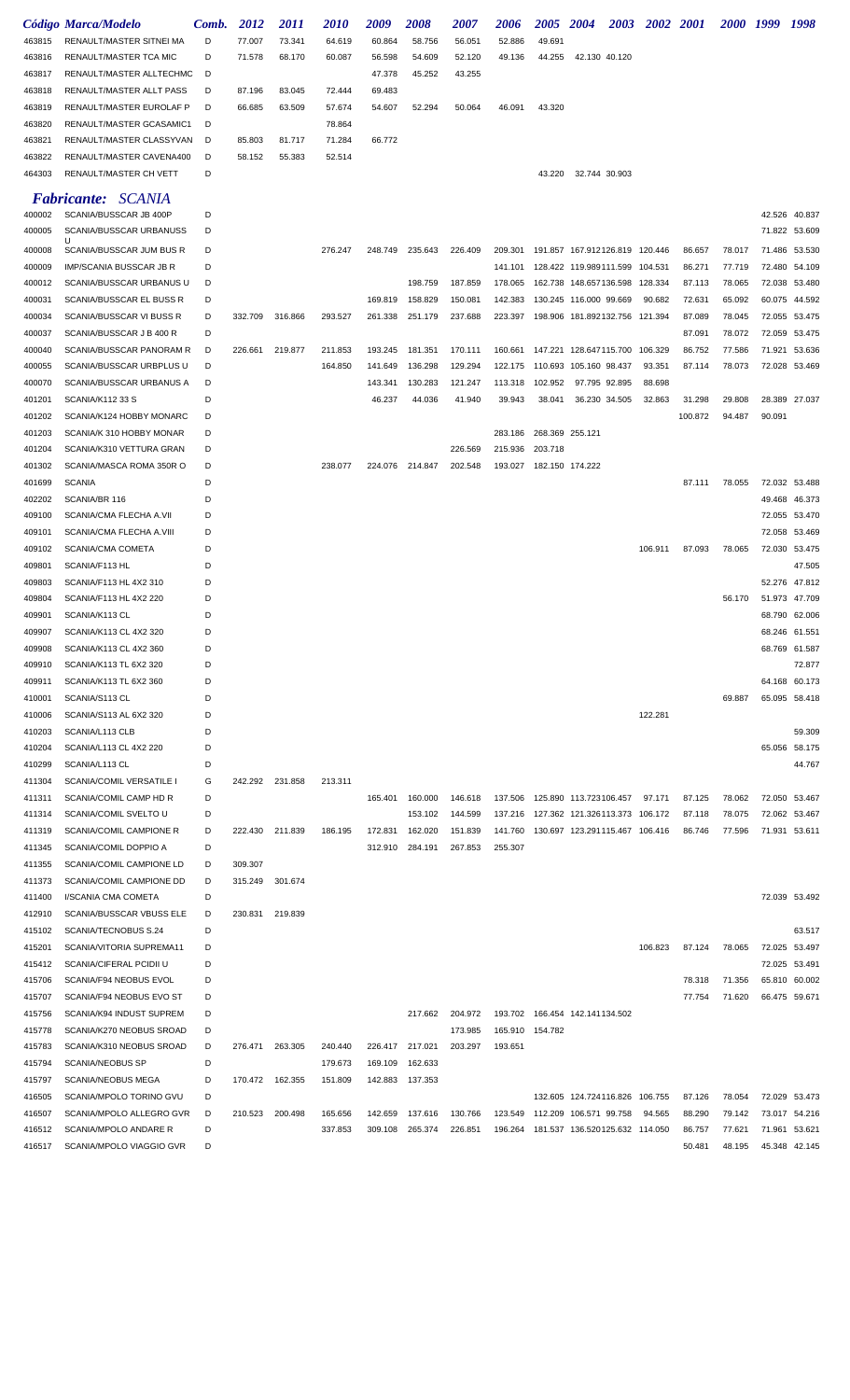|                  | Código Marca/Modelo                                     | Comb.  | 2012    | 2011    | <i><b>2010</b></i> | 2009               | <i><b>2008</b></i> | <i><b>2007</b></i> | <i><b>2006</b></i>      | <i><b>2005</b></i> | 2004                                      | 2003    | 2002    | <i>2001</i> | <i><b>2000</b></i> | 1999   | 1998                           |
|------------------|---------------------------------------------------------|--------|---------|---------|--------------------|--------------------|--------------------|--------------------|-------------------------|--------------------|-------------------------------------------|---------|---------|-------------|--------------------|--------|--------------------------------|
| 416522           | SCANIA/MPOLO PARAD GVR                                  | D      |         |         |                    |                    |                    |                    |                         |                    |                                           |         | 93.329  | 87.112      | 78.073             |        | 72.033 53.469                  |
| 416525           | SCANIA/MPOLO PARAD GVLDR                                | D      |         |         |                    |                    |                    |                    |                         |                    |                                           |         | 91.446  | 87.092      | 78.087             |        | 72.022 53.482                  |
| 416528           | SCANIA/MPOLO PARAD GVDDR                                | D      |         |         |                    |                    |                    |                    |                         |                    |                                           |         |         | 87.089      | 78.044             |        | 72.060 53.484                  |
| 416536           | SCANIA/MPOLO VIALE U                                    | D      |         |         | 164.893            | 153.866            | 149.901            | 142.002            |                         |                    | 130.825  118.280  112.128102.843          |         | 97.647  | 87.128      | 78.075             |        | 72.060 53.486                  |
| 416547           | SCANIA/MPOLO TORINO GVA                                 | D      |         |         |                    |                    |                    |                    |                         |                    |                                           |         |         | 87.091      | 78.075             |        | 72.055 53.487                  |
| 416552           | SCANIA/MPOLO VIAGGIO R                                  | D      | 228.131 | 217.269 | 190.995            | 176.594            | 165.582            | 155.249            |                         |                    | 144.969  133.587  123.685115.864  107.070 |         |         | 86.748      | 77.612             |        | 71.929 53.630                  |
| 416557           | SCANIA/MPOLO PARADISO R                                 | D      | 222.843 | 212.232 | 186.531            | 173.041            | 162.289            | 152.072            | 141.933                 |                    | 130.887 123.534115.730                    |         | 106.326 | 86.766      | 77.582             |        | 71.938 53.606                  |
| 416562           | SCANIA/MPOLO ALLEGRO R                                  | D      | 210.508 | 200.484 | 167.452            | 147.051            | 138.436            | 130.536            | 122.974                 |                    | 112.175 106.533 99.736                    |         | 94.416  | 87.922      | 78.666             |        | 72.903 54.367                  |
| 416567           | SCANIA/MPOLO PARADIS LDR                                | D      | 258.973 | 246.641 | 206.211            | 184.811            | 177.603            | 168.016            | 156.547                 |                    | 141.947 123.721115.923 106.705            |         |         | 87.133      | 78.064             | 72.034 |                                |
| 416575           | SCANIA/MPOLO PARADIS DDR                                | D      | 346.616 | 330.111 | 283.266            | 265.542            | 254.742            | 240.154            | 201.439                 |                    | 166.484 134.145125.811 112.870            |         |         | 87.089      | 78.053             | 72.022 |                                |
| 416582<br>416626 | SCANIA/MPOLO VIALE A<br>SCANIA/MPOLO TORINO U           | D<br>D | 193.413 | 184.203 | 148.313<br>160.188 | 135.128<br>150.866 | 122.722<br>144.587 | 116.400<br>136.662 | 109.963                 | 102.714            | 98.156 92.540                             |         | 87.142  |             |                    |        |                                |
| 416633           | SCANIA/MPOLO TORINO A                                   | D      |         |         |                    |                    |                    |                    |                         |                    |                                           |         |         |             |                    |        | 56.580 53.063                  |
| 416639           | SCANIA/MPOLO PARADISO DD                                | D      | 525.867 | 483.798 |                    |                    |                    |                    |                         |                    |                                           |         |         |             |                    |        |                                |
| 416641           | SCANIA/MPOLO PARADISO LD                                | D      | 515.335 | 474.108 |                    |                    |                    |                    |                         |                    |                                           |         |         |             |                    |        |                                |
| 417559           | SCANIA/NEOBUS MEGABRT U                                 | D      |         | 463.926 |                    |                    |                    |                    |                         |                    |                                           |         |         |             |                    |        |                                |
| 462002           | SCANIA/IRIZAR CENTURY S                                 | D      | 225.814 | 215.061 | 187.037            | 169.788            | 163.117            | 154.182            |                         |                    | 146.494  130.933  123.531115.702  106.407 |         |         | 87.093      | 78.063             |        | 72.064 53.471                  |
| 462004           | SCANIA/IRIZAR CENTURY E                                 | D      | 246.436 | 234.701 | 196.273            | 177.007            | 170.018            | 160.785            |                         |                    | 152.413 139.233 123.486115.617 106.305    |         |         | 87.113      | 78.073             |        | 72.048 53.459                  |
| 462010           | SCANIA/K114IB IRIZAR PB                                 | D      | 318.623 | 303.451 | 263.924            | 249.157            |                    |                    |                         |                    |                                           |         |         |             |                    |        |                                |
| 462014           | SCANIA/K 380B IRIZAR PB                                 | D      | 295.206 | 281.149 | 244.551            | 230.170            | 220.771            | 208.653            |                         |                    |                                           |         |         |             |                    |        |                                |
| 462019           | SCANIA/IRIZAR PB R                                      | D      | 310.128 | 295.360 | 253.998            |                    |                    |                    |                         |                    |                                           |         |         |             |                    |        |                                |
| 462021           | SCANIA/IRIZAR CENTURY R                                 | D      | 236.962 | 225.678 |                    |                    |                    |                    |                         |                    |                                           |         |         |             |                    |        |                                |
| 463022           | SCANIA/CAIO ALPHA U                                     | D      |         |         |                    |                    |                    |                    |                         |                    |                                           |         |         |             |                    |        | 63.589 58.666                  |
| 463023           | SCANIA/CAIO ALPHA L113CL                                | D      |         |         |                    |                    |                    |                    |                         |                    |                                           |         |         |             |                    |        | 59.589                         |
| 463037           | SCANIA/CAIO INTER L113CL                                | D      |         |         |                    |                    |                    |                    |                         |                    |                                           |         |         |             |                    |        | 59.702                         |
| 463042           | SCANIA/CAIO ALPHA L94IB                                 | D<br>D |         |         |                    |                    |                    |                    |                         |                    |                                           |         |         |             |                    |        | 67.161 56.969<br>70.072 63.674 |
| 463043<br>463044 | SCANIA/CAIO ALPHA L94UB<br>SCANIA/CAIO ALPHA F94HB      | D      |         |         |                    |                    |                    |                    |                         |                    |                                           |         |         | 85.634      | 77.168             |        | 71.238 63.856                  |
| 463050           | SCANIA/CAIO MILLENNIUM U                                | D      |         |         |                    |                    |                    |                    |                         |                    |                                           |         |         |             | 78.073             |        | 72.039 53.467                  |
| 463051           | SCANIA/CAIO MILLE L94UB                                 | D      |         |         |                    |                    |                    |                    |                         |                    |                                           |         | 90.344  | 84.917      | 76.122             |        | 68.728 62.662                  |
| 463060           | SCANIA/CAIO APACHES21 A                                 | D      |         |         |                    |                    |                    |                    |                         |                    |                                           | 116.155 | 105.993 | 87.122      | 78.057             | 72.059 |                                |
| 463121           | SCANIA/INDUSCAR MILLEN U                                | D      | 218.079 | 207.694 | 180.654            | 164,773            | 158.250            | 149.525            | 139.939                 |                    | 128.519 120.861110.295                    |         | 104.822 | 87.093      |                    |        |                                |
| 463122           | SCANIA/INDUSCAR APACHE U                                | D      | 209.965 | 199.967 | 173.486            | 160,000            | 154.394            | 146.517            | 139.178                 |                    | 129.077 122.971114.879 105.965            |         |         | 87.119      |                    |        |                                |
| 463129           | SCANIA/INDUSCAR GIR                                     | D      |         |         |                    |                    | 147.543            | 137.972            | 130.713                 |                    | 123.250 118.685113.349                    |         | 107.973 |             |                    |        |                                |
| 463130           | SCANIA/INDUSCAR GIRK94                                  | D      |         |         |                    |                    |                    | 160.015            |                         |                    | 151.682  138.603  123.681113.986  105.802 |         |         | 87.135      |                    |        |                                |
| 464454           | SCANIA/MASCA ROMA F230ON                                | D      | 273.853 | 260.813 | 250.170            |                    |                    |                    |                         |                    |                                           |         |         |             |                    |        |                                |
| 464900           | SCANIA/TRAILCAR COMANDER                                | D      |         |         |                    |                    |                    |                    |                         | 95.486             | 90.795 86.869                             |         |         |             |                    |        |                                |
| 465100           | I/SCANIA MPOLO PARADIS R                                | D      |         |         | 260.027            | 249.676            | 233.703            | 218.507            | 208.238                 | 199.256            |                                           |         |         |             |                    |        |                                |
| 465101           | I/SCANIA MPOLO VIALE U                                  | D      |         |         |                    |                    | 157.994            | 149.091            | 142.805                 |                    |                                           |         |         |             |                    |        |                                |
|                  | <b>Fabricante: SPARTAN</b>                              |        |         |         |                    |                    |                    |                    |                         |                    |                                           |         |         |             |                    |        |                                |
| 414501           | IMP/SPARTAN EC2242                                      | D      |         |         |                    |                    |                    |                    |                         |                    |                                           |         |         |             |                    |        | 34.010                         |
|                  | <b>Fabricante: SSANGYONG</b>                            |        |         |         |                    |                    |                    |                    |                         |                    |                                           |         |         |             |                    |        |                                |
| 463200           | I/SSANGYONG ISTANA PRIME                                | D      |         |         |                    |                    |                    |                    |                         |                    |                                           |         | 19.905  | 17.817      | 16.706             | 15.699 |                                |
|                  |                                                         |        |         |         |                    |                    |                    |                    |                         |                    |                                           |         |         |             |                    |        |                                |
| 412904           | <b>Fabricante: TECNOBUS</b><br>TECNOBUS/BUSSCAR VBUSS R | D      |         |         |                    |                    |                    |                    | 216.462 204.782 194.425 |                    |                                           |         |         |             |                    |        |                                |
| 414401           | TECNOBUS/TRIBUS 4 T.23                                  | D      |         |         |                    |                    |                    |                    |                         |                    |                                           |         |         |             |                    |        | 38.163 34.007                  |
| 414402           | TECNOBUS/SUPERBUS 4T.12                                 | D      |         |         |                    |                    |                    |                    |                         |                    |                                           |         |         |             |                    |        | 98.151 85.937                  |
| 414403           | TECNOBUS/SUPERBUS 4T.13                                 | D      |         |         |                    |                    |                    |                    |                         |                    |                                           |         |         |             |                    |        | 97.458 86.128                  |
|                  |                                                         |        |         |         |                    |                    |                    |                    |                         |                    |                                           |         |         |             |                    |        |                                |
|                  | <b>Fabricante: TOYOTA</b><br>414102 TOYOTA/BAND MAX     | D      |         |         |                    |                    |                    |                    |                         |                    |                                           |         |         |             |                    |        |                                |
|                  |                                                         |        |         |         |                    |                    |                    |                    |                         |                    |                                           |         |         | 32.345      | 30.651             |        | 29.241 27.642                  |
|                  | <b>Fabricante: TUTTO</b>                                |        |         |         |                    |                    |                    |                    |                         |                    |                                           |         |         |             |                    |        |                                |
| 411800           | TUTTO/M.POLO TORINO GV                                  | D      |         |         |                    |                    |                    | 77.280             | 74.399                  | 68.350             | 63.151 59.939                             |         | 57.656  | 53.000      | 40.774             |        | 38.173 34.008                  |
| 411801           | TUTTO/MPOLO ELETRA HPB15                                | D      |         |         |                    |                    |                    |                    |                         |                    | 63.152 59.928                             |         | 57.634  |             |                    |        |                                |
| 411803           | TUTTO/IBRAVA TROLEBUS.ON                                | D      |         |         | 152.094            |                    | 143.172 136.672    |                    |                         |                    |                                           |         |         |             |                    |        |                                |
| 411899           | TUTTO/TRASPORTI                                         | D      |         |         |                    |                    |                    |                    |                         |                    |                                           |         |         |             |                    |        | 38.168 34.013                  |
|                  | <b>Fabricante: VOLKSWAGEN</b>                           |        |         |         |                    |                    |                    |                    |                         |                    |                                           |         |         |             |                    |        |                                |
| 400007           | <b>VW/BUSSCAR EL BUSS R</b>                             | D      |         |         | 182.901            | 170.055            | 161.992            | 153.044            |                         |                    | 142.555 130.204 109.612 76.362            |         | 71.718  | 52.717      | 41.500             |        | 38.223 33.493                  |
| 400011           | VW/BUSSCAR URBANUSS U                                   | D      |         | 167.031 | 158.166            | 150.714            | 139.309            | 133.618            | 119.465                 | 108.445            | 88.486 59.578                             |         | 55.351  | 52.436      | 37.316             |        | 34.150 30.178                  |
| 400015           | VW/BUSSCAR SUP M SS U                                   | D      |         |         |                    |                    |                    |                    |                         |                    |                                           |         |         | 52.443      | 41.469             |        | 37.933 33.529                  |
| 400021           | <b>VW/BUSSCAR INTERBUS R</b>                            | D      |         |         |                    | 102.474            | 96.460             | 92.466             | 83.726                  | 76.822             | 72.628 67.450                             |         | 61.758  | 52.445      | 41.464             |        | 37.945 33.521                  |
| 400026           | VOLKS/BUSSCAR MAXI M V R                                | D<br>D |         |         |                    | 85.384             | 79.843             | 76.701             | 70.403                  | 64.002             | 59.738 55.901                             |         | 53.425  | 50.582      |                    |        | 37.937 33.527                  |
| 400045<br>400048 | <b>VW/BUSSCAR MICRUSS O</b><br>VOLKS/BUSSCAR MINIMIC O  | D      |         |         | 91.681             |                    |                    |                    |                         |                    |                                           |         | 52.929  | 42.087      | 40.013<br>39.734   |        | 36.604 32.342                  |
| 400049           | <b>VW/BUSSCAR MINIMIC M</b>                             | D      |         |         |                    | 94.140             | 87.100             | 83.461             | 77.237                  | 71.138             | 66.035 61.455                             |         | 57.485  | 53.856      | 40.729             |        | 36.816 34.429                  |
| 400060           | VW/BUSSCAR URBPLUSS U                                   | D      |         |         | 125.421            | 116.793            | 110.508            | 105.144            | 97.586                  |                    | 88.912 71.846 65.574                      |         | 61.149  | 52.138      | 41.184             |        | 38.001 33.667                  |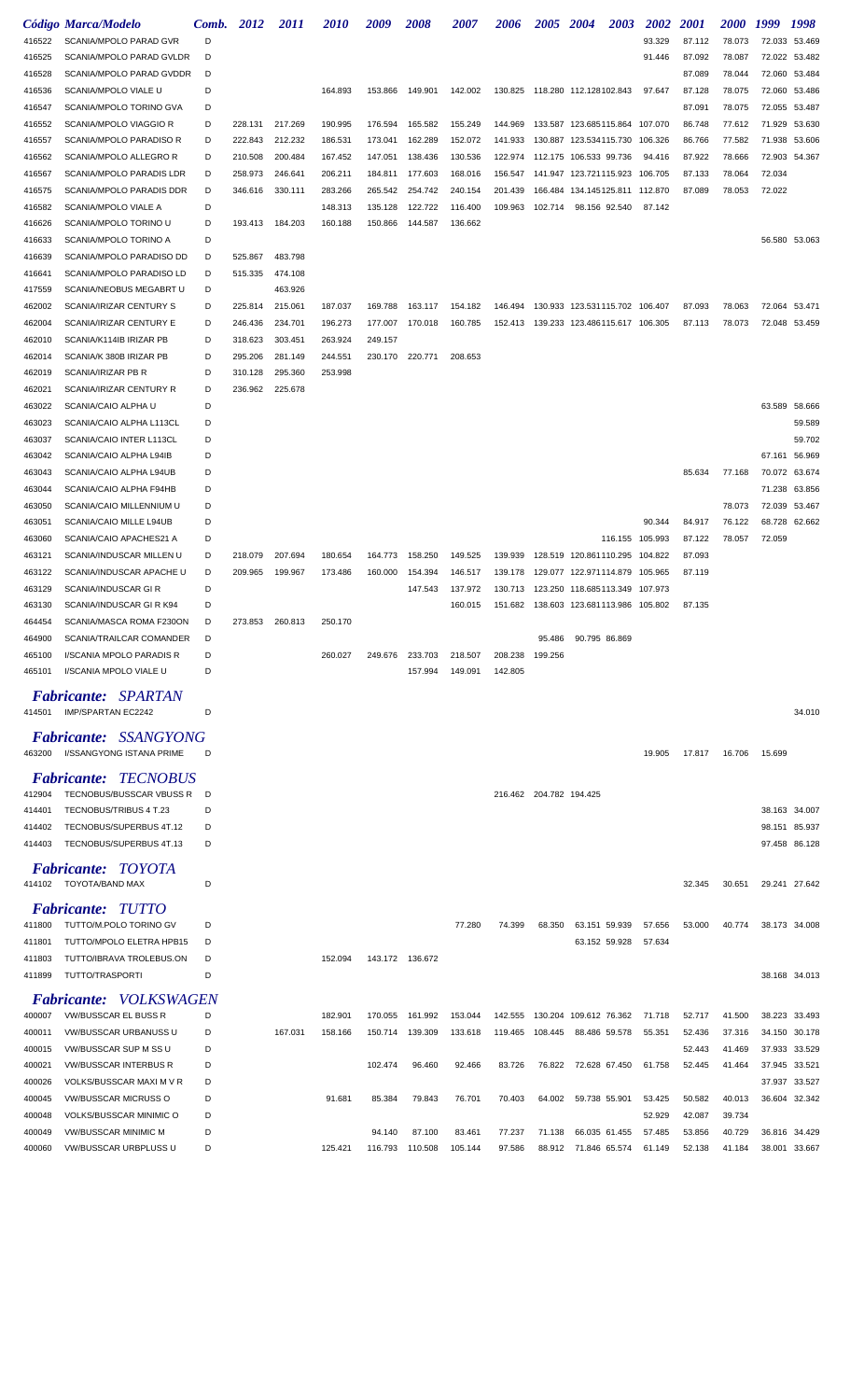|        | Código Marca/Modelo             | Comb. | 2012    | <i>2011</i> | <i><b>2010</b></i> | 2009            | <i><b>2008</b></i> | 2007    | <i><b>2006</b></i> | <b>2005</b>               | <b>2004</b>            | 2003   | <b>2002</b> | <i>2001</i> | <i><b>2000</b></i> | 1999   | 1998          |
|--------|---------------------------------|-------|---------|-------------|--------------------|-----------------|--------------------|---------|--------------------|---------------------------|------------------------|--------|-------------|-------------|--------------------|--------|---------------|
| 400067 | VW/BUSSCAR VBUS LO4X2           | D     |         |             | 124.649            | 117.049         | 109.971            | 105.507 | 95.924             | 87.132                    | 78.327 63.995          |        | 59.960      | 52.451      | 41.469             | 37.927 | 33.518        |
| 400076 | VW/BUSSCAR ECOSS U              | D     |         |             | 156.210            | 148.344         | 140.234            | 134.519 | 119.185            |                           | 114.019 107.665101.962 |        | 97.898      | 94.426      | 89.695             | 85.061 | 80.645        |
| 404502 | VW/8.140 CO                     | D     |         |             |                    |                 |                    |         |                    |                           |                        |        | 40.430      | 38.924      | 36.244             | 32.904 | 28.743        |
| 404503 | VW/8.130 CO                     | D     |         |             |                    |                 |                    |         |                    |                           |                        |        |             | 45.343      | 43.813             | 41.557 | 39.689        |
| 404504 | <b>VW/TRAILCAR COMMANDER TR</b> | D     |         |             |                    |                 |                    |         |                    |                           |                        |        |             | 52.427      | 41.472             | 37.944 | 33.540        |
| 404505 | <b>VW/TRAILCAR COMMANDER SE</b> | D     |         |             |                    |                 | 89.818             | 86.054  | 80.075             | 73.628                    | 68.406 63.725          |        | 60.064      | 52.431      | 41.453             |        |               |
| 408804 | <b>VW/8.140 ONIBUS</b>          | D     |         |             |                    |                 |                    |         |                    |                           |                        |        |             |             | 55.192             | 52.118 | 48.982        |
| 408806 | <b>VW/16.210 ONIBUS</b>         | D     | 90.770  | 86.448      |                    |                 |                    |         |                    |                           |                        |        |             |             |                    |        | 82.332 78.643 |
| 409103 | VW/17240 OT CMA RDV 12.0        | D     |         |             |                    |                 |                    |         |                    |                           |                        | 79.574 | 75.744      | 73.025      |                    |        |               |
| 409401 | <b>VW/KOMBI ESCOLAR</b>         | G     | 41.305  | 39.339      | 34.856             | 28.644          | 26.284             | 24.882  | 18.430             | 17.469                    | 16.211 15.676          |        | 14.723      | 14.303      | 13.046             | 12.339 | 10.823        |
| 409402 | <b>VW/KOMBI LOTACAO</b>         | G     | 40.329  | 38.409      | 33.441             | 27.920          | 25.517             | 24.654  | 18.430             | 17.473                    | 16.206 15.672          |        | 14.729      | 14.303      | 13.041             | 12.333 | 10.826        |
|        |                                 | G     |         |             |                    |                 |                    | 22.149  |                    |                           |                        |        | 14.610      | 14.190      |                    |        | 10.738        |
| 409403 | <b>VW/KOMBI VIACAR 12</b>       |       |         |             |                    |                 |                    |         | 18.287             | 17.332                    | 16.083 15.555          |        |             |             | 12.940             | 12.241 |               |
| 409404 | <b>VW/KOMBI VIATURE E</b>       | G     |         |             |                    |                 |                    |         |                    |                           | 16.182 15.655          |        | 14.708      | 14.277      | 13.020             |        | 12.317 10.812 |
| 409405 | VW/9150 WALK WALKBUS L20        | D     |         |             |                    |                 |                    | 93.314  | 87.133             | 80.515                    | 74.784                 |        |             |             |                    |        |               |
| 409406 | VW/915 WALK WALKBUS L32         | D     |         |             |                    | 111.098         | 105.487            | 101.281 | 94.140             | 86.611                    | 80.940 75.279          |        |             |             |                    |        |               |
| 409407 | VW/8150 WALK WALKBUS L20        | D     |         |             |                    |                 |                    |         | 107.241            | 97.741                    | 92.127                 |        |             |             |                    |        |               |
| 409408 | VW/8120 WALK WALKBUS L20        | D     |         |             |                    |                 |                    |         | 82.240             | 76.561                    | 71.044                 |        |             |             |                    |        |               |
| 409409 | VW/9.150ODM EL SCHEID DE        | D     |         |             |                    |                 | 79.079             | 71.021  | 65.499             | 59.944                    | 55.853 52.232          |        | 48.787      | 47.139      | 45.429             |        |               |
| 409410 | <b>VW/KOMBI UNIVIDAS LOT</b>    | G     | 42.496  | 40.473      | 35.231             | 31.236          | 26.891             | 25.980  |                    |                           |                        |        |             |             |                    |        |               |
| 409411 | VW/15190EOD UNISAUDE ATH        | D     |         |             |                    | 117.578         | 111.133            | 106.404 | 99.853             |                           |                        |        |             |             |                    |        |               |
| 409412 | VW/9.150ODM VETTURA MEDI        | D     |         |             |                    |                 | 219.810            | 210.341 | 197.459            |                           |                        |        |             |             |                    |        |               |
| 409416 | VW/MDO 300 URBANO M             | D     |         |             |                    | 166.109         | 157.026            | 140.814 | 132.188            |                           |                        |        |             |             |                    |        |               |
| 409417 | VW/9150 ODM CICCOBUS 03         | D     |         |             |                    |                 | 83.695             | 74.702  | 66.913             |                           |                        |        |             |             |                    |        |               |
| 409420 | VW/9.150 IBRAVA APOLLO          | D     | 170.290 | 162.181     | 141.024            | 133.898         | 126.568            | 121.517 |                    |                           |                        |        |             |             |                    |        |               |
| 409421 | VW/15.190 EOD ESCOLAR HD        | D     | 191.649 | 182.524     | 152.624            | 132.589         | 125.873            |         |                    |                           |                        |        |             |             |                    |        |               |
| 409422 | VW/15.190 EOD ESC.SUPER         | D     | 133.475 | 127.120     | 110.570            | 105.268         | 99.967             |         |                    |                           |                        |        |             |             |                    |        |               |
| 409423 | <b>VW/KOMBI TRANSFORM PAS</b>   | G     | 31.522  | 30.021      | 27.408             | 25.140          | 23.237             | 22.347  | 20.803             | 19.562                    | 18.245 17.284          |        | 16.376      | 15.689      | 14.859             |        | 13.682 12.973 |
| 409425 | VW/15.190 EOD E.HD ORE          | D     | 144.558 | 137.674     | 127.613            |                 |                    |         |                    |                           |                        |        |             |             |                    |        |               |
| 409426 | VW/15.190 EOD ESC.POWER         | D     | 136.263 | 129.775     | 123.251            |                 |                    |         |                    |                           |                        |        |             |             |                    |        |               |
|        |                                 |       |         |             |                    |                 |                    |         |                    |                           |                        |        |             |             |                    |        |               |
| 409499 | <b>VW/VOLKSWAGEN</b>            | D     |         |             |                    |                 |                    |         |                    |                           | 61.928 56.465          |        | 53.914      | 51.021      | 41.466             |        | 37.941 33.534 |
| 409526 | VW/15.190 EOD E.S.ORE           | D     | 147.253 | 140.241     | 128.698            | 122.272 115.679 |                    |         |                    |                           |                        |        |             |             |                    |        |               |
| 411001 | VW/16.180 CO                    | D     |         |             |                    |                 |                    |         |                    |                           |                        |        | 38.296      | 36.651      | 34.827             |        | 32.306 29.710 |
| 411302 | <b>VW/COMIL CAMPIONE R</b>      | D     | 199.208 | 189.722     | 142.594            | 132.729         | 124.201            | 119.278 | 109.476            | 99.531                    | 82.343 77.071          |        | 73.641      | 52.446      | 43.805             | 40.560 | 35.437        |
| 411303 | <b>VW/COMIL VERSATILE I</b>     | D     | 153.578 | 146.265     | 122.232            | 114.835         | 107.916            | 103.539 | 94.883             | 87.080                    | 72.091 65.625          |        | 61.592      | 52.439      | 41.460             | 37.944 | 33.523        |
| 411308 | <b>VW/COMIL PIA M</b>           | D     | 102.417 | 97.540      | 85.541             | 79.648          | 74.505             | 71.590  | 65.660             | 59.742                    | 55.722 52.144          |        | 49.838      | 47.202      | 37.322             | 34.138 | 30.179        |
| 411313 | VW/COMIL SVELTO U               | D     | 146.928 | 139.932     | 116.981            | 109.977         | 103.432            | 99.225  | 90.935             | 83.569                    | 71.175 65.517          |        | 61.558      | 52.437      | 41.452             | 37.934 | 33.534        |
| 411326 | <b>VW/COMIL BELLO M</b>         | D     |         |             | 91.691             | 85.380          | 79.861             | 76.737  | 70.400             | 64.015                    | 59.750 55.882          |        | 53.401      | 50.590      | 40.002             |        | 36.607 32.347 |
| 411329 | <b>VW/COMIL DOPPIO A</b>        | D     |         |             | 117.053            | 101.729         | 95.901             | 91.913  | 84.249             | 77.456                    | 71.978 67.034          |        | 63.718      | 55.573      | 43.938             |        | 40.207 35.522 |
| 411330 | VW/COMIL SVELTO U               | D     | 131.923 |             | 118.124            | 111.026         | 104.404            | 100.170 | 92.773             | 84.967                    | 71.441 65.119          |        | 60.979      | 52.431      | 41.453             | 37.947 | 33.535        |
| 411333 | <b>VW/COMIL PIA O</b>           | D     | 142.105 | 135.338     | 113.139            | 106.630         | 100.398            | 96.210  | 88.219             | 81.265                    | 74.343 67.996          |        | 64.089      | 54.667      | 43.236             |        | 39.559 34.967 |
| 411337 | <b>VW/COMIL BELLO O</b>         | D     |         |             | 113.488            | 100.228         | 90.997             | 87.202  | 79.910             | 73.843                    | 68.114 62.422          |        | 57.751      | 54.693      | 41.436             | 37.801 |               |
| 411341 | <b>VW/COMIL TH UM</b>           | D     |         |             |                    |                 |                    | 92.156  | 86.202             | 79.861                    | 73.448 68.935          |        | 64.972      | 54.214      | 50.868             |        | 44.797 39.030 |
| 411352 | <b>VW/COMIL PIA SAUDE R</b>     | D     | 125.086 | 119.130     |                    |                 |                    |         |                    |                           |                        |        |             |             |                    |        |               |
| 412912 | <b>VW/BUSSCAR MICRUSS L</b>     | D     |         |             |                    |                 |                    |         |                    |                           |                        |        |             |             |                    |        | 53.762 51.348 |
| 412913 | <b>VW/BUSSCAR VISSTA HI</b>     | D     |         |             | 263.813            | 250.545 236.791 |                    | 227.333 |                    |                           |                        |        |             |             |                    |        |               |
|        |                                 |       |         |             |                    |                 |                    |         |                    |                           |                        |        |             |             |                    |        |               |
| 412915 | <b>VW/BUSSCAR ELBUSS340</b>     | D     |         |             |                    |                 |                    |         |                    |                           |                        |        | 87.466      | 83.688      | 79.529             |        | 75.276 71.176 |
| 412916 | <b>VW/BUSSCAR ELBUSS320</b>     | D     |         |             |                    |                 |                    |         |                    |                           |                        |        |             |             |                    |        | 36.309        |
| 412920 | <b>VW/BUSSCAR URBPLUSS LE</b>   | D     |         |             |                    |                 |                    |         |                    |                           |                        |        |             |             | 46.912             |        | 44.392 42.069 |
| 414601 | <b>IMP/VW CARAVELLE</b>         | D     |         |             |                    |                 |                    |         |                    |                           | 39.116 36.357          |        | 33.662      | 31.344      | 26.881             |        | 25.281 21.187 |
| 414602 | <b>IMP/VW EUROVAN</b>           | D     |         |             |                    |                 |                    |         |                    |                           |                        |        |             |             | 21.463             |        | 20.482 17.815 |
| 414603 | I/VW CARAVELLE TDI 2.5          | D     |         |             |                    |                 |                    |         |                    |                           | 44.108 41.256          |        | 37.661      |             |                    |        |               |
| 414605 | I/VW SHUTTLE TDI                | D     |         |             |                    |                 |                    |         | 61.066             | 56.317                    | 51.594                 |        |             |             |                    |        |               |
| 415401 | <b>VW/CIFERAL AGILIS O</b>      | D     |         |             |                    |                 |                    |         |                    |                           |                        |        |             |             | 38.801             |        | 35.499 31.385 |
| 415403 | <b>VW/CIFERAL AGILIS M</b>      | D     |         |             |                    |                 |                    |         |                    |                           |                        |        |             |             |                    |        | 35.143 31.050 |
| 415406 | <b>VW/CIFERAL PCID U</b>        | D     |         |             |                    |                 |                    |         |                    |                           |                        |        |             |             | 38.786             |        | 35.500 31.378 |
| 415419 | <b>VW/CIFERAL PCIDII U</b>      | D     |         |             |                    |                 |                    |         |                    |                           |                        |        |             |             | 38.797             |        | 35.500 31.371 |
| 415420 | <b>VW/CIFERAL GLS BUS U</b>     | D     |         |             |                    |                 |                    |         |                    |                           |                        |        |             |             |                    | 37.939 | 33.534        |
| 415426 | <b>VW/CIFERAL TURQUESA U</b>    | D     |         |             |                    |                 |                    |         |                    |                           | 81.807 66.868          |        | 61.248      | 52.431      | 41.466             |        | 37.940 33.531 |
| 415428 | <b>VW/CIFERAL CITMAX U</b>      | D     |         |             | 144.993            |                 | 137.615 123.279    | 116.563 | 107.205            | 97.774                    | 92.132 87.220          |        | 83.379      | 77.201      |                    |        |               |
| 415432 | <b>VW/CIFERAL MINIMAX ON</b>    | D     |         |             |                    |                 |                    |         | 71.712             | 66.469                    | 63.385 60.311          |        | 57.558      | 55.821      | 53.831             |        | 51.076 48.418 |
| 415433 | <b>VW/CIFERAL MINIMAX MO</b>    | D     |         |             |                    |                 |                    |         | 71.710             | 66.479                    | 63.398 60.332          |        |             |             |                    |        |               |
| 415501 | VW/MAXIBUS URB16210             | D     |         |             |                    |                 |                    |         |                    |                           |                        | 65.258 | 60.457      | 58.874      | 49.303             | 43.867 | 36.644        |
|        |                                 |       |         |             |                    |                 |                    |         |                    |                           |                        |        |             |             |                    |        |               |
| 415504 | VW/MAXIBUS MCO8140              | D     |         |             |                    |                 |                    |         |                    |                           |                        |        |             | 38.562      | 36.043             |        | 32.665 28.874 |
| 415511 | VW/9.150 MCO MAXIBUS            | D     |         |             | 93.040             | 85.634          | 78.102             | 74.835  | 69.742             | 62.775                    | 58.303 53.977          |        | 50.466      | 47.278      | 35.488             |        | 32.536 30.241 |
| 415513 | VW/9150 MAXIBUS MCO MC          | D     |         |             |                    | 100.456         | 94.987             | 90.925  | 85.126             | 79.129                    | 73.791 69.058          |        | 65.496      |             |                    |        |               |
| 415514 | VW/17.210 MAXIBUS URB           | D     | 166.223 | 158.308     | 137.660            | 130.664         | 123.529            | 118.304 | 111.412            | 105.642                   | 91.757 88.232          |        | 84.222      | 80.844      | 76.983             |        | 73.073 69.264 |
| 415515 | VW/15.180 MAXIBUS URB           | D     | 178.104 | 169.623     | 147.538            | 140.027         | 132.375            | 126.750 |                    | 118.593  109.519  101.724 |                        |        |             |             |                    |        |               |
| 415702 | VW/NEOBUS MEGA 16210            | D     |         |             |                    |                 |                    |         |                    |                           |                        |        | 60.240      | 57.051      | 45.122             |        | 41.269 36.483 |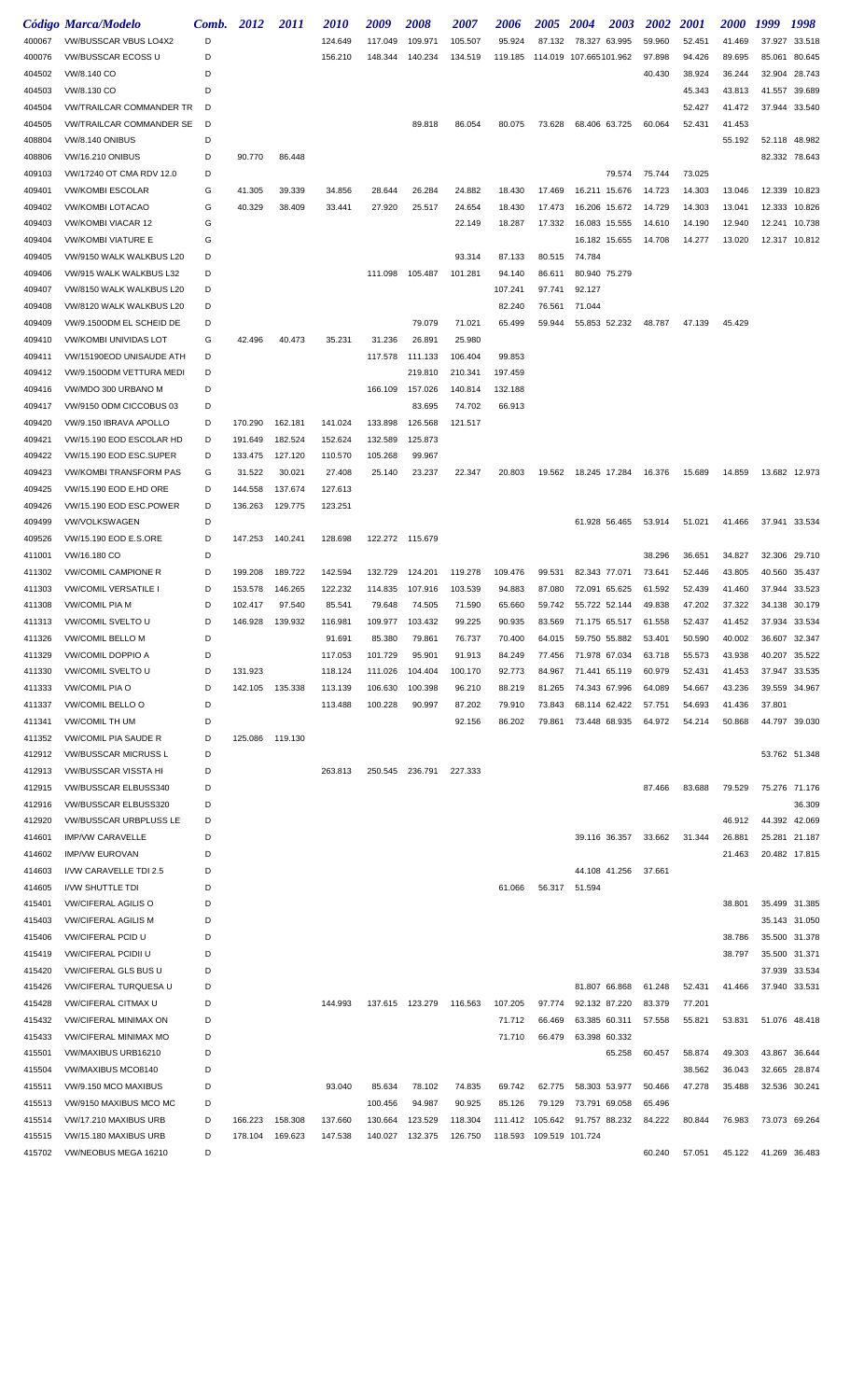|                  | Código Marca/Modelo                                    | Comb.  | 2012    | 2011               | <i>2010</i>        | 2009               | 2008               | 2007    | 2006            | 2005            | 2004                   | 2003   | 2002    | 2001   | <i><b>2000</b></i> | 1999   | 1998          |
|------------------|--------------------------------------------------------|--------|---------|--------------------|--------------------|--------------------|--------------------|---------|-----------------|-----------------|------------------------|--------|---------|--------|--------------------|--------|---------------|
| 415705           | <b>VW/NEOBUS THUNDER</b>                               | D      | 109.083 | 103.286            | 98.380             | 91.596             | 85.665             | 82.297  | 75.527          | 68.651          | 64.075 59.961          |        | 57.298  | 54.249 | 42.904             | 39.251 | 34.703        |
| 415718           | VW/8150 NEOBUS TBOY MIC                                | D      |         |                    |                    |                    |                    |         | 87.127          | 77.335          | 71.777 67.695          |        | 63.745  | 61.819 | 59.575             |        |               |
| 415719           | VW/8150NEOBUS THUNDERBOY                               | D      |         |                    |                    |                    |                    | 98.096  | 86.558          | 76.841          | 71.296 67.230          |        | 63.317  | 61.396 | 59.217             |        |               |
| 415721           | VW/17210 NEOBUS MEGA                                   | D      |         |                    |                    |                    |                    | 119.828 | 109.783         | 101.660         | 74.039 66.596          |        | 61.955  | 52.091 | 41.198             |        | 37.689 33.319 |
| 415722           | VW/17240 NEOBUS MEGA                                   | D      |         |                    |                    |                    |                    |         |                 |                 | 66.722 62.415          |        | 59.645  | 56.489 | 44.679             |        |               |
| 415725           | VW/17.210 NEOBUS MEGA MGF                              | D      |         |                    |                    |                    |                    |         |                 | 89.396          | 84.886 80.212          |        | 74.845  | 71.961 |                    |        |               |
| 415726           | VW/9150 NEOBUS TH THF                                  | D      |         |                    |                    |                    |                    |         |                 |                 | 79.511 74.434          |        | 70.553  | 59.387 | 53.317             |        |               |
| 415728           | VW/17240 NEOBUS SPECTRUM                               | D      |         |                    |                    |                    |                    |         |                 |                 | 93.350 89.075          |        | 85.244  | 75.825 | 70.946             |        |               |
| 415731           | VW/17210 NEOBUS SPECTRUM                               | D      |         |                    |                    |                    |                    | 108.197 | 99.109          | 88.146          | 83.704 79.110          |        | 73.785  | 69.808 |                    |        |               |
| 415742           | VW/8150 NEOBUS THUND WAY                               | D      |         |                    |                    | 116.957            | 103.440            | 93.549  | 82.540          | 73.254          | 68.005 64.099          |        |         |        |                    |        |               |
| 415743           | VW/9150 NEOBUS THUND WAY                               | D      |         |                    |                    |                    |                    | 94.947  | 83.759          | 74.342          | 69.016                 |        |         |        |                    |        |               |
| 415753           | VW/8150 UNISAUDE ATHENAS                               | D      |         |                    |                    |                    | 81.952             | 76.149  | 71.090          | 65.115          | 60.073 56.609          |        | 53.032  |        |                    |        |               |
| 415754           | VW/17260 EOT NEOBUS MEGA                               | D      |         |                    | 156.140            | 148.216            | 132.830            | 125.521 | 115.468         | 105.264         | 99.194 93.967          |        |         |        |                    |        |               |
| 415757           | VW/9150 UNISAUDE ATHENAS                               | D      |         |                    |                    | 85.741             | 81.919             | 76.105  | 71.087          | 65.110          | 60.088 56.582          |        | 53.040  |        |                    |        |               |
| 415759           | VW/15180 EOD NEOBUS SPEC                               | D      |         |                    |                    |                    |                    | 126.216 | 116.077         | 105.859         | 99.766 94.466          |        |         |        |                    |        |               |
| 415761           | VW/15180 EOD NEOBUS MEGA                               | D      |         |                    |                    |                    |                    | 125.370 | 115.323         | 105.147         | 99.046 93.814          |        | 89.670  | 78.543 |                    |        |               |
| 415762           | VW/17260 EOT NEOBUS SPEC                               | D      |         |                    | 162.130            | 153.859            | 137.912            | 130.401 | 119.939         | 109.344 103.021 |                        |        |         |        |                    |        |               |
| 415765           | <b>VW/NEOBUS TH UM</b>                                 | D      |         |                    |                    |                    |                    |         | 87.097          |                 | 77.340 71.792 67.695   |        | 63.748  | 61.802 | 59.588             |        |               |
| 415767           | VW/17.260 INDUST REGIA                                 | D      |         |                    |                    |                    | 149.975            | 143.619 | 131.525         | 124.431 117.502 |                        |        |         |        |                    |        |               |
| 415768           | VW/9150 NEOBUS THUNDER                                 | D      | 150.173 | 143.023            | 127.328            | 115.065            | 101.714            | 91.967  | 81.142          | 72.031          | 66.872                 |        |         | 56.659 |                    |        |               |
| 415769           | VW/9150 NEOBUS TH WAY E                                | D      |         | 131.496            | 126.864            | 114.635            | 101.328            | 91.635  | 80.851          | 71.777          |                        |        |         |        |                    |        |               |
| 415774           | VW/17210 NEOBUS SPEE E                                 | D      |         |                    |                    |                    |                    | 130.857 | 115.180         | 108.989         |                        |        |         |        |                    |        |               |
| 415779           | VW/17230EOD NEOBUS MEGA                                | D      | 185.358 | 176.532            | 161.156            | 152.991            | 144.632            | 139.231 | 130.850         |                 |                        |        |         |        |                    |        |               |
| 415780           | VW/15190EOD NEOBUS SPEC                                | D      | 173.009 | 164.771            | 150.471            | 142.817            | 135.007            | 128.765 | 112.103         | 106.433         |                        |        |         |        |                    |        |               |
| 415781           | VW/17230EOD NEOBUS SPEC                                | D      | 183.107 | 174.387            | 159.260            | 151.185            | 142.905            | 137.213 | 129.215         |                 |                        |        |         |        |                    |        |               |
| 415782           | VW/17230EOD NEOBUS SROD                                | D      | 219.874 | 209.404            | 191.224            | 181.503            | 171.622            | 163.977 | 147.241         | 139.753         |                        |        |         |        |                    |        |               |
| 415784           | VW/15190EOD NEOBUS MEGA                                | D      |         |                    | 160.800            | 152.696            | 144.343            | 138.000 | 129.751         |                 |                        |        |         |        |                    |        |               |
| 416509           | <b>VW/MPOLO ALLEGRO GVR</b>                            | D      |         |                    |                    |                    |                    |         |                 |                 |                        |        |         | 52.422 | 41.461             |        | 37.943 33.527 |
| 416514           | <b>VW/MPOLO ANDARE R</b>                               | D      |         | 191.795            | 183.672            | 163.168            | 146.683            | 140.441 | 128.673 114.559 |                 | 88.825 61.319          |        | 56.879  | 52.420 | 39.737             | 36.158 | 32.063        |
| 416519           | <b>VW/MPOLO VIAGGIO GVR</b>                            | D      |         |                    |                    |                    |                    |         |                 |                 |                        |        |         | 52.445 | 41.462             | 37.937 | 33.528        |
| 416530           | <b>VW/MPOLO TORINO GVU</b>                             | D      |         |                    |                    |                    | 106.737            | 102.403 | 93.896          | 86.176          | 71.496 65.436          |        | 61.315  | 52.436 | 41.448             | 37.939 | 33.530        |
| 416537           | <b>VW/MPOLO VIALE U</b>                                | D      |         | 139.676            | 130.503            | 113.431            | 106.613            | 102.236 | 94.666          | 86.665          | 71.011 65.359          |        | 61.273  | 52.433 | 41.470             | 37.943 | 33.534        |
| 416543           | <b>VW/MPOLO SENIOR GVM</b>                             | D      |         |                    |                    |                    |                    |         | 72.981          | 66.363          | 61.910 57.917          |        | 55.364  | 52.422 | 41.452             | 37.945 | 33.536        |
| 416546           | <b>VW/MPOLO SENIOR GVO</b>                             | D      |         |                    |                    |                    |                    | 97.166  | 89.090          | 81.878          | 71.359 65.680          |        | 61.875  | 52.424 | 41.467             | 37.946 | 33.537        |
| 416548           | <b>VW/MPOLO FRATELLO MO</b>                            | D      |         |                    |                    |                    |                    |         | 72.976          | 66.373          | 61.929 57.938          |        | 55.356  | 52.455 | 41.457             | 37.941 | 33.520        |
| 416549           | <b>VW/MPOLO FRATELLO LOT</b>                           | D      |         |                    |                    |                    | 100.176            | 96.033  | 89.077          | 81.669          | 71.197 65.189          |        | 61.178  | 52.440 | 41.451             |        | 37.934 33.541 |
| 416550           | VW/MPOLO FRATELLO ESC                                  |        |         |                    |                    |                    |                    |         |                 |                 |                        |        | 59.962  | 52.446 | 41.463             |        |               |
| 416553           | <b>VW/MPOLO VIAGGIO R</b>                              | D      | 160.882 | 153.222            | 128.123            | 120.151            | 112.852            | 108.236 | 97.545          | 88.577          | 70.506 64.707          |        | 60.469  | 52.430 | 41.455             | 37.945 |               |
| 416558           | <b>VW/MPOLO TORINO A</b>                               | D      |         |                    |                    | 118.148            | 108.809            | 104.074 | 97.303          | 91.207          | 73.442 69.104          |        | 61.015  | 54.722 | 51.386             | 45.251 | 39.404        |
| 416560           | <b>VW/MPOLO ALLEGRO R</b>                              | D      |         |                    |                    |                    |                    | 108.843 | 97.729          | 87.613          | 70.358 64.086          |        | 60.074  | 52.429 | 41.449             |        |               |
| 416577           | <b>VW/MPOLO VIALE ART</b>                              | D      |         |                    |                    | 93.303             | 86.097             | 80.564  | 75.156          | 69.207          | 64.281 59.805          |        | 55.356  | 52.446 | 39.399             |        |               |
| 416581           | <b>VW/MPOLO PARADISO R</b>                             | D      | 255.410 | 243.248            | 203.273            | 176.722            | 167.296            | 159.973 | 149.444         |                 | 136.933 116.585110.027 |        | 104.652 |        |                    |        |               |
| 416591           | <b>VW/MPOLO SEN MIDI ON</b>                            | D      | 215.725 | 205.453            | 187.611            | 178.045            | 168.305            | 161.119 | 151.216         |                 |                        |        |         |        |                    |        |               |
| 416593           | <b>VW/MPOLO SEN MIDI E</b>                             | D      | 199.736 | 190.225            |                    | 169.801            | 154.391            | 147.222 |                 |                 |                        |        |         |        |                    |        |               |
| 416594           | <b>VW/MPOLO IDEALE R</b>                               | D      | 188.725 | 179.739            | 156.315            | 148.320            | 132.945            | 125.637 | 115.570         | 105.344         | 99.322                 |        |         |        |                    |        |               |
| 416615           | <b>VW/MPOLO SENIOR MO</b>                              | D      | 149.200 | 142.096            | 123.557            | 115.668            | 108.521            | 101.236 | 93.087          | 88.357          | 83.920 79.871          |        | 76.258  | 73.159 | 69.699             |        | 66.123 62.687 |
| 416628           | VW/MPOLO TORINO U                                      | D      | 178.349 | 169.857            | 147.686            | 140.211            | 128.676            | 119.621 | 112.244         |                 |                        |        |         |        |                    |        |               |
| 417544           | VW/8150 NEOBUS TH WAY E                                | D      |         |                    |                    | 116.806            | 103.278            | 93.405  | 82.401          | 73.158          | 67.916                 |        |         |        |                    |        |               |
| 417549           | VW/17210EOD NEOBUS SROAD                               | D      |         |                    |                    |                    |                    | 165.798 | 156.542         | 147.184         |                        |        |         |        |                    |        |               |
| 417551           | VW/18320EOT NEOBUS SROAD                               | D      | 275.744 | 262.613            | 239.868            | 227.638            | 215.135            | 206.044 | 192.825         | 182.499         |                        |        |         |        |                    |        |               |
| 443010           | <b>VW/GUARARAPES ALFA 12</b>                           | D      |         |                    |                    |                    |                    |         |                 |                 |                        |        |         |        |                    |        | 37.944 33.538 |
| 443012           | <b>VW/GUARARAPES ALFA 8</b>                            | D      |         |                    |                    |                    |                    |         |                 |                 |                        |        |         | 52.447 | 41.457             | 37.944 | 33.521        |
| 462007           | <b>VW/IRIZAR INTERCENTURY</b>                          | D      |         |                    |                    | 97.668             | 91.987             | 88.195  | 82.009          | 75.361          | 69.694 63.980          |        | 59.961  | 52.435 | 41.457             |        |               |
| 462008<br>462009 | <b>VW/IRIZAR CENTURY S1</b><br>VW/18.320 EOT IRIZAR PB | D<br>D | 135.520 | 129.067<br>249.859 | 117.826<br>217.337 | 111.888<br>206.227 | 105.770<br>194.942 | 101.255 | 94.754          | 89.438          | 84.741 80.451          |        | 76.604  | 73.481 |                    |        |               |
| 463024           | VW/CAIO ALPHA U                                        | D      | 262.352 |                    |                    |                    |                    | 187.163 |                 |                 |                        |        |         | 60.542 | 50.717             |        | 45.316 37.777 |
| 463038           | <b>VW/CAIO INTERCITY R</b>                             | D      |         |                    |                    | 195.605            | 184.924            | 177.515 |                 |                 |                        |        |         |        |                    |        |               |
| 463045           | VW/CAIO ALPHA 16210CO                                  | D      |         |                    |                    |                    |                    |         |                 |                 |                        |        | 55.491  | 53.100 | 50.457             | 45.205 | 30.753        |
| 463048           | VW/CAIO INTER 16210CO                                  | D      |         |                    |                    |                    |                    |         |                 |                 |                        |        | 62.981  | 60.279 | 50.676             | 45.387 | 37.709        |
| 463052           | VW/CAIO CAROLV VW8140                                  | D      |         |                    |                    |                    |                    |         |                 |                 |                        |        |         |        | 47.136             | 45.297 | 43.360        |
| 463053           | VW/CAIO PICCO VW8140                                   | D      |         |                    |                    |                    |                    |         |                 |                 |                        |        | 61.988  | 56.113 | 42.420             | 40.779 | 39.025        |
| 463054           | <b>VW/CAIO APACHES21 U</b>                             | D      |         |                    |                    |                    |                    |         |                 |                 | 70.178 65.376          |        | 61.568  | 52.435 | 41.445             | 37.935 | 33.534        |
| 463063           | <b>VW/CAIO PICCOLINO O</b>                             | D      |         |                    |                    |                    |                    |         |                 |                 | 69.986 65.193          |        | 61.223  | 52.440 | 41.458             | 37.937 | 33.528        |
| 463066           | <b>VW/CAIO PICCOLO O</b>                               | D      |         |                    |                    |                    |                    |         |                 |                 | 68.804 64.057          |        | 59.918  | 52.446 | 41.462             | 37.933 | 33.526        |
| 463105           | <b>VW/INDUSCAR APACHE U</b>                            | D      | 155.251 | 147.859            | 123.632            | 116.062            | 109.018            | 104.629 | 95.937          | 88.013          | 67.161 61.662          |        | 57.494  | 52.436 |                    |        |               |
| 463108           | <b>VW/INDUSCAR PICCO O</b>                             | D      |         |                    |                    |                    | 123.348            | 116.526 | 107.234         | 97.740          | 92.106 87.224          |        | 83.371  | 80.986 | 77.130             |        | 73.194 69.398 |
| 463113           | <b>VW/INDUSCAR PICCOL O</b>                            | D      |         |                    |                    | 137.570            | 123.296            | 116.542 | 107.257         | 97.770          | 92.116 87.242          |        | 83.386  |        |                    |        |               |
| 463115           | <b>VW/INDUSCAR INTERC R</b>                            | D      |         |                    |                    |                    |                    |         |                 |                 |                        | 72.943 | 69.388  | 66.177 |                    |        |               |
|                  |                                                        |        |         |                    |                    |                    |                    |         |                 |                 |                        |        |         |        |                    |        |               |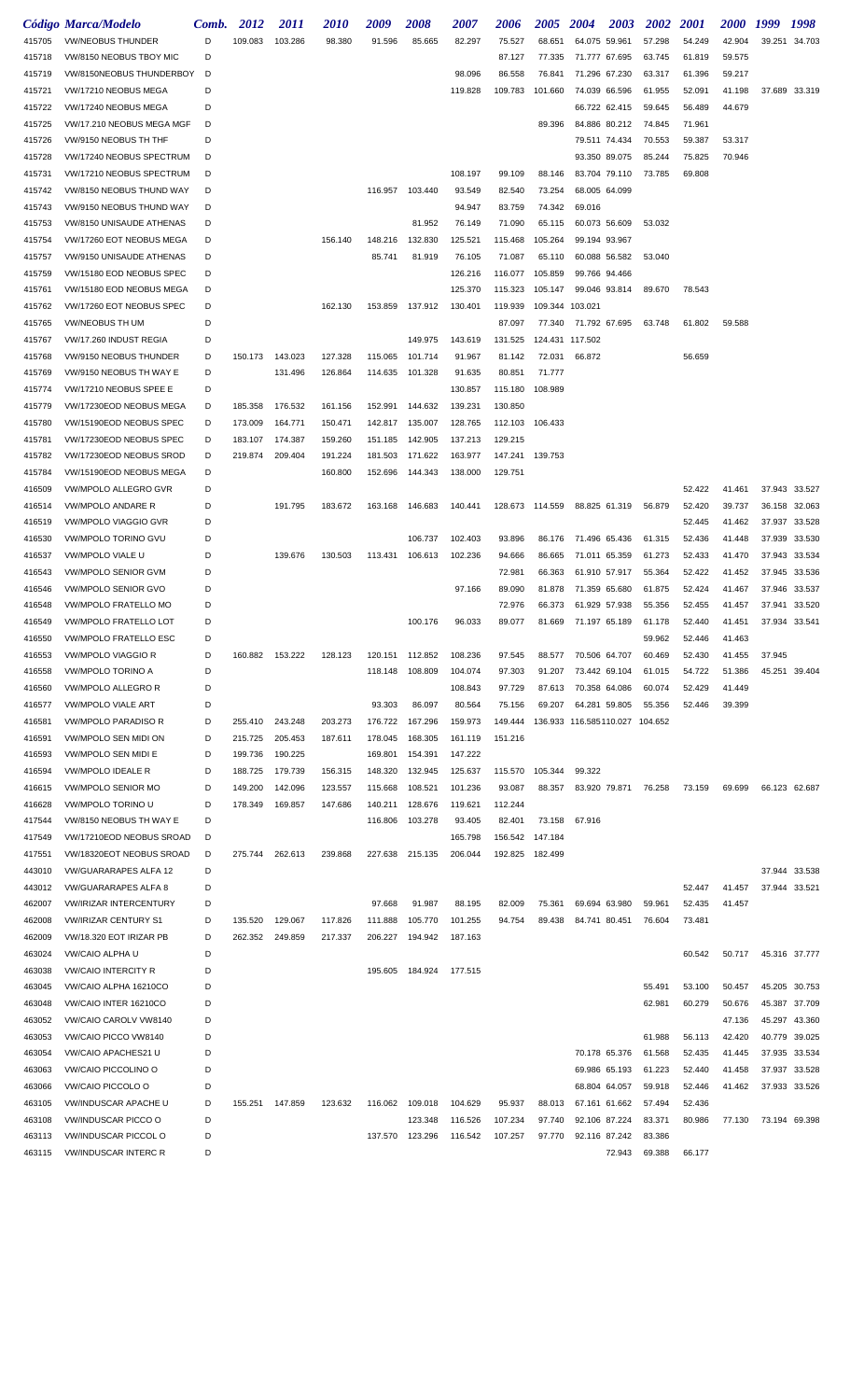|                  | Código Marca/Modelo                                   | Comb.  | 2012               | <i>2011</i>        | 2010               | 2009               | 2008            | 2007    | 2006    | 2005    | <b>2004</b>                               | 2003            | <b>2002</b>                | <i>2001</i>             | <i>2000</i>                       | 1999            | 1998                    |
|------------------|-------------------------------------------------------|--------|--------------------|--------------------|--------------------|--------------------|-----------------|---------|---------|---------|-------------------------------------------|-----------------|----------------------------|-------------------------|-----------------------------------|-----------------|-------------------------|
| 463119           | <b>VW/INDUSCAR MIL U OT</b>                           | D      |                    |                    | 144.964            | 137.603            | 123.278         | 116.535 | 107.211 | 97.755  | 92.143 87.224                             |                 | 83.370                     | 72.826                  | 68.127                            |                 |                         |
| 463124           | <b>VW/INDUSCAR GIR 240</b>                            | D      | 164.032            | 156.221            | 135.849            | 122.664            | 109.488         | 101.577 | 93.194  | 84.482  | 79.313 75.159                             |                 | 70.896                     | 66.452                  |                                   |                 |                         |
| 463125           | VW/INDUSCAR GIR 210                                   | D      |                    |                    |                    | 122.660            | 109.543         | 101.555 | 93.146  | 84.532  | 79.303 75.179                             |                 | 70.899                     | 67.518                  |                                   |                 |                         |
| 463142           | <b>VW/INDUSCAR FOZ VWOD</b>                           | D      |                    | 121.057            | 113.745            | 102.340            | 96.150          | 90.403  | 84.439  | 78.019  | 72.457                                    |                 |                            |                         |                                   |                 |                         |
| 463153           | <b>VW/INDUSCAR FOZ U</b>                              | D      | 173.213            | 164.965            | 143.498            | 133.663            | 126.565         | 122.035 |         |         |                                           |                 |                            |                         |                                   |                 |                         |
| 463162           | <b>VW/INDUSCAR SOLAR R</b>                            | D      | 214.506            | 200.592            | 188.437            | 177.688            | 168.326         | 160.328 |         |         |                                           |                 |                            |                         |                                   |                 |                         |
| 463300           | VW/KM ALFA 8000                                       | D      |                    |                    |                    |                    | 93.998          | 90.136  | 83.744  | 76.908  | 70.796 65.203                             |                 | 59.864                     | 52.439                  | 41.459                            |                 |                         |
| 463302           | <b>VW/KM ALFA 12000</b>                               | D      |                    |                    |                    |                    |                 | 90.018  | 83.614  | 76.827  | 71.627 65.615                             |                 | 59.882                     | 52.437                  | 41.459                            |                 |                         |
| 463401           | VW/8150OD HOBBY PRINCIPE                              | D      |                    |                    |                    |                    |                 |         | 89.088  | 82.878  | 77.978 73.659                             |                 | 69.017                     | 66.667                  | 63.908                            |                 |                         |
| 463402           | VW/9150OD HOBBY PRINCIPE                              | D      |                    |                    |                    |                    |                 | 90.242  | 84.455  | 79.102  | 73.774 69.095                             |                 | 65.483                     | 55.153                  | 44.436                            |                 |                         |
| 463404           | VW/17240OT HOBBY MONARCA                              | D<br>D |                    |                    |                    |                    |                 |         |         |         |                                           | 82.645          | 79.146                     | 69.575                  | 65.087                            |                 |                         |
| 463900<br>464201 | <b>VW/LUHRS TROLLYBUS</b><br>VW/17210OD ANCAR DOMINIO | D      |                    |                    |                    |                    |                 |         | 193.018 | 175.939 | 165.823157.038                            |                 | 71.309<br>150.059          | 53.960<br>142.253       | 48.564<br>133.092 132.585 126.272 |                 |                         |
| 464403           | VW/MASCA GRANMICRO O                                  | D      | 120.403            | 114.669            | 99.746             | 94.231             | 88.878          | 85.176  | 78.033  | 72.058  | 66.711 61.436                             |                 | 56.924                     | 52.455                  |                                   |                 |                         |
| 464404           | VW/MASCA GRANMINI O                                   | D      | 113.808            | 108.389            | 95.051             | 88.485             | 82.799          | 79.501  | 72.988  | 66.339  | 61.910 57.931                             |                 | 55.373                     |                         |                                   |                 |                         |
| 464405           | VW/MASCA GRANMINI W120 O                              | D      |                    |                    | 85.932             |                    |                 |         | 71.717  | 66.481  | 63.398 60.326                             |                 | 57.576                     |                         |                                   |                 |                         |
| 464409           | VW/MASCA GRANMINI W120 M                              | D      | 115.975            | 110.453            | 96.081             | 89.994             | 83.048          | 77.116  | 71.741  | 66.470  | 63.388 60.339                             |                 | 57.564                     |                         |                                   |                 |                         |
| 464410           | VW/MASCA GRANMINI M                                   | D      | 110.881            | 105.601            | 96.037             | 89.957             | 83.088          | 73.065  | 67.141  | 60.093  | 56.708 53.174                             |                 | 50.203                     |                         |                                   |                 |                         |
| 464412           | <b>VW/MASCA GRANVIA O</b>                             | D      |                    |                    | 93.587             | 87.446             | 81.109          | 75.022  | 70.761  | 64.554  | 60.627 57.814                             |                 | 55.252                     | 53.247                  |                                   |                 |                         |
| 464417           | VW/MASCA GRANVIA EOD O                                | D      |                    |                    |                    |                    |                 | 97.444  | 89.200  | 83.075  | 77.895                                    |                 |                            |                         |                                   |                 |                         |
| 464418           | VW/MASCA GRANMIDI O                                   | D      |                    |                    |                    |                    | 83.060          | 77.079  | 71.741  | 66.469  | 63.392 60.336                             |                 | 57.575                     | 55.844                  | 53.821                            |                 | 45.063 42.734           |
| 464420           | VW/MASCA GRANFLEX O                                   | D      | 203.303            | 193.622            | 167.485            | 158.966            | 150.327         | 144.134 | 133.598 |         | 111.063 105.407                           |                 |                            |                         |                                   |                 |                         |
| 464426           | <b>VW/MASCA GRANMIDI M</b>                            | D      |                    |                    |                    | 89.740             | 84.830          | 81.228  | 76.724  | 71.995  |                                           |                 |                            |                         |                                   |                 |                         |
| 464427           | VW/MASCA TH UM                                        | D      |                    |                    |                    |                    |                 | 106.154 | 97.746  | 90.889  |                                           |                 |                            |                         |                                   |                 |                         |
| 464429           | VW/MASCA GRANMIDI EOD O                               | D      | 153.333            | 146.032            | 127.005            | 114.600            | 102.378         | 94.913  | 87.099  |         |                                           |                 |                            |                         |                                   |                 |                         |
| 464431           | VW/MASCA GRANMICRO E O                                | D      | 159.959            | 152.343            | 132.470            | 123.448            | 116.857         | 112.664 |         |         |                                           |                 |                            |                         |                                   |                 |                         |
| 464432           | VW/MASCA GRANMINI E M                                 | D      |                    |                    | 104.058            | 97.543             | 92.170          | 88.513  |         |         |                                           |                 |                            |                         |                                   |                 |                         |
| 464433           | VW/MASCA GRANVIA E O                                  | D      | 183.830            | 175.077            | 152.194            | 144.621            | 136.717         | 131.218 |         |         |                                           |                 |                            |                         |                                   |                 |                         |
| 464441           | VW/MASCA ROMA 350R O                                  | D      | 271.295            | 258.376            | 224.703            | 213.310            | 201.607         | 193.485 |         |         |                                           |                 |                            |                         |                                   |                 |                         |
| 464449           | VW/MASCA VIAMIDI 17230 O                              | D      | 191.600            | 182.476            | 158.669            | 146.475            |                 |         |         |         |                                           |                 |                            |                         |                                   |                 |                         |
| 464450           | VW/MASCA VIAMIDI15190 O                               | D      | 197.020            | 187.638            | 163.142            | 150.672            |                 |         |         |         |                                           |                 |                            |                         |                                   |                 |                         |
| 464455<br>464459 | VW/MASCA GFLEX 17230 ON<br><b>VW/MASCA ROMA</b>       | D<br>D | 224.648<br>310.600 | 213.951<br>295.810 | 186.058<br>251.418 | 171.742<br>240.615 |                 |         |         |         |                                           |                 |                            |                         |                                   |                 |                         |
| 464463           | VW/MASCA GRAN MIDI U                                  | D      | 135.718            | 129.256            |                    |                    |                 |         |         |         |                                           |                 |                            |                         |                                   |                 |                         |
| 464600           | VW/9150 FFORMA ONIX UB01                              | D      |                    |                    |                    |                    |                 |         | 85.120  | 79.117  | 73.796 69.052                             |                 | 65.489                     |                         |                                   |                 |                         |
| 464700           | VW/9150 REFAM ATTUALE3                                | D      |                    |                    |                    |                    | 97.637          | 93.468  | 83.814  | 79.128  | 73.794 69.059                             |                 | 65.469                     |                         |                                   |                 |                         |
|                  |                                                       |        |                    |                    |                    |                    |                 |         |         |         |                                           |                 |                            |                         |                                   |                 |                         |
|                  | <b>Fabricante:</b> VOLVO                              |        |                    |                    |                    |                    |                 |         |         |         |                                           |                 |                            |                         |                                   |                 |                         |
| 400013           | VOLVO/BUSSCAR URBANUSS U                              | D<br>D |                    |                    |                    |                    |                 |         |         |         |                                           |                 | 116.557                    | 96.047                  | 86.159                            | 80.593          | 49.779                  |
| 400018<br>400029 | VOLVO/BUSSCAR URBANUSS A<br>VOLVO/BUSSCAR EL BUSS R   | D      |                    |                    |                    |                    |                 |         |         |         |                                           |                 | 119.231 114.485<br>116.292 | 96.049<br>96.055        | 86.151<br>86.105                  | 80.600          | 80.619 49.772<br>49.785 |
| 400032           | <b>VOLVO/BUSSCAR JUM BUSS R</b>                       | D      |                    |                    |                    | 175.235            | 167.311         | 159.346 | 149.031 |         | 135.644 126.945119.110 113.997            |                 |                            | 96.049                  | 86.140                            | 80.621          | 49.777                  |
| 400036           | VOLVO/BUSSCAR VIS BUSS R                              | D      |                    |                    |                    |                    | 186.642 177.931 | 169.679 | 160.654 |         | 145.901 134.399118.911 115.316            |                 |                            | 96.058                  | 86.137                            | 80.588          | 49.787                  |
| 400038           | VOLVO/BUSSCAR J BU 400 R                              | D      |                    |                    | 205.101            | 186.465            | 177.799         | 169.439 | 158.598 |         | 144.552 135.969121.602 115.396            |                 |                            | 96.052                  | 86.113                            | 80.627          | 49.772                  |
| 400042           | <b>VOLVO/BUSSCAR PANORAMI R</b>                       | D      | 369.314            | 351.729            | 342.793            | 321.399            | 308.293         | 292.508 | 261.328 |         | 226.192 195.139150.626 122.853            |                 |                            | 98.301                  | 88.178                            |                 | 82.526 50.977           |
| 400052           | <b>VOLVO/BUSSCAR URBPLUS B</b>                        | D      |                    |                    |                    |                    |                 | 132.417 | 123.565 | 113.339 |                                           |                 |                            |                         |                                   |                 |                         |
| 400053           | <b>VOLVO/BUSSCAR URBPLUS U</b>                        | D      |                    |                    | 186.061            | 171.546            | 162.475         | 154.956 |         |         | 146.217  135.248  128.498122.480  116.413 |                 |                            | 95.929                  | 85.860                            | 79.634          |                         |
| 400054           | <b>VOLVO/BUSSCAR URBPLUS A</b>                        | D      |                    |                    |                    |                    | 175.762 166.404 | 158.783 | 149.720 |         | 136.458 129.871123.993 117.207            |                 |                            | 95.915                  | 85.894                            |                 |                         |
| 401502           | VOLVO/B58 4X2                                         | D      |                    |                    |                    |                    |                 |         |         |         |                                           |                 |                            |                         |                                   |                 | 72.113 66.276           |
| 401504           | VOLVO/B58 BIARTICULADO                                | D      |                    |                    |                    |                    |                 |         |         |         |                                           |                 |                            |                         |                                   |                 | 38.775                  |
| 401505           | VOLVO/B58 ECO KF 4X2                                  | D      |                    |                    |                    |                    |                 |         |         |         |                                           |                 |                            |                         |                                   | 48.384          | 39.174                  |
| 401506           | VOLVO/B58 ECO KJ 4X2                                  | D      |                    |                    |                    |                    |                 |         |         |         |                                           |                 |                            |                         |                                   | 41.215          | 39.059                  |
| 401599           | VOLVO/B58                                             | D      |                    |                    |                    |                    |                 |         |         |         |                                           |                 |                            |                         |                                   | 71.298          | 66.194                  |
| 401899           | <b>VOLVO</b>                                          | D      |                    |                    |                    |                    |                 |         |         |         |                                           |                 | 70.877                     | 67.818                  | 64.464                            | 62.953          | 39.126                  |
| 407601           | VOLVO/B10M 4X2                                        | D      |                    |                    |                    |                    |                 |         |         |         |                                           | 135.663 126.737 |                            | 94.699                  | 85.446                            | 80.908          | 71.113                  |
| 407602           | VOLVO/B10M 6X2                                        | D      |                    |                    |                    |                    |                 |         |         |         |                                           |                 | 115.947                    | 110.879                 | 97.637                            | 94.789          | 80.150                  |
| 407603           | VOLVO/B10M ECO ART                                    | D      |                    |                    |                    |                    |                 |         |         |         |                                           |                 |                            |                         |                                   | 97.429          | 79.837                  |
| 407699           | VOLVO/B10M<br>VOLVO/COMIL SVELTO U                    | D<br>D |                    |                    |                    |                    |                 |         |         |         |                                           |                 | 118.745 113.868            | 96.004                  | 86.127                            | 96.544          | 82.751<br>49.788        |
| 411321<br>411323 | <b>VOLVO/COMIL CAMPIONE R</b>                         | D      | 185.528<br>276.326 | 176.693<br>263.168 | 216.624            | 195.480            | 186.173         | 177.635 | 157.586 |         | 143.172 128.296119.261 113.968            |                 |                            | 96.047                  | 86.128                            | 80.593          | 80.602 49.797           |
| 411342           | VOLVO/COMIL DOPPIO A                                  | D      |                    |                    |                    |                    |                 |         |         |         |                                           |                 | 119.974 116.266            | 96.030                  |                                   |                 |                         |
| 411359           | VOLVO/COMIL CAMPIONE LD                               | D      | 205.669            | 195.875            |                    |                    |                 |         |         |         |                                           |                 |                            |                         |                                   |                 |                         |
| 411367           | <b>VOLVO/COMIL VERSATILE R</b>                        | D      |                    | 133.582            |                    |                    |                 |         |         |         |                                           |                 |                            |                         |                                   |                 |                         |
| 411367           | <b>VOLVO/COMIL VERSATILE R</b>                        | G      | 139.593            | 133.582            |                    |                    |                 |         |         |         |                                           |                 |                            |                         |                                   |                 |                         |
| 411370           | VOLVO/COMIL CAMPIONE DD                               | D      | 313.325            |                    |                    |                    |                 |         |         |         |                                           |                 |                            |                         |                                   |                 |                         |
| 412301           | IMP/VOLVO B12 360 6X2                                 | D      |                    |                    |                    |                    |                 |         |         |         |                                           |                 |                            |                         |                                   |                 | 110.910 97.852          |
| 412302           | IMP/VOLVO B12 360 6X4                                 | D      |                    |                    |                    |                    |                 |         |         |         |                                           |                 |                            | 139.260 125.446         |                                   | 113.692 101.970 |                         |
| 412701           | VOLVO/B12 400 6X2                                     | D      |                    |                    |                    |                    |                 |         |         |         |                                           |                 |                            | 151.070 117.429 104.132 |                                   |                 | 97.244 79.549           |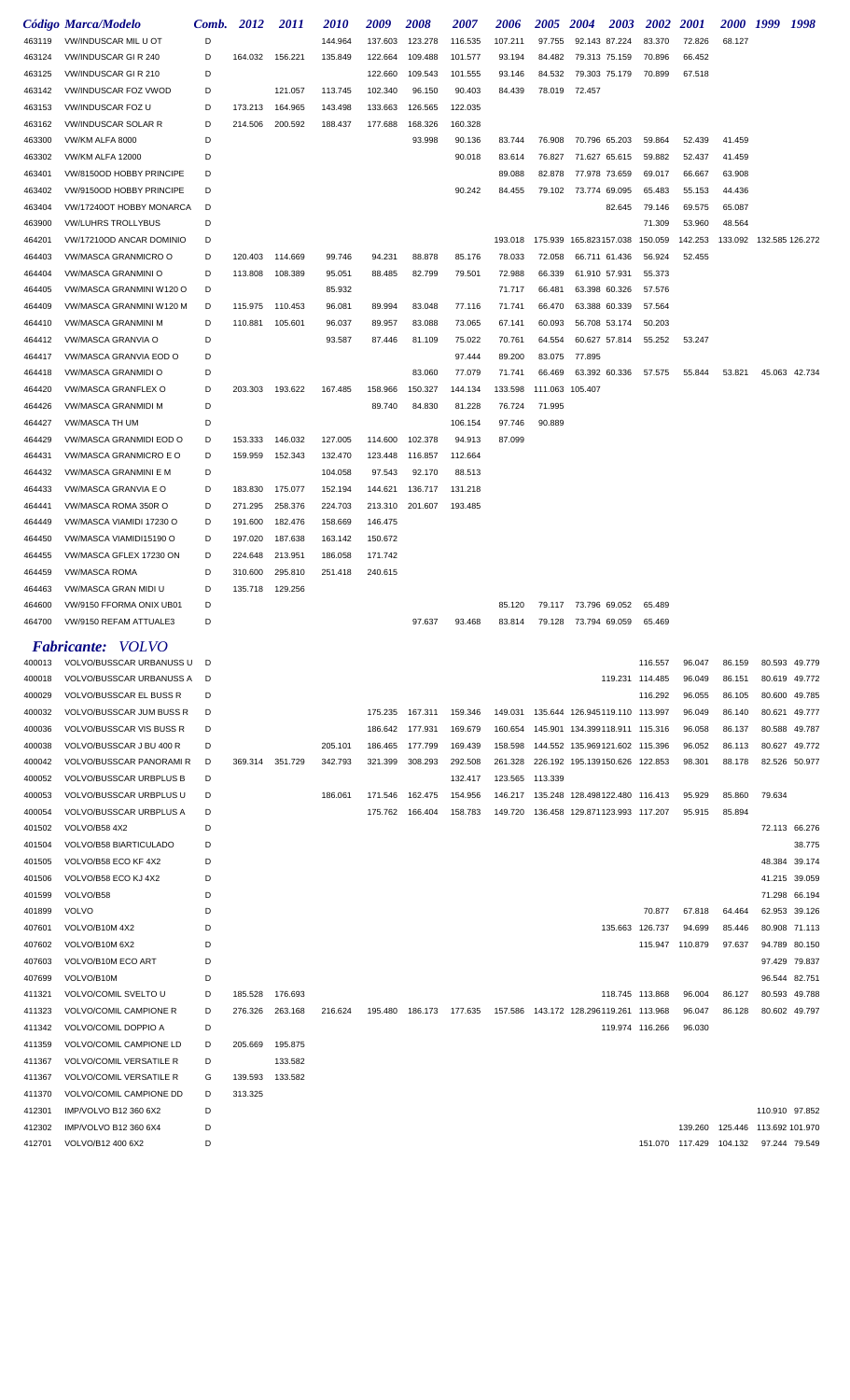|                  | Código Marca/Modelo                                        |        | Comb. 2012         | <i>2011</i>        | <i>2010</i>        | 2009    | <i><b>2008</b></i> | <i><b>2007</b></i> | 2006                                       | 2005 2004 |                                           | <b>2003</b> | 2002            | <b>2001</b>               | <i><b>2000</b></i> | 1999    | 1998          |
|------------------|------------------------------------------------------------|--------|--------------------|--------------------|--------------------|---------|--------------------|--------------------|--------------------------------------------|-----------|-------------------------------------------|-------------|-----------------|---------------------------|--------------------|---------|---------------|
| 412702           | VOLVO/B12 400 4X2                                          | D      |                    |                    |                    |         |                    |                    |                                            |           |                                           |             | 136.861 113.637 |                           | 105.069            | 96.562  | 82.304        |
| 412704           | VOLVO/B12 360 6X2                                          | D      |                    |                    |                    |         |                    |                    |                                            |           |                                           |             |                 |                           |                    | 100.381 | 89.707        |
| 412911           | VOLVO/BUSSCAR VBUSS ELE                                    | D      | 229.532            | 220.531            |                    |         |                    |                    |                                            |           |                                           |             |                 |                           |                    |         |               |
| 415414           | VOLVO/CIFERAL PCIDII U                                     | D      |                    |                    |                    |         |                    |                    |                                            |           |                                           |             |                 |                           | 86.108             |         | 80.606 49.793 |
| 415423           | VOLVO/CIFERAL GLS BUS U                                    | D      |                    |                    |                    |         |                    |                    |                                            |           |                                           |             |                 |                           |                    |         | 49.771        |
| 415517           | VOLVO/B7R MAXIBUS ROD                                      | D      |                    | 129.466            | 121.115            |         | 113.782 107.270    | 101.649            | 96.809                                     | 84.925    | 81.243                                    |             |                 |                           |                    |         |               |
| 415531           | VOLVO/MAXIBUS DOLPHIN                                      | D      | 272.528            | 260.793            |                    |         |                    |                    |                                            |           |                                           |             |                 |                           |                    |         |               |
| 415709           | VOLVO/B7R NEOBUS EVO2000                                   | D      |                    |                    | 141.324            |         | 133.409 128.173    | 121.482            | 115.670                                    |           | 108.336 100.234 91.845                    |             | 88.705          | 79.611                    | 67.443             | 65.339  | 58.502        |
| 415710           | VOLVO/B7R 285 INDUST REG                                   | D      |                    |                    |                    |         |                    |                    |                                            |           | 128.515 119.435111.050                    |             | 99.310          | 78.207                    | 66.518             | 63.447  | 56.929        |
| 415733           | VOLVO/B10M NEOBUS MEGART<br>VOLVO/B7R SCHEID EXECUTI       | D      |                    |                    |                    |         |                    |                    |                                            |           | 101.490 95.553                            |             | 90.982          |                           |                    |         |               |
| 415766<br>415772 | VOLVO/B12R INDUST SUPR                                     | D<br>D |                    |                    |                    |         |                    | 269.191            | 124.097 115.168 109.242<br>258.625 241.849 |           |                                           |             |                 |                           |                    |         |               |
| 415796           | VOLVO/NEOBUS MEGA                                          | D      |                    |                    | 153.789            |         |                    |                    |                                            |           |                                           |             |                 |                           |                    |         |               |
| 416503           | VOLVO/MPOLO TORINO GVU                                     | D      |                    |                    |                    |         |                    |                    |                                            |           | 124.345118.302 112.727                    |             |                 | 96.013                    | 86.144             |         | 80.598 49.790 |
| 416504           | VOLVO/MPOLO TORINO GVA                                     | D      |                    |                    |                    |         |                    | 151.902            |                                            |           | 144.197  133.276  126.450118.587  113.976 |             |                 | 96.052                    | 86.141             | 80.582  | 49.772        |
| 416513           | VOLVO/MPOLO ANDARE R                                       | D      |                    |                    |                    |         |                    |                    |                                            |           |                                           |             | 119.397 113.794 | 96.020                    | 86.108             | 80.621  | 49.770        |
| 416518           | VOLVO/MPOLO VIAGGIO GVR                                    | D      |                    |                    |                    |         |                    |                    |                                            |           |                                           |             |                 | 96.019                    | 86.120             | 80.588  | 49.789        |
| 416523           | VOLVO/MPOLO PARAD GVR                                      | D      |                    |                    |                    |         |                    |                    |                                            |           |                                           |             |                 | 96.024                    | 86.121             | 80.595  | 49.794        |
| 416526           | VOLVO/MPOLO PARAD GVLDR                                    | D      |                    |                    |                    |         |                    |                    |                                            |           |                                           |             | 116.108         | 96.038                    | 86.159             | 80.599  | 49.769        |
| 416529           | VOLVO/MPOLO PARAD GVDDR                                    | D      |                    |                    |                    |         |                    |                    |                                            |           |                                           |             |                 | 96.062                    | 86.133             | 80.611  | 49.778        |
| 416533           | VOLVO/MPOLO TORINO GVB                                     | D      |                    |                    |                    |         |                    | 143.215            | 136.041                                    |           | 126.224 119.732111.944 106.851            |             |                 | 94.603                    | 84.851             | 79.396  | 49.031        |
| 416535           | VOLVO/MPOLO VIALE U                                        | D      | 231.386            | 220.368            | 178.837            | 168.762 | 155.495            | 147.837            | 140.393                                    |           | 129.958 123.271115.498 109.910            |             |                 | 94.583                    | 84.857             | 79.397  | 49.043        |
| 416540           | VOLVO/MPOLO VIALE A                                        | D      |                    | 188.895            | 178.839            | 168.286 | 155.492            | 147.800            |                                            |           | 140.324  129.996  123.259115.474  109.700 |             |                 | 94.602                    | 84.870             | 79.420  | 49.041        |
| 416541           | VOLVO/MPOLO VIALE B                                        | D      |                    |                    |                    |         |                    |                    |                                            |           |                                           |             |                 |                           |                    | 48.227  | 45.470        |
| 416554           | VOLVO/MPOLO VIAGGIO R                                      | D      | 224.555            | 214.178            | 200.522            | 192.196 | 183.104            | 174.698            | 152.763                                    |           | 138.942 127.779118.717 114.950            |             |                 | 96.010                    | 86.140             | 80.600  | 49.793        |
| 416556           | VOLVO/MPOLO PARADISO R                                     | D      | 231.370            | 220.353            | 189.330            | 174.045 | 166.176            | 158.264            | 149.996                                    |           | 136.511 128.261119.161 113.499            |             |                 | 96.038                    | 86.147             | 80.619  | 49.774        |
| 416568           | VOLVO/MPOLO PARADISO LDR                                   | D      | 282.369            | 268.923            | 221.300            | 199.264 | 189.655            | 180.961            | 168.562                                    |           | 151.078 130.806121.741 116.321            |             |                 | 96.044                    | 86.113             | 80.605  |               |
| 416574           | VOLVO/MPOLO PARADISO DDR                                   | D      | 281.977            | 268.550            | 220.993            | 198.920 | 189.350            | 180.769            | 170.968                                    |           |                                           |             |                 | 96.029                    | 86.126             | 80.624  |               |
| 416627           | VOLVO/MPOLO TORINO U                                       | G      | 180.275            | 171.691            |                    |         |                    |                    |                                            |           |                                           |             |                 |                           |                    |         |               |
| 416627           | VOLVO/MPOLO TORINO U                                       | D      | 187.069            | 178.161            | 169.402            |         |                    |                    |                                            |           |                                           |             |                 |                           |                    |         |               |
| 416637           | VOLVO/MPOLO PARADISO DD                                    | D      | 355.122            | 338.210            |                    |         |                    |                    |                                            |           |                                           |             |                 |                           |                    |         |               |
| 416642           | VOLVO/MPOLO PARADISO LD                                    | D      | 395.388            | 378.362            |                    |         |                    |                    |                                            |           |                                           |             |                 |                           |                    |         |               |
| 416644           | VOLVO/MPOLO TORINO B                                       | D      |                    | 189.362            |                    |         |                    |                    |                                            |           |                                           |             |                 |                           |                    |         |               |
| 417552           | VOLVO/NEOBUS MEGABRT U                                     | D      | 304.679            | 290.171            | 246.654            |         |                    |                    |                                            |           |                                           |             |                 |                           |                    |         |               |
| 417553<br>417554 | VOLVO/NEOBUS MEGABRT B                                     | D<br>D | 307.098<br>520.238 | 292.475<br>495.465 |                    | 416.591 |                    |                    |                                            |           |                                           |             |                 |                           |                    |         |               |
| 462001           | VOLVO/NEOBUS MEGABRT A<br>VOLVO/IRIZAR CENTURY E           |        |                    |                    | 422.678<br>214.057 | 185.016 | 172.088            | 162.260 152.461    |                                            | 140.841   | 131.921118.935                            |             | 113.463         | 96.032                    | 86.116             | 80.611  | 49.782        |
| 462006           | VOLVO/IRIZAR CENTURY                                       | D      | 254.349            | 242.238            | 217.724            | 188.230 | 175.121            | 166.987            | 143.998                                    |           | 131.175 122.634114.823 110.086            |             |                 | 94.619                    | 84.845             | 79.399  | 49.037        |
| 462011           | VOLVO/B9R 380 IRIZAR PB                                    | D      |                    |                    | 223.592            | 214.093 | 205.616            |                    |                                            |           |                                           |             |                 |                           |                    |         |               |
| 462015           | VOLVO/B12R 380 IRIZAR PB                                   | D      |                    |                    |                    | 211.412 | 198.765            | 184.479            |                                            |           |                                           |             |                 |                           |                    |         |               |
| 462017           | VOLVO/B12R 420 IRIZAR PB                                   | D      | 303.174            | 288.738            | 247.274            | 233.975 |                    |                    |                                            |           |                                           |             |                 |                           |                    |         |               |
| 462018           | <b>VOLVO/IRIZAR PB R</b>                                   | D      | 297.257            | 283.102            | 268.987            |         |                    |                    |                                            |           |                                           |             |                 |                           |                    |         |               |
| 463009           | VOLVO/CAIO MILLENNIUM U                                    | D      |                    |                    |                    |         |                    |                    |                                            |           |                                           |             |                 | 96.002                    | 86.138             |         | 80.596 49.784 |
| 463018           | VOLVO/CAIO ALPHA U                                         | D      |                    |                    |                    |         |                    |                    |                                            |           |                                           |             |                 |                           | 86.122             |         | 80.593 49.781 |
| 463021           | VOLVO/CAIO ALPHA B10MEA                                    | D      |                    |                    |                    |         |                    |                    |                                            |           |                                           |             |                 |                           |                    |         | 80.477 70.481 |
| 463056           | VOLVO/CAIO APACHES21 U                                     | D      |                    |                    |                    |         |                    |                    |                                            |           |                                           |             | 121.577 116.492 | 96.016                    | 86.133             | 80.579  |               |
| 463058           | VOLVO/CAIO APACHES21 A                                     | D      |                    |                    |                    |         |                    |                    |                                            |           |                                           |             |                 | 96.055                    | 86.107             |         | 80.593 49.779 |
| 463062           | VOLVO/CAIO PAPA-FILA B                                     | D      |                    |                    |                    |         |                    | 123.156            |                                            |           |                                           |             |                 |                           |                    |         |               |
| 463103           | VOLVO/INDUSCAR PAPA-FI B                                   | D      |                    |                    |                    |         |                    |                    | 147.275  135.997  129.030                  |           |                                           |             |                 |                           |                    |         |               |
| 463104           | VOLVO/INDUSCAR PAPA-FI A                                   | D      | 232.010            | 220.962            | 179.678            |         | 157.535 149.157    | 143.525            | 135.000                                    |           | 121.677 115.608110.720 104.601            |             |                 | 97.361                    | 87.323             |         | 81.705 50.463 |
| 463114           | VOLVO/INDUSCAR APACHE A                                    | D      |                    |                    |                    |         | 171.756            | 163.650            | 153.977                                    |           | 137.030 128.355120.477 116.775            |             |                 | 96.039                    |                    |         |               |
| 463117           | VOLVO/INDUSCAR MILLEN U                                    | D      |                    |                    | 178.827            | 156.423 | 147.834            | 141.969            | 133.503                                    |           | 120.037 114.048109.233 104.723            |             |                 |                           |                    |         |               |
| 463118           | VOLVO/INDUSCAR APACHE U                                    | D      |                    |                    | 142.094            | 132.934 | 124.880            | 117.811            | 111.563                                    | 106.251   | 99.774 95.826                             |             |                 |                           |                    |         |               |
| 463126<br>463140 | <b>VOLVO/INDUSCAR GI R B7R</b><br>VOLVO/INDUSCAR TOP B B1M | D<br>D | 252.999            | 240.952            | 206.353            | 197.642 | 189.876            | 179.927            | 170.238                                    |           | 126.812 121.436<br>160.123 153.565145.836 |             |                 |                           |                    |         |               |
| 463157           | VOLVO/INDUSCAR MONDEG U                                    | D      |                    |                    |                    |         |                    | 153.406            |                                            |           |                                           |             |                 |                           |                    |         |               |
| 463400           | VOLVO/B7R HOBBY MONARCA                                    | D      |                    |                    |                    |         |                    |                    |                                            |           |                                           |             | 99.525          | 78.208                    | 66.744             |         |               |
| 463410           | VOLVO/B12R 420 4X2 HOBBY                                   | D      |                    |                    |                    |         |                    |                    |                                            |           | 174.914 164.922156.034                    |             |                 |                           |                    |         |               |
| 464300           | VOLVO/B10R VETTURA GRAND                                   | D      |                    |                    |                    |         |                    |                    |                                            |           |                                           | 162.008     |                 | 150.316  116.389  109.394 |                    |         |               |
| 464442           | VOLVO/MASCA                                                | D      | 221.247            | 210.712            | 180.448            | 172.766 | 148.510            | 137.871            | 128.565                                    |           |                                           |             |                 |                           |                    |         |               |
| 464451           | LOWENTRYB7RO<br>VOLVO/MASCA ARTIC B12MON                   | D      |                    |                    | 304.219            | 269.020 | 242.821            | 217.141            |                                            |           |                                           |             |                 |                           |                    |         |               |
| 464457           | VOLVO/MASCA ROMA ON                                        | D      | 273.547            | 260.521            | 247.432            |         |                    |                    |                                            |           |                                           |             |                 |                           |                    |         |               |
| 464458           | VOLVO/MASCA GRANVIA                                        | D      | 187.381            | 178.459            | 167.366            |         |                    |                    |                                            |           |                                           |             |                 |                           |                    |         |               |
| 464460           | I/VOLVO 7700H 4X2                                          | D      |                    |                    |                    | 253.309 |                    |                    |                                            |           |                                           |             |                 |                           |                    |         |               |
| 464466           | VOLVO/MASCA GRANVIAMD U                                    | D      | 189.554            | 180.528            |                    |         |                    |                    |                                            |           |                                           |             |                 |                           |                    |         |               |
|                  |                                                            |        |                    |                    |                    |         |                    |                    |                                            |           |                                           |             |                 |                           |                    |         |               |
|                  | <b>Fabricante:</b> VW                                      |        |                    |                    |                    |         |                    |                    |                                            |           |                                           |             |                 |                           |                    |         |               |

VW/15.190 EOD E.HD ORE G 144.558